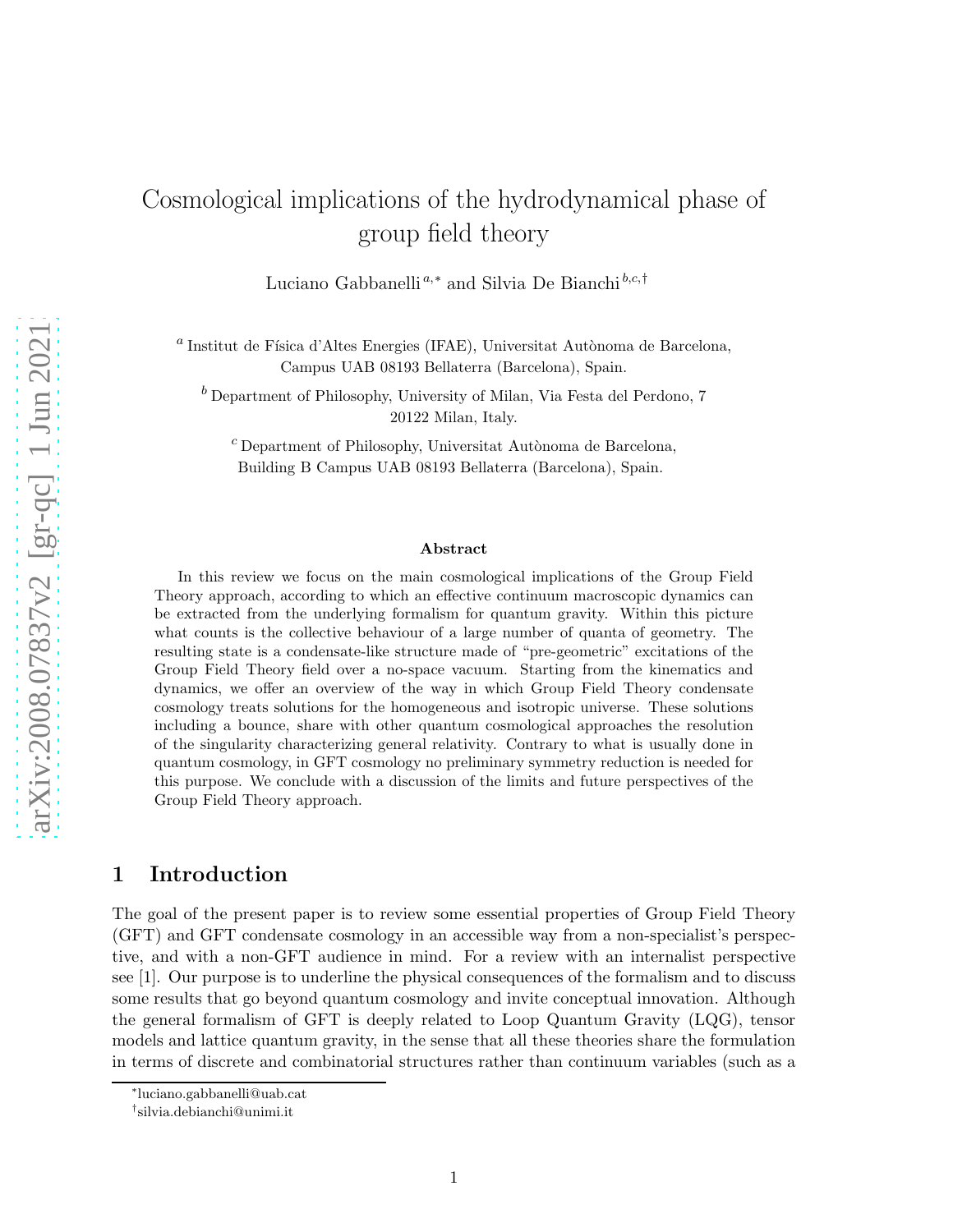metric or a connection on a smooth manifold), the peculiarities introduced by the cosmological sector of GFT brings a novel proposal on how to deal with these fundamental structures in order to recover a continuum spacetime and ultimately general relativity [\[2\]](#page-27-1).

Furthermore, GFT condensate cosmology is able to reach results similar to those of Loop Quantum Cosmology (LQC) without any symmetry reduction, namely generic solutions of its models of the early universe include a bounce. Symmetry reduced versions of LQG, well known as LQC, have recently been studied as models of quantum cosmology [\[3\]](#page-27-2). They possess two main features. The first is a mechanism for avoiding the big bang singularity in the framework of mini-superspace models of quantum gravity<sup>[1](#page-1-0)</sup>. In this mechanism the inverse scale factor is represented by an operator that stays bounded as the universe's classical radius shrinks to zero. Other alternatives involve the effective discretization of the Hamiltonian constraint, which enables the quantum wavefunction to 'jump over' the singularity. Whichever the model under consideration, it is not clear how these models can be derived from full-fledge LQG, if it is in fact possible. Hence, there is no common agreement whether the singularity avoidance is a property of the full theory. In fact, calculations regarding the full LQG theory show that the spectrum of the operator corresponding to the inverse volume is not bounded from above  $[8]^2$  $[8]^2$ .

The second feature implies the possibility that an intrinsically quantum gravitational mechanism of LQC might trigger inflation, which may eventually be stopped (gracefully) by gravity itself. Although proposals have been made in the context of isotropic models [\[10\]](#page-27-4), in LQC there is no clear success in producing an inflationary era out of pure quantum gravity effects. On the contrary, in GFT cosmology seems to be possible by modeling an early epoch of accelerated expansion, which can last for an arbitrarily large number of e-folds without the need of introducing an ad hoc potential for the scalar field [\[11\]](#page-27-5).

The same key-feature of LQC including a bounce can be found in GFT cosmology. According to GFT, cosmology is understood as the 'hydrodynamic' regime of quantum gravity. The macroscopic universe would correspond to a fluid whose 'atoms' are GFT quanta, behaving collectively in a mean field approximation. The collective variable is a sort of density function, to which a velocity function is added [\[12\]](#page-27-6). Therefore, this 'hydrodynamic' approximation provides a natural link with the usual Wheeler–DeWitt approach to quantum cosmology, but with two main improvements: (i) the theory does not require any symmetry reduction, but requires a suitable coarse-graining from the microscopic features; and (ii) includes many-body features of the full Hilbert space of the microscopic theory to the extent in which they survive the coarse-graining procedure and have an actual signature in the collective description. Nonetheless, there is no much control over whether the approximation survives the inclusion of quantum fluctuations of observables and inhomogeneous perturbations. In fact, [\[13\]](#page-27-7) claims that the hydrodynamic approximation itself can break down in the regime of observables corresponding to the bounce where quantum fluctuations seem to become larger. In this scenario, the fact that expectation values of the volume and the density show a bouncing dynamics becomes less relevant, calling for a more refined approximation of the underlying quantum gravity dynamics.

The idea of modeling the universe as a GFT condensate is part of a larger effort aimed at

<span id="page-1-0"></span><sup>&</sup>lt;sup>1</sup>It should be noted that 'singularity avoidance mechanisms' may exist in more conventional mini-superspace of quantum geometrodynamics. For instance, from simple particle models like [\[4\]](#page-27-8) to more comprehensive studies in more realistic situations [\[5\]](#page-27-9) and recent extension to anisotropic models [\[6\]](#page-27-10), in which the analysis is consistently based on the behaviour of the wavefunction and not on the bouncing behaviour of quantum-corrected classical equations. For an overview and a comparison between LQC and standard quantum cosmology, see [\[7\]](#page-27-11).

<span id="page-1-1"></span> $2$ For further analysis concerning these topics refer to [\[9\]](#page-27-12).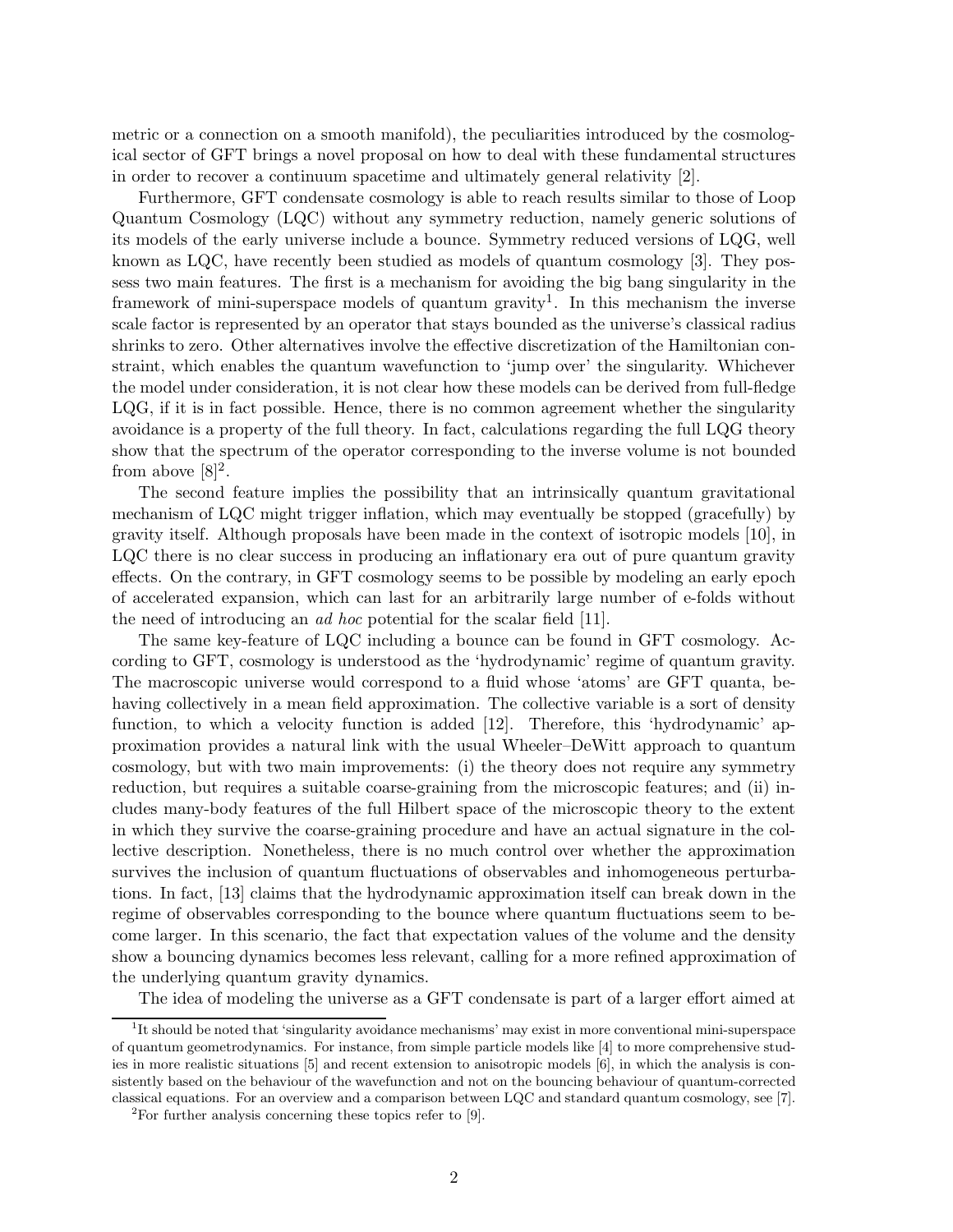understanding the collective dynamics of many interacting degrees of freedom. If one could find a physical significance of the non-spatiotemporal quanta of the theory, then one would wonder which are the possible macroscopic phases on which the quanta can be organized. Therefore, it seems plausible that geometry and cosmology as we know them emerge in (at least) one of these phases. In other words, spacetime and the universe emerge through a phase transition from some non-geometric phase (or pre-geometric phase) with no notion of locality. This is consistent with the aim of background-independent formulation for quantum gravity theories. This phase transition has been dubbed geometrogenesis. In the context of GFT, the condensate phase of the universe would arise from this *geometrogenesis* [\[12,](#page-27-6) [14,](#page-28-0) [15\]](#page-28-1). This realization is supported by results on GFT renormalization suggesting this type of phase transition (see Ref. [\[16\]](#page-28-2) for recent computations). The step from the background independent and non-spatiotemporal microscopic quantum description to the effective cosmological one, involves a coarse graining of an infinite dimensional set of quantum interacting degrees of freedom. This situation is analogous to the effective hydrodynamic phase of some condensed matter system, which is obtained directly from the quantum field theory describing the atoms that constitute it. Within this condensate phase the universe would ultimately enter in its hydrodynamical regime, where a more regular and ordered phase is achieved. At this stage, the theory can be formulated in the language of spacetime, and geometry can be identified together with notions of locality, which are recovered by using relational observables.

We will focus on the GFT formalism according to which the macroscopic, homogeneous and isotropic universe dynamically emerges from the collective behaviour of a highly coherent configuration of many discrete "pre-geometric atoms" introduced in Sections [2.](#page-2-0) This approach suggests the existence of a phase where a large number of quanta condensate, and ultimately within this condensate phase, the system enters in a 'hydrodynamic regime' where concepts of space and time are well defined (see Section [3\)](#page-8-0). In this regime, the classical Friedmann dynamics for a homogeneous and isotropic universe, together with quantum corrections of general relativity, emerge consistently from the fundamental constituents. These aspects together with deviations from exact homogeneity and the construction of more realistic cosmological scenarios are presented and discussed in Sections [4](#page-15-0) and [5](#page-18-0) of our review. We then conclude by discussing the results in recent GFT literature and their cosmological implications, underlying open questions to be further investigated.

## <span id="page-2-0"></span>2 Quantum gravity with matter reference frames

GFT is a research programme for a non-perturbative quantization of gravity. These theories aim at describing the dynamics of quanta of space on background-independent theories and hence are characterized by a lack of any preferred notion of time. According to GFT, the universe is an ensemble of processes happening where any notion of evolution is purely relational. Hence, as it happens in most quantum gravity approaches, discussions focus on how to identify in mathematical terms the available degrees of freedom at the Planck scale in order to define the relational dynamics.

One of the most drastic change of perspective of GFT is certainly how the theory describes the macroscopic universe starting from the underlying physics and without referring to any external structure. According to this approach, the structure and dynamics of "quanta of space", identified with discrete "pre-geometric" elementary structures (usually, quantized tetrahedra when restricted to 4 dimensions) each of which with an associated classical phase space, provide the 'appearance' of the spacetime fabric. Indeed, one might consider the classical theory as an emergent phenomenon that agrees with general relativity, together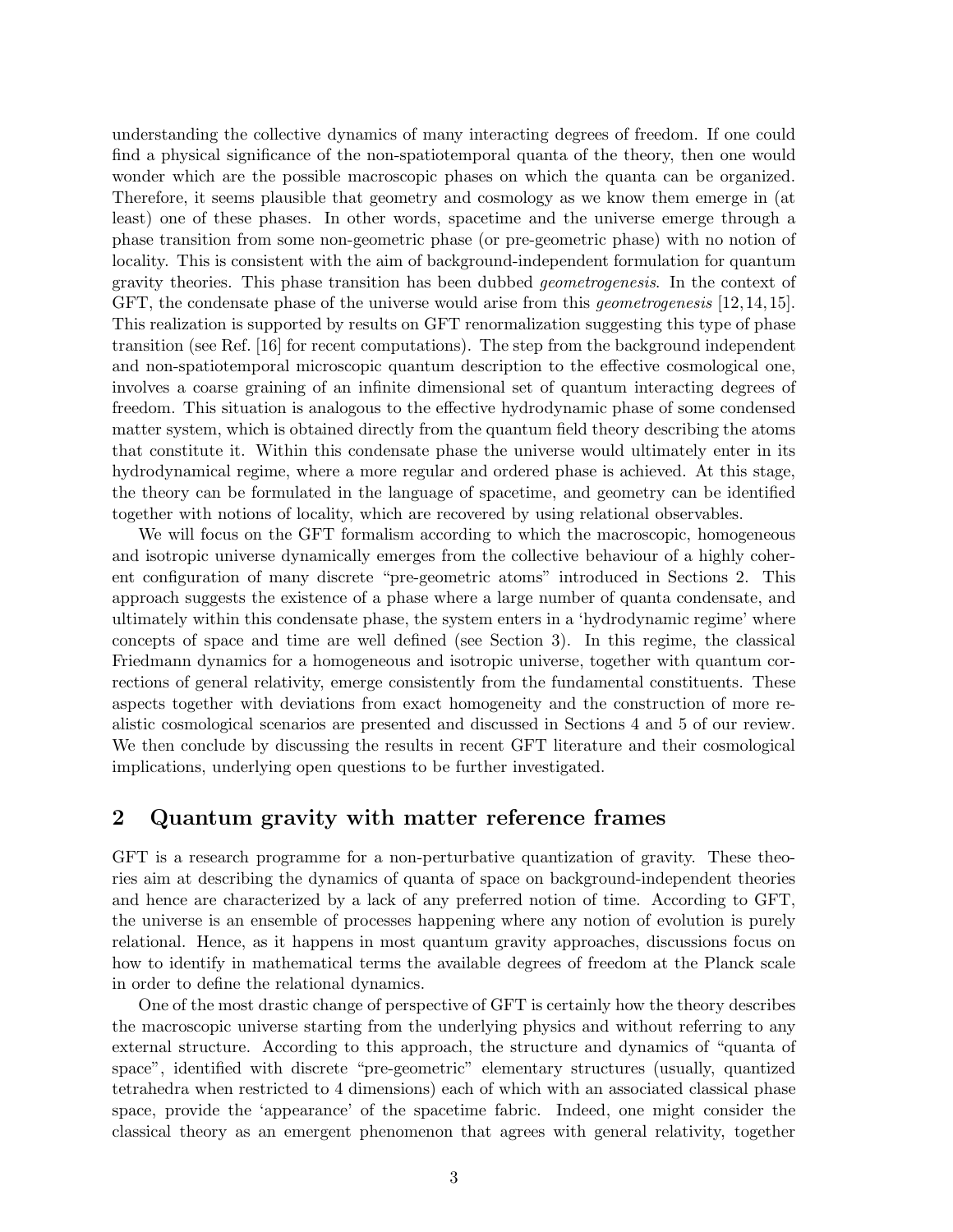with the diffeomorphism invariance which is one of its most established foundations.

As we will discuss below, this view is similar to the theory of superfluidity where the fundamental quantum atoms play no individual role at the hydrodynamic level, but the collective behaviour is what matters. Analogously, in the GFT formalism the macroscopic universe emerges dynamically as the collective behaviour of a highly coherent configuration of many discrete "pre-geometric atoms". Thus, the theory enters into a "hydrodynamical" phase where a large number of constituents form a condensate structure. It is from the latter that concepts of space and time are defined. This approach would suggest that, in this regime, the classical Friedmann dynamics, together with quantum corrections emerge consistently from the fundamental constituents.

Let us first focus on gravity only with no mater fields present at all and later, we will show how this approach can embody matter degrees of freedom. In the formulation of GFT, the elementary degrees of freedom of geometry are represented by excitations of a quantum (statistical) complex scalar field  $\varphi(g_1, g_2, ..., g_d)$ , function of d group elements of an abstract group manifold (or the corresponding Lie algebra); this is

$$
\varphi(g_I): G^d \longrightarrow \mathbb{C} \tag{1}
$$

for  $I = 1, ..., d$ . As mentioned, this manifold does not carry a priori any notions of spacetime geometry by itself, but stores geometric information –metric or connection data– beyond its mere combinatorial or topological structure [\[17\]](#page-28-3). Then, the elementary excitations occur above a fully degenerate 'no-space' vacuum and can be seen as quanta of geometry labelled by data in the domain space of the bosonic GFT field  $\varphi$ . Each quantum can be represented graphically as a  $(d-1)$ -simplex with field arguments associated to the faces of it, or as a d−valent graph vertex, with field arguments associated to the links. The dynamics is governed by the choice of the action  $S(\varphi)$  that will be defined in Eq. [\(6\)](#page-6-0). By appropriate choices of the dimension  $d$ , the group manifold  $G$  and the functional form of the action together with the combinatorial pairing of field arguments, these theories can be understood as quantum field theories of spacetime [\[18\]](#page-28-4).

Concretely, in the cosmological context, most 4 dimensional gravity models use the spacetime dimension  $d = 4$  and the group  $G = SU(2)$ . Indeed, when the GFT field

<span id="page-3-0"></span>
$$
\varphi(g_I): \quad \mathrm{SU}(2)^4 \quad \longrightarrow \quad \mathbb{C} \tag{2}
$$

satisfies the "closure" condition  $\varphi(g_I) = \varphi(hg_I)$  for each  $h \in G = SU(2)$ , the microscopic theory can be depicted as 3−simplices, i.e. tetrahedra, whose 4 faces are associated to the field arguments given by an equivalent class of geometrical data  $\{g_I\} = \{h g_I\}, h \in G\}$ . By these appropriate choices, the perturbative expansion of the theory produces amplitudes that can be seen as a simplicial gravity path-integral [\[19\]](#page-28-5), with the group-theoretic data entering as holonomies of a discrete gravitational connection.

Analogous algebraic data is used to construct the spin network states in LQG (holonomies of a connection and fluxes of a triad field) [\[20\]](#page-28-6), and in fact these states can be seen as graphs dual to the triangulations formed by GFT quanta. In this duality, each vertex of the graph is dual to the tetrahedron of the triangulation; the links joining vertex are coloured by SU(2) connections and play the role of the tetrahedron faces where the gluing determines the particular GFT model. Therefore, GFT quantum states are built up from the kinematical data of LQG and the theory can be understood as a field-theoretic 2nd quantization formulation of LQG [\[21\]](#page-28-7). This correspondence between discrete quantum field theory (QFT) structures and spin networks can be found also at the dynamical level but treated via standard QFT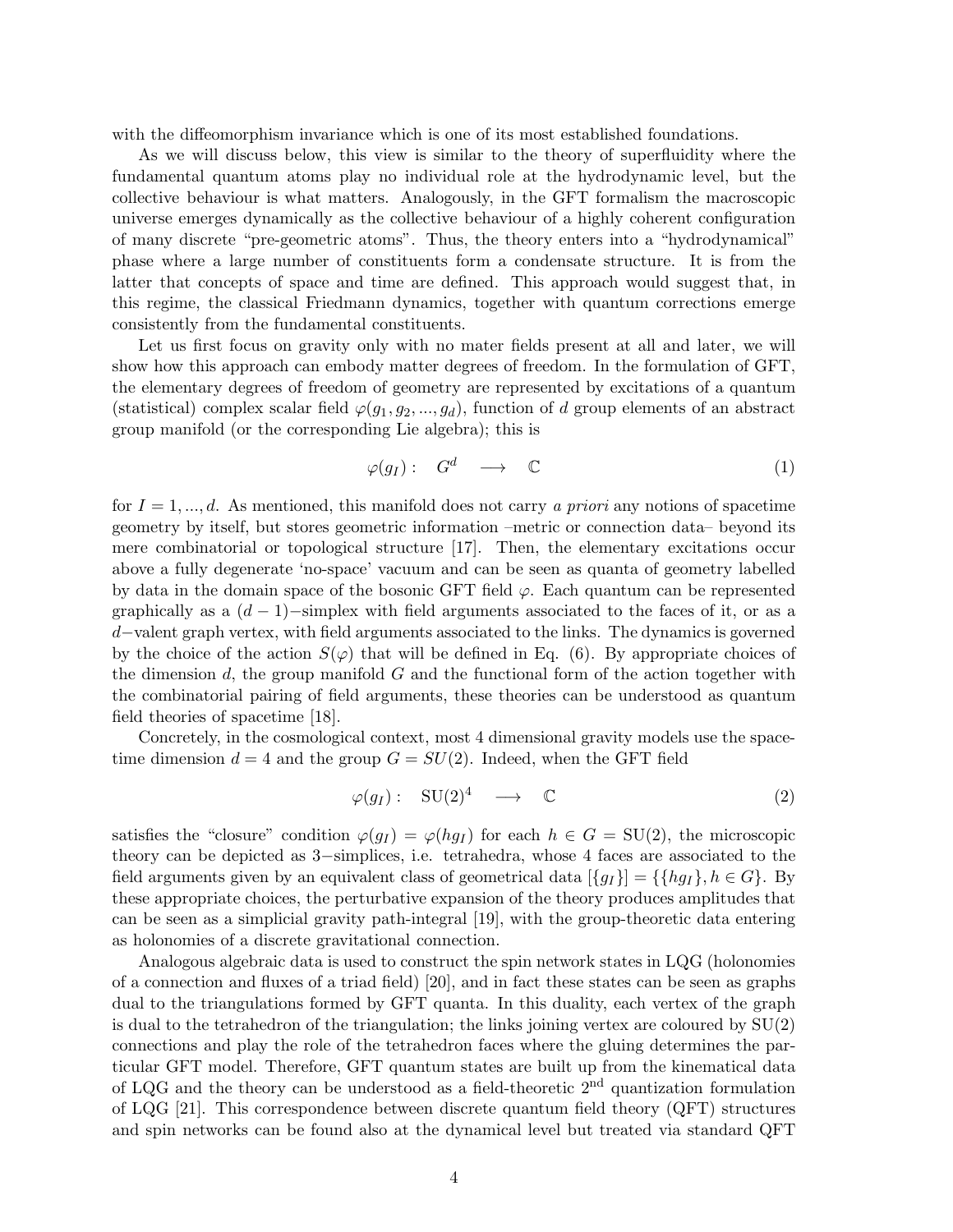methods. In this way, GFT attempts to define a sum over discretised geometries which can be used, once a continuum limit is identified, to obtain a path integral formulation for quantum gravity.

However, to extract this effective continuum physics and realistic cosmological models requires more crucial ingredients. Of course, there is plenty of matter in the universe and the relation of the matter content and its corresponding interaction must be addressed in a theory of Quantum Gravity. In GFT and other related diffeomorphism-invariant formalisms, matter fields are the most convenient way to define physical reference frames. This is a relational approach usually employed to define physical observables in different quantum gravity theories (see [\[22–](#page-28-8)[24\]](#page-28-9)).

A standard choice in quantum cosmology is to use free massless scalar fields for defining the evolution of the theory. This choice ensures diffeomorphism invariance. It is our interest here to see how these scalar fields can be coupled to a QFT formalism and their implications for the GFT condensate and the cosmological sector. The matter reference frame should be reconstructed from the physical degrees of freedom of the underlying theory. Therefore, the GFT field  $\varphi$  in [\(2\)](#page-3-0) encompasses the new "coordinate" (scalar) degrees of freedom with real labels,

$$
\varphi(g_I, \phi^J) : \quad \text{SU}(2)^4 \times \mathbb{R}^4 \quad \longrightarrow \quad \mathbb{C} \,. \tag{3}
$$

As before, the group elements  $g_I \in SU(2)$  can be associated to the parallel transport of a gravitational Ashtekar–Barbero connection across the four faces of the tetrahedron, or equivalently along the links attached to each node of the 4−valent spin network and dual to such faces. Each "chunk of space" is labelled with a  $\phi^J$ , with  $J = 0, 1, 2, 3$ , specifying the discrete matter (scalar field) degrees of freedom<sup>[3](#page-4-0)</sup>. These fields are attached to the vertices corresponding to each tetrahedron and would represent the readings of all fields: 'clocks' and 'rods'.

The 2<sup>nd.</sup> quantization formalism is suitable for describing quantum many-body systems. The Fock space is built from the Fock vacuum  $|0\rangle$  representing the state with no spin network nodes or no tetrahedra. Therefore, it is a state with no topological nor geometrical information; a "no-space" vacuum analogous to the Ashtekar–Lewandowski vacuum [\[25\]](#page-29-0) where operators for geometric observables such as volumes and areas from LQG vanish. Thereupon, one-particle states can be generated with the creation operators  $\hat{\varphi}^{\dagger}(g_I, \phi^J)$  acting on the vacuum state. Both ladder operators,  $\hat{\varphi}^{\dagger}$  together with the annihilation operator  $\hat{\varphi}$ , are required to be translation invariant under diagonal group multiplication from the left

<span id="page-4-1"></span>
$$
\varphi(g_1,\ldots,g_4,\phi^0,\ldots,\phi^3) = \varphi(hg_1,\ldots,hg_4,\phi^0,\ldots,\phi^3) \qquad \forall h \in \text{SU}(2). \tag{4}
$$

It can be verified that if the theory is written as a field theory on the Lie algebra  $\mathfrak{su}(2)^4 \simeq (\mathbb{R}^3)^4$ via a noncommutative Fourier transform, the counterpart of the left gauge invariance is the closure constraint for the four faces of the tetrahedron [\[26\]](#page-29-1). The role of the ladder operators is derived directly from the postulated canonical commutation relations for the chosen bosonic statistics, which include the correct left invariance. These are

$$
\left[\hat{\varphi}(g_I, \phi^J), \hat{\varphi}^\dagger(g'_I, \phi'^J)\right] = \delta^4(\phi^J - \phi'^J) \int_{\text{SU}(2)} \text{d}h \prod_{I=1}^4 \delta(g'_I \, h \, g_I^{-1}) \;, \tag{5}
$$

<span id="page-4-0"></span><sup>&</sup>lt;sup>3</sup>This procedure is usually generalized to an arbitrary k–number of massless scalar fields,  $J = 0, 1, ..., k$ . Here we restrict the analysis to only four of them because they will be used for labelling the four spatiotemporal dimensions; i.e. 1 temporal  $\phi^0$  and 3 spatial  $\phi^i$  independent components.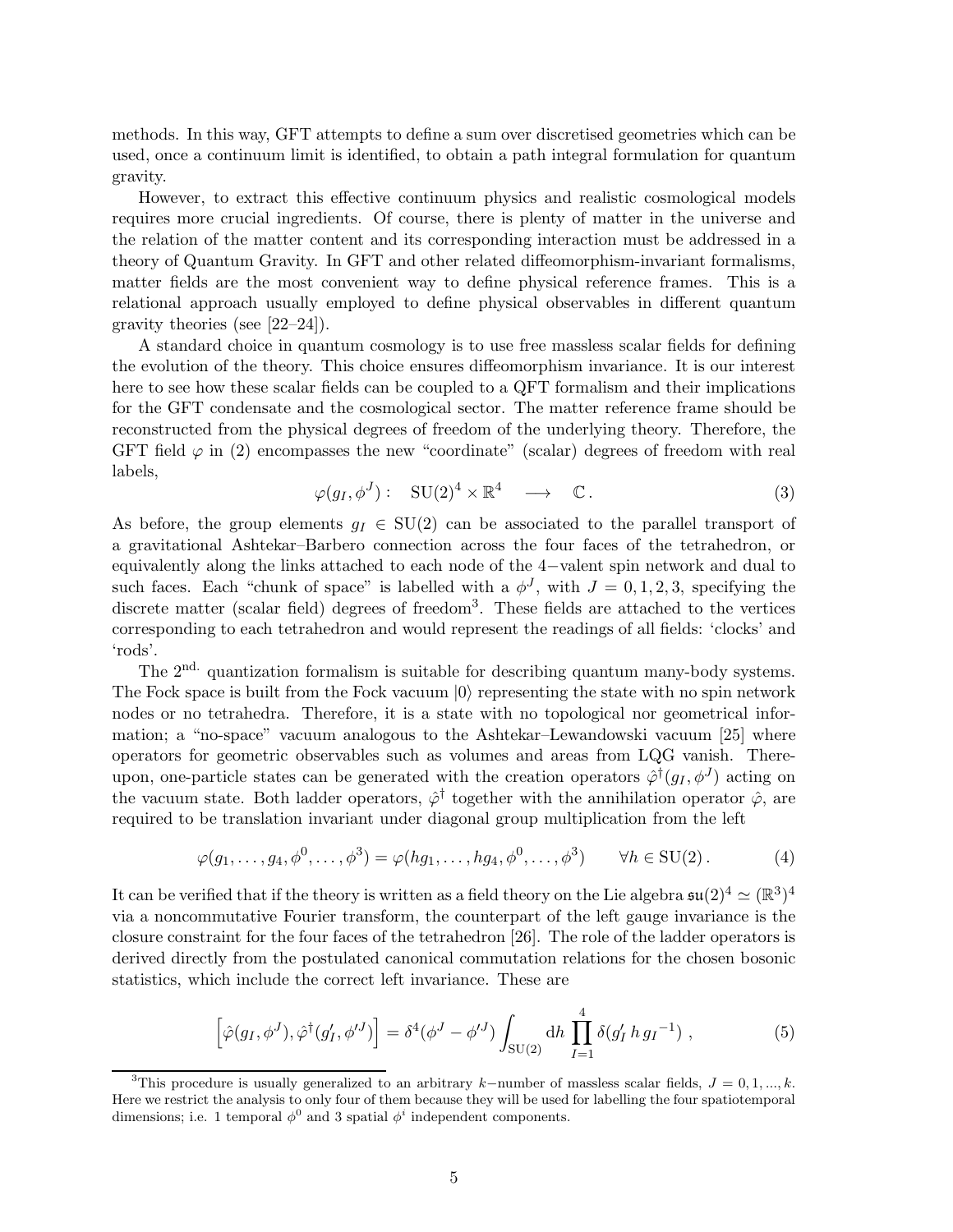while two  $\hat{\varphi}$  or two  $\hat{\varphi}^{\dagger}$  operators commute. This leads us to interpret  $\hat{\varphi}^{\dagger}$  as a creator of a single four-valent spin network node/tetrahedron with data given by  $q_I$  up to a gauge transformation on the left. In this picture, the one-particle state is depicted as



Finally, one can create generic multiparticle states with arbitrary particle number  $N$  acting N times with the creation operator  $\hat{\varphi}^{\dagger}$  on  $|0\rangle$ .

Generic N−particle states can be associated to graphs structures and therefore, GFT models can be understood as a QFT for spin networks. Even though these states are analogous to those postulated in LQG in the sense that the degrees of freedom are encoded in purely combinatorial and algebraic structure as functions on these group manifolds, the corresponding Hilbert spaces are very different from each other. The GFT Hilbert space has a Fock structure defined out of the union of graph-based Hilbert spaces decomposed into elementary building blocks. An important feature of these Fock states is that, contrary to LQG states which contain all possible graphs with precise equivalence relations among them, they are defined with no unambiguous identification with the graph used to be constructed. They are superpositions of states for different particle numbers, and hence rather different from the states usually considered in LQG which are typically built on fixed graphs. Furthermore, although both theories define states with different numbers of nodes as orthogonal, the same does not happen when the number of nodes coincides. Contrary to LQG states, the structure of GFT states is reduced to specific correlations among fundamental quanta. In this manner, quantum states with the same number of quanta but with different correlations can overlap. Therefore, one could say that the structure of the GFT graphs has less relevance than in standard LQG. The precise connection between the (kinematical) LQG states and GFT states is a delicate issue and we refer to [\[27\]](#page-29-2) for a more complete discussion. However, two more comments are worth mentioning here. First, in  $2<sup>nd</sup>$  quantization formalism, the very number of particles corresponding to Fock states is uncertain, and becomes an observable with probabilities and mean values as any other observable. Therefore, as it will be discussed in the following in Eq.  $(14)$ , N is a quantum observable of the theory and the dependence on it is derived and not assumed, and enters necessarily in both the kinematics and the effective cosmological dynamics [\[28\]](#page-29-3). Moreover, although graph structures lose importance in GFT, their physical relevance is enhanced because the number of graph nodes is turned into a new (very simple) physical observable. If one takes seriously the features of GFT states with their fundamental discreteness and drops some of the features corresponding to the LQG Hilbert space, as stated in [\[27\]](#page-29-2), "the GFT Hilbert space has a clear Fock structure, giving straightforward meaning to the notion of 'QG atom of quantum space', and making powerful analytical tools available".

Second, if cosmology and geometry emerge from an effective hydrodynamic approximation to quantum gravity, it is plausible that topological information can not be found in the representation of Fock states in terms of graphs, but it must be extracted from elsewhere. Stated in other words, the topological information that one may associate to a collection of N tetrahedra plays no role in the continuum interpretation (and there would probably be no consistent way of using this information if we are dealing with superposition of states with different N), hence the topology of space should also be emergent rather than determined by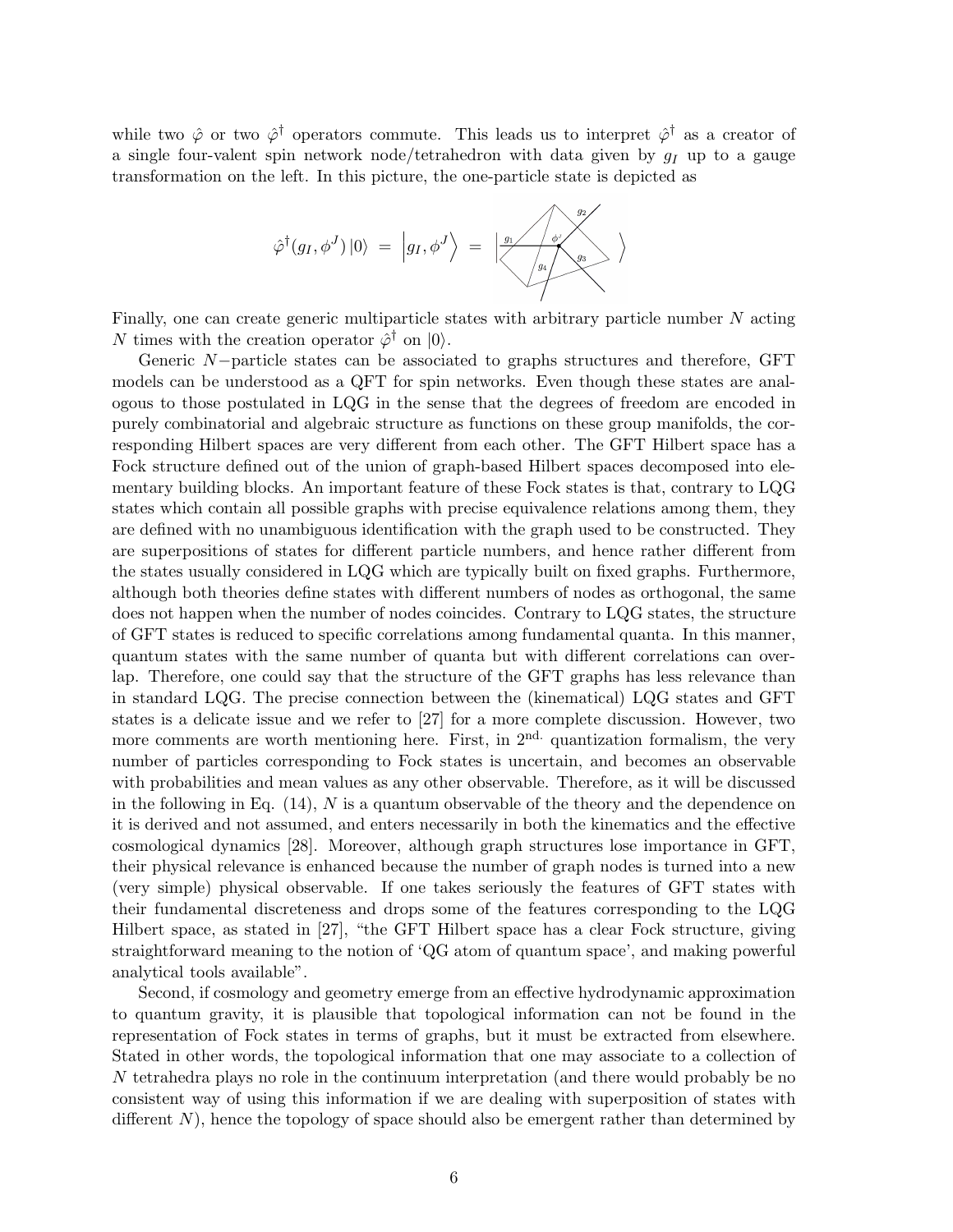microscopic details, such as specific choices of graphs. In fact, the continuum limit which, as briefly mentioned in the Introduction can be understood as a thermodynamic limit, is achieved through a phase transition reached in the  $N \to \infty$  limit<sup>[4](#page-6-1)</sup>. Particularly noteworthy is that the resulting states after this phase transition are no longer in the original GFT Fock space. This is a standard feature in QFT: when phase transitions occur, a change of representation to a different, unitarily inequivalent Hilbert space is needed. Among the more general considerations that can be developed there is the following. If there is a theory with physical discreteness, one can argue that no continuum limit is realized, but only a "continuum approximation" in analogy with the one appearing in causal sets [\[30\]](#page-29-4). The GFT condensate that may describe the universe would then have an extremely large but still finite number of quantum gravity atoms which are approximated as infinite.

The GFT framework treats polyhedra quite literally as the quanta of spacetime. Quantum states in the kinematical GFT Hilbert space can be viewed as a collection of polyhedra (tetrahedra when  $d = 4$ ), which can be (or not) glued to each other across faces. The theory is defined as a quantum field theory for the quanta where their gluing constraints together with their evolution processes can be interpreted as a definition of their interactions and their dynamics. Different choices for the interaction terms  $V$  are model-building choices and can be understood as different manners of defining generic non-local many-body interactions between the underlying quanta. Any such model building strategy should be based on a clear understanding of how simplicial geometry is encoded in the algebraic data that we used. Working with simplicial complex means to choose the dimension  $d$  to the would-be spacetime dimension and interprets the GFT fields (this is, the quanta they create/annihilate) as  $(d-1)$ –simplices which its  $(d-2)$ –faces carry the arguments of the GFT fields, which for most practical purposes, one actually chooses the be the rotation subgroup [\(2\)](#page-3-0). Although the theory admits a generic formulation in terms of simplicial polytopes whose boundaries are made of simplices, most of the relevant literature in models of quantum gravity and particularly the cosmological models relies on the well-understood simplicial case [\[1,](#page-27-0)[12,](#page-27-6)[31,](#page-29-5)[32\]](#page-29-6). In the simplicial context, the simplicial gluing determines the face sharing interaction terms of five 3−simplices (tethrahedra) to form a 4−simplex, which are the only ones entering in the action; crucial for this interpretation is their non-locality in the group variables (in the sense that only a subset of the arguments of a given GFT field is related with a subset of the arguments of a different one). As mentioned, this kind of simplicial interactions is typically assumed in quantum geometric GFT models, but the same gluing process can be encoded in terms of dual graphs, understood as the 1−skeleton of the cellular complex, dual to the simplicial complex of interest. Obviously, the Hilbert space taken by GFT also contains states associated to open spin network vertices not glued to any other, i.e. with some links (possibly all if interactions are neglected) ending up in 1−valent vertices. A simple general GFT action can be defined adding a quadratic kinetic term, that includes a local kinetic operator K containing derivatives with respect to both variables  $g_I$  and  $\phi^J$ , to a generic interaction term  $V$ , which as mentioned is higher order in the field operators

<span id="page-6-0"></span>
$$
S[\varphi,\bar{\varphi}] = -\int_{\mathrm{SU}(2)^4 \times \mathbb{R}^4} \mathrm{d}^4 g \, \mathrm{d}^4 \phi \, \bar{\varphi}(g_I,\phi^J) \mathcal{K} \, \varphi(g_I,\phi^J) + \mathcal{V}[\varphi,\bar{\varphi}] \; . \tag{6}
$$

Once the action is specified, the full dynamics is determined. In fact, the action is typically chosen specifically such that the perturbative expansion of the partition function of the field

<span id="page-6-1"></span><sup>&</sup>lt;sup>4</sup>The fact that  $N \to \infty$  corresponds to a continuum limit in which a phase transition is reached has been shown in detail in matrix models for two-dimensional gravity [\[29\]](#page-29-7).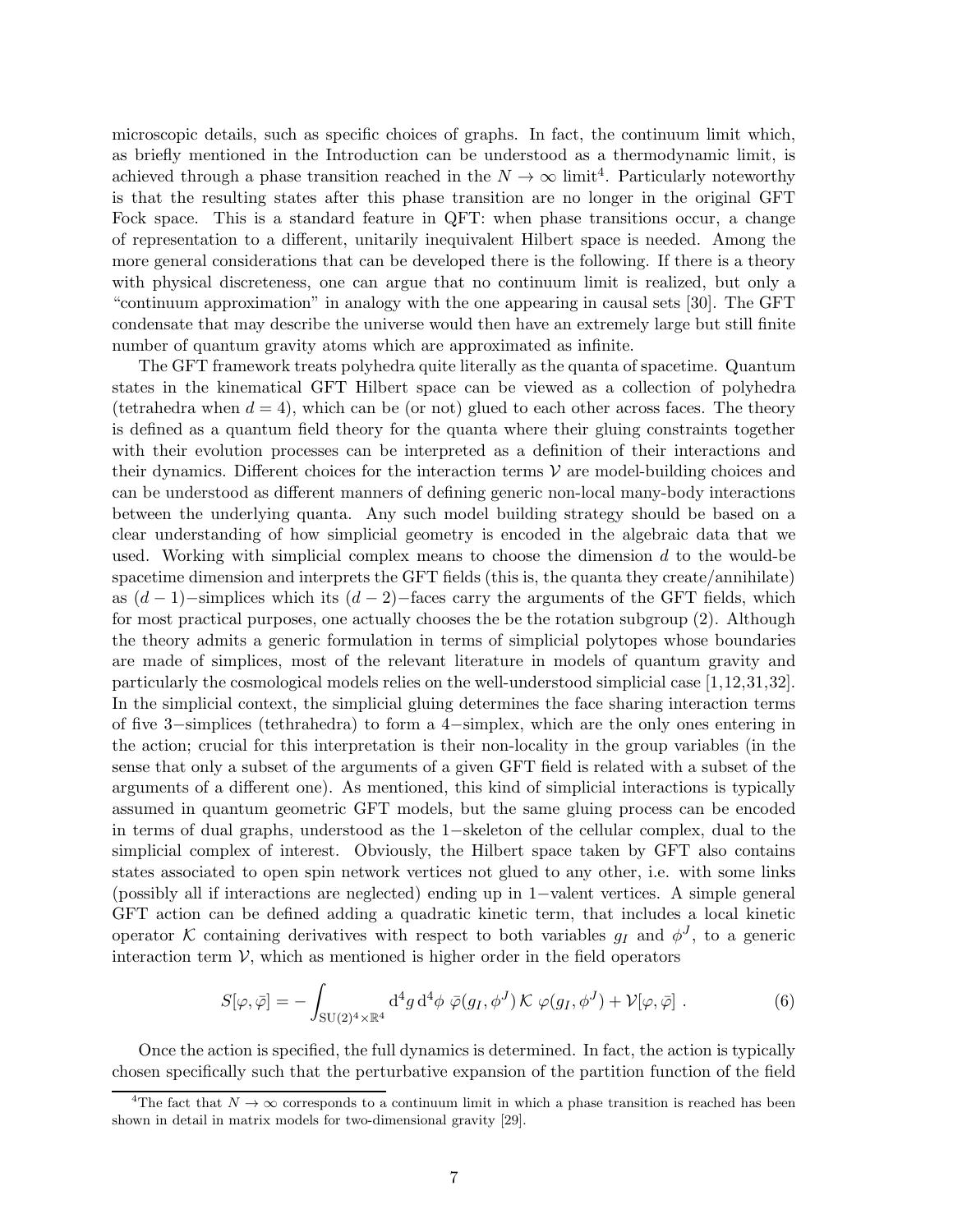theory

$$
\mathcal{Z} = \int \mathcal{D}\varphi \mathcal{D}\bar{\varphi} \, e^{-S[\varphi,\bar{\varphi}]}\n\tag{7}
$$

generates the Feynman rules for any spin foam model; such perturbative expansion in Feynman diagrams equals the sum over discretized path integrals for quantum gravity [\[33\]](#page-29-8); in this sense is that GFT represents a  $2<sup>nd</sup>$  quantized reformulation of the LQG state space and a completion of the spin foam formalism. The kernels  $K$  and  $V$  determine the details of the resulting Feynman amplitudes and in doing so, it is possible to generate models that are related in a precise way to spin foam models [\[34\]](#page-29-9). Indeed, in [\[35\]](#page-29-10) it was realized that amplitudes for the Barrett–Crane spin foam model in four dimensional quantum gravity [\[36\]](#page-29-11) could be obtained from a suitable choice of the GFT action. Later, it was shown that any prescription for a spin foam amplitude (within a class of models of interest for quantum gravity) could be obtained directly from GFT [\[18\]](#page-28-4). In fact, the generality on possible choices of both operators,  $K$  and  $V$ , points towards a one-to-one correspondence between spin foam models and GFT actions [\[35\]](#page-29-10), where the GFT partition function  $\mathcal Z$  corresponds to a sum over topologies and spacetime histories (for gravity and matter). Each history itself is discrete and contains a finite number of degrees of freedom. The main technical challenges are still the same as for the lower-dimensional matrix models; these are to control the unwieldy sum over Feynman graphs and obtain a continuum limit. However, we are interested here in cosmological implications of GFT, hence we will not go deeper in the microscopic description of the theory and proceed to the effective picture.

Once a structure for the action is chosen, the path integral for the theory can be formally defined. Subsequently, the complete (although formal) quantum dynamics can be fully specified by deriving the Schwinger–Dyson equations for n−point correlation functions from the path integral formalism. In quantum field theory, the Schwinger–Dyson equations are one way to organize and sum in a natural way the infinitely many diagrams that contribute to n−point functions [\[37\]](#page-29-12). In this sense, they automatically contain non-perturbative information and encode the complete quantum dynamics of the GFT models [\[38\]](#page-29-13). The equivalence to other non-perturbative methods such as the Bogoliubov canonical transformation and the Gaussian variational Ansatz, is well established. In the continuum limit of GFT models it is expected that the Schwinger–Dyson equations would admit an interpretation as Hamiltonian and diffeomorphism constraints of the quantum gravity theory, and thus provide the definition of the physical inner product (at least in a regime where topology changes are suppressed) for a non-perturbative domain.

The same quantum dynamics can also be given in an operator form for a GFT model with an action  $S[\varphi,\bar{\varphi}]$  given by [\(6\)](#page-6-0). The quantum equations of motion for a generic state  $|\Psi\rangle$ can be simply written as

<span id="page-7-1"></span>
$$
\frac{\delta \hat{S}[\varphi,\bar{\varphi}]}{\delta \bar{\varphi}(g_I)}\left|\Psi\right\rangle = 0 ,\qquad (8)
$$

together with a second equation, obtained from the variation of the action with respect to  $\varphi(g_I, \phi^J)$ . As mentioned above, the kinetic K and interaction V kernels in the generic action [\(6\)](#page-6-0) can be chosen so as to reproduce the edge and vertex amplitudes of a spin foam model; i.e. a perturbative expansion of the GFT partition function around the Fock vacuum can be made to coincide with the expansion of the spin foam model. Nonetheless, when dealing with interacting field theories, solutions to the equation cannot be easily obtained; in fact, a general solution is not known without further approximations<sup>[5](#page-7-0)</sup>.

<span id="page-7-0"></span><sup>&</sup>lt;sup>5</sup>The kinematical Fock space is known to be troublesome for defining an interacting quantum field theory.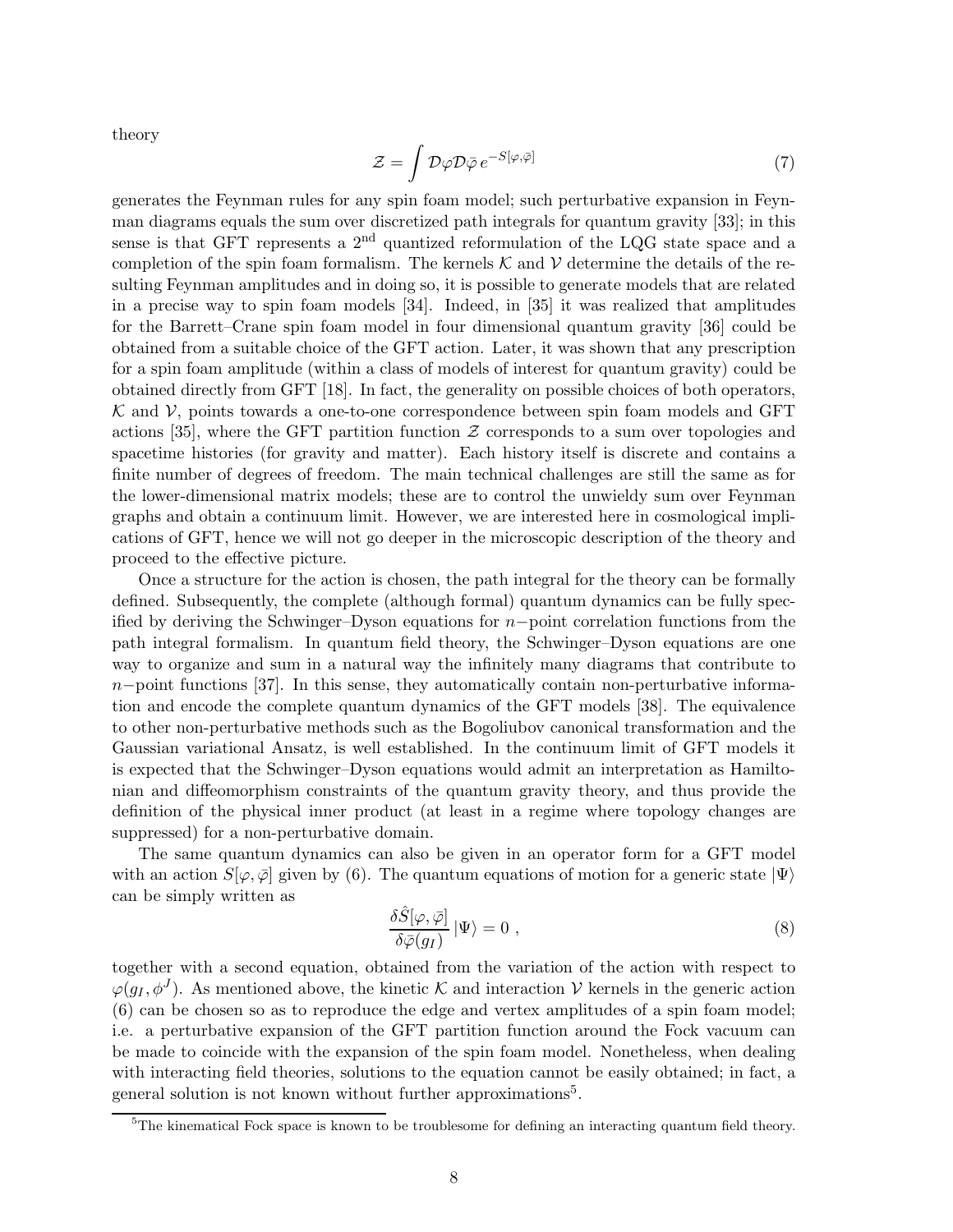The GFT approach deals with problems that are analogous in condensed matter physics and hence it made use of its ideas and methods. It proceeds by seeking for some condensate state that can play the role of a new, nonperturbative vacuum of the theory and that approximates the full solution state  $|\Psi\rangle$ , at least for a restricted set of cosmological observables without making use of an effective Wheeler–DeWitt equation [\[28\]](#page-29-3). In the next section it will be shown that when restricting to states represented by a wavefunction obeying the homogeneity principle, consistent effective quantum homogeneous cosmologies are obtained [\[39](#page-29-14)[–41\]](#page-30-0).

## <span id="page-8-0"></span>3 GFT condensed phase

The program of GFT condensate cosmology has been proposed in [\[31,](#page-29-5) [39,](#page-29-14) [41\]](#page-30-0) (see Refs. [\[1,](#page-27-0) [12,](#page-27-6) [42\]](#page-30-1) for reviews on the topic and their application to homogeneous cosmology). Instead of employing any symmetry reduction, the guiding principle for its construction steam on the analogy with condensed matter theory and the physics of many-body quantum systems. In this picture cosmology is represented as the hydrodynamic approximation of the quantum gravity theory. The main purpose tackles the identification of quantum states in a full quantum field theory for  $\varphi$  (function of four arguments valued in the SU(2) and minimally coupled to at least four scalar matter fields degrees of freedom<sup>[6](#page-8-1)</sup>) and its possible consistent interpretation as a continuum geometry representing a macroscopic and nearly homogeneous description which can be associated to cosmological spaces. This restricted class of states are ruled by an effective dynamics which can be understood as the cosmological evolution and must be extracted out of the fundamental quantum dynamics.

The Fock space construction previously presented proves technically very useful in order to address the problem of how to extract continuum physics from GFT. In the full theory, fundamental quanta are associated to the 3−simplices (alternatively spin network-type degrees of freedom) presented in the previous section that can be seen as building blocks of threedimensional simplicial geometries representing the (boundary) states of the theory, with their quantum simplicial geometric properties encoded in the group-theoretic data; equivalently, the dual picture permits to associate the perturbative expansion of the  $n-p$ oint functions which produces a sum over Feynman diagrams, which are not graphs but 4−dimensional cellular complexes, weighted by a discrete gravity path integral with the same group-theoretic data as dynamical variables. The states of interest are required to have a very large (infinite on the approximation of interest) number of excitations over the Fock vacuum of this field. These microscopic degrees of freedom need to be coarse grained to obtain an elementary piece of continuum space that could serve as the starting point for GFT hydrodynamics. In this spirit, the hydrodynamic approximation implies the negation of the microscopic dynamics (which can only be consistently determined by solving all the Schwinger-Dyson equations of the theory) in pursuit of global ones, which encodes the information corresponding to the phase space of homogeneous geometries in terms of a suitable probability distribution. The hypothesis of condensation hence determines the form of GFT hydrodynamics. The rigorous coarse graining procedure in the full theory implies to capture the collective behaviour by a single statistical distribution over the space of 'single-particle' data [\[43\]](#page-30-2). In this manner, the theory reflects the distinction between the continuum and the semi-classical approximation, which we have emphasized in the Introduction.

According to Haag's theorem one should not expect solutions to the quantum dynamics to be defined as elements on the Fock space.

<span id="page-8-1"></span> ${}^{6}$ For a choice that can be generalized [\[39,](#page-29-14) [41\]](#page-30-0).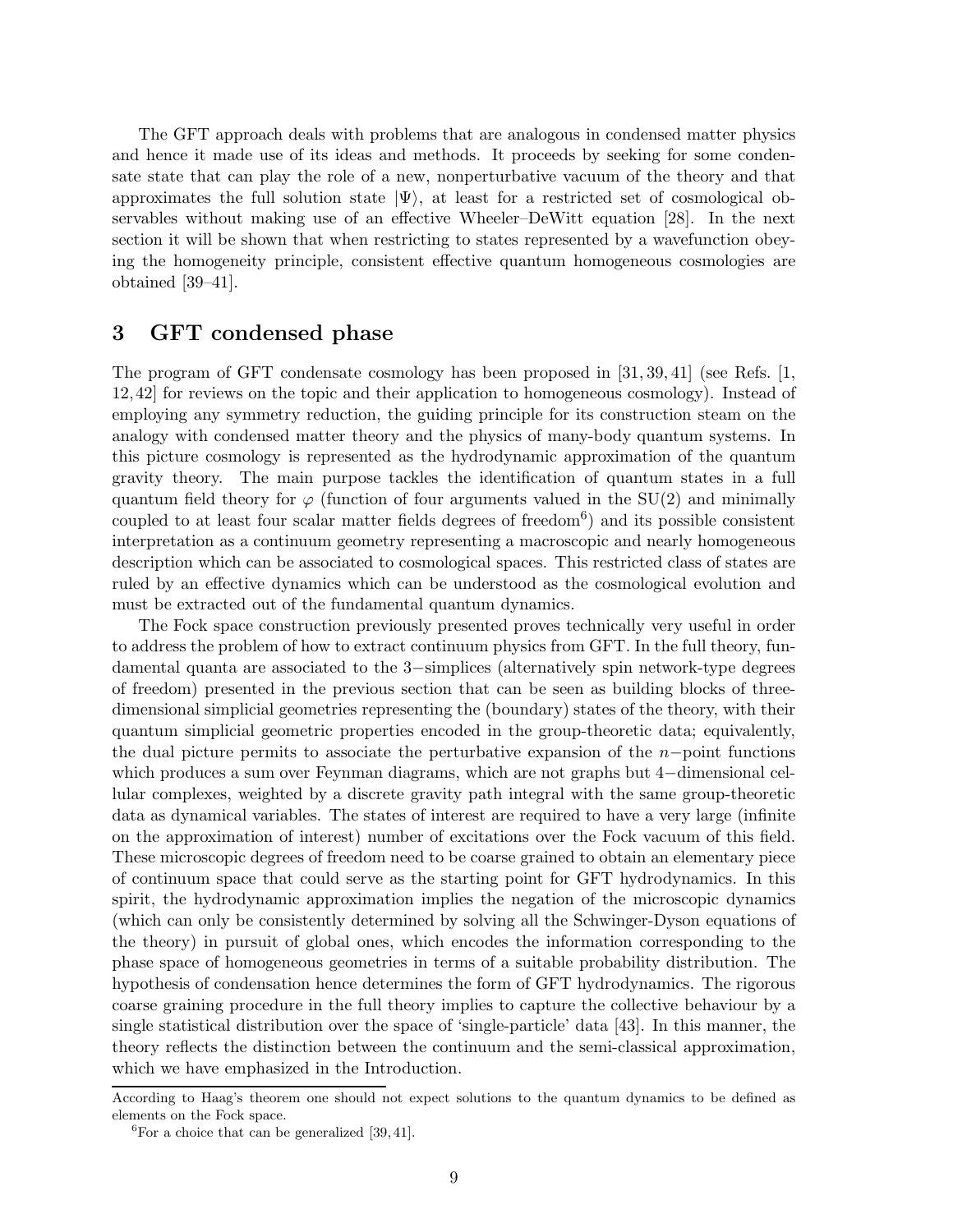The GFT framework suggests that continuum physics is nothing more than one of the (possibly many) macroscopic phases in which the same quanta of the theory may be organized; one phase in which space and time notions emerge from the collective behaviour of discrete 'geometries' through a phase transition. Various indications for such transitions have been found, but a complete understanding of such phenomenon remains open. Simple models can be found in the context of functional renormalization group analysis in Refs. [\[44\]](#page-30-3), or using Landau–Ginzburg theory in [\[45\]](#page-30-4).

## 3.1 The mean field approximation

The construction of collective states steam on the condensate hypothesis, which suggests that each fundamental 3−simplex (or spin network vertex) has the same information, at least in its first approximation. One is able to construct many different condensate states under this hypothesis, each of them characterized on how their constituents are glued to each other. The simplest application of this criteria steam in the analogies with the Gross-Pitaevskii ansatz for Bose–Einstein condensates [\[46\]](#page-30-5); apart from choosing states satisfying the wavefunction homogeneity, one also neglects the connectivity information between their constituents. This connectivity can be understood in terms of entanglement and correlations between the quanta of the condensate, which in this simplest approximation vanishes. These states are coherent states of the GFT field operator corresponding to an infinite superposition of states describing disconnected tetrahedra and characterized by a macroscopic occupation number. This 'single-particle' condensate state is written as

<span id="page-9-0"></span>
$$
|\sigma\rangle \equiv \mathcal{N}(\sigma) \exp\left(\hat{\sigma}\right) |0\rangle ; \qquad (9)
$$

where the normalization factor is given by

$$
\mathcal{N}(\sigma) \equiv \exp\left[-\frac{1}{2} \int d\phi^J \left| \sigma(\phi^J) \right|^2 \right]
$$
 (10)

and the condensate operator is defined as

$$
\hat{\sigma} \equiv \int d^4g \, d^4\phi \, \sigma(g_I, \phi^J) \, \hat{\varphi}^\dagger(g_I, \phi^J) \,. \tag{11}
$$

 $\sigma(g_I, \phi^J)$  describes a single collective function which is analogous to the order parameter in the context of the Gross-Pitaevskii model. This state has an important property: it is field coherent since it is an eigenstate of the field annihilation operator  $\hat{\varphi}$ , i.e.

$$
\hat{\varphi}(g_I, \phi^J) | \sigma \rangle = \sigma(g_I, \phi^J) | \sigma \rangle , \qquad (12)
$$

which is at the heart of its use as a robust and classical-like quantum state. As a general definition of such state, it acquires a nonvanishing expectation value:

$$
\sigma(g_I, \phi^J) := \langle \sigma | \hat{\varphi}(g_I, \phi^J) | \sigma \rangle \neq 0 \tag{13}
$$

which is clearly different from the Fock vacuum in which  $\langle 0 | \hat{\varphi}(g_I, \phi^J) | 0 \rangle = 0$ . This approximation is a drastic one, but as it is useful for modeling weakly interacting Bose–Einstein condensates, it will be quite reasonable for constructing a spatially flat FLRW spacetime. In fact, the state [\(9\)](#page-9-0) satisfies the homogeneity property, which requires for the state to be determined by a single-particle wavefunction. Under this simple approximation, correlations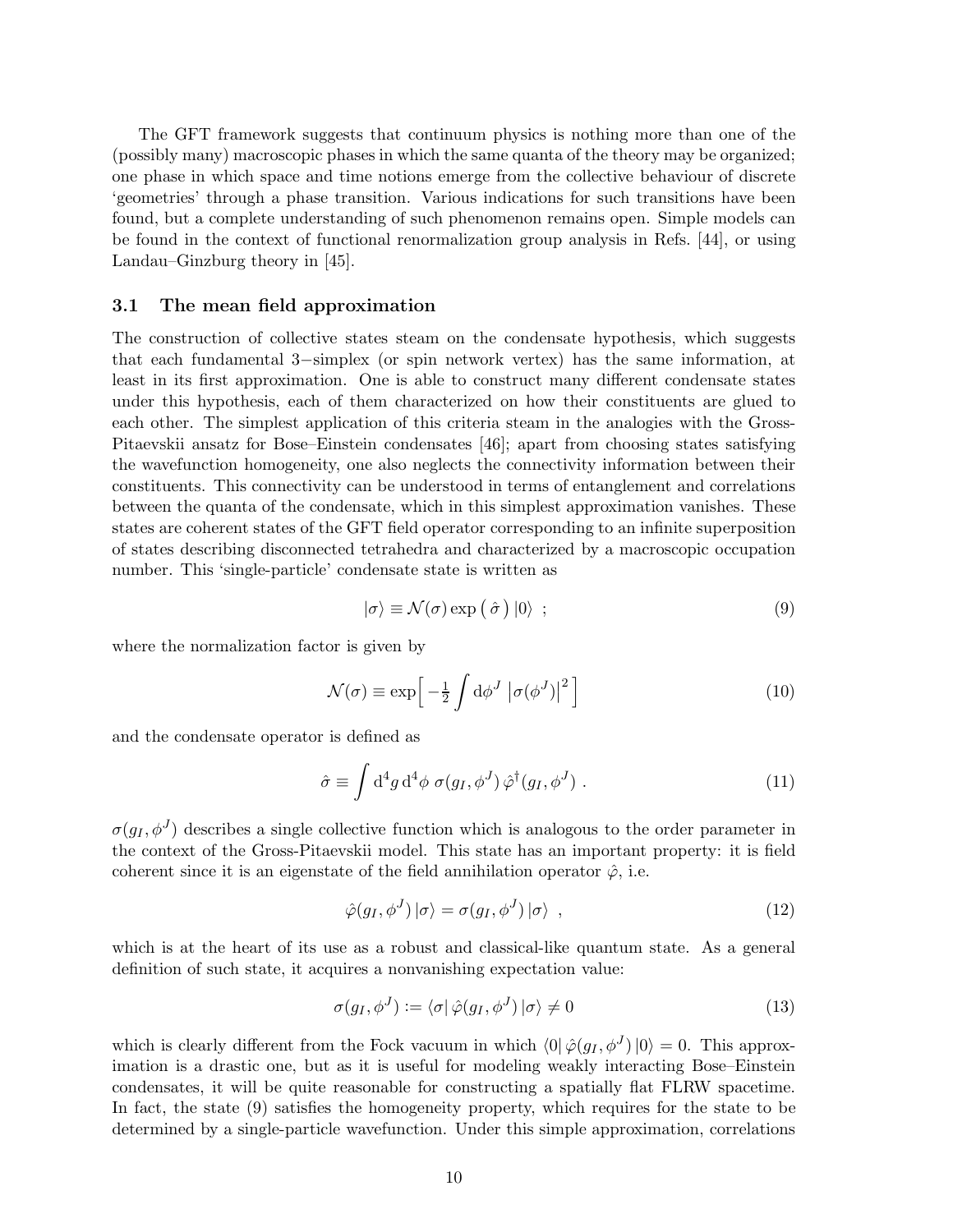between GFT quanta are ignored, and in the mean field-approximation where no fluctuations are present,  $\sigma(g_I, \phi^J)$  represents a homogeneous condensate wave-function that can be directly understood as a classical GFT configuration. These geometric states together with the attached fields  $\phi^J$  can macroscopically distinguish between different points over the condensate. Therefore, on the emerged spacetime one is able to define a complete relational dynamics. In this sense, the quantized space does not reside "somewhere", but it itself defines the locus; yet the hydrodynamic limit of GFT defines this locus as an effective theory that is not useful for describing the dynamics of the quanta, but only the collective behaviour of a big number of them. Clearly, fluctuations over this condensed phase which have been ignored can (and should) be re-established as a natural feature due to quantum uncertainty.

In the second-quantized framework, the simplest one-body observable that can be constructed is the number operator

<span id="page-10-0"></span>
$$
\hat{N}(\phi^J) = \int d^4g \,\hat{\varphi}^\dagger(g_I, \phi^J) \,\hat{\varphi}(g_I, \phi^J). \tag{14}
$$

The wavefunction is not normalized; rather its norm determines the number of uncorrelated quanta in the given state

$$
N(\phi^J) = \langle \sigma | \hat{N}(\phi^J) | \sigma \rangle = \int d^4g \left| \sigma(g_I, \phi^J) \right|^2 \quad (< \infty)
$$
 (15)

which is the (finite) expectation value of the operator [\(14\)](#page-10-0) at a value  $\phi^J$  for each of the four fields. The homogeneity condition for the wavefunction can be defined over more general condensates containing additional topological structure and defined by a sum over connected graphs of arbitrary complexity [\[40\]](#page-29-15).

In the remaining part of this section, the two main testable structural consequences of the cosmological principle, namely homogeneity and isotropy, will be discussed, with emphasis on how they are both implemented in GFT. Indeed, the GFT condensate approach involves cosmological models which reproduce the Friedmann–Lemaˆıtre–Robertson– Walker (FLRW) spacetime, but in a semiclassical limit where the field operators are replaced by classical fields. This approximation seems to be suitable enough for describing the emergence of a macroscopic and nearly homogeneous universe, where small spatial gradients on the effective geometry can take place. In complete analogy with condense matter theory, if interactions get stronger, the mean-field approximation breaks down. This behaviour is probably expected in the early universe or near the centres of black holes where quantum effects are relevant because of high curvatures; a nice discussion on the ranges of validity of the mean-field approximation can be found in [\[31\]](#page-29-5).

The Hartree–Fock mean field approximation [\(9\)](#page-9-0) is the most simple collective wavefunction constructed under the homogeneity principle. Its dynamics can be looked for in the expectation value of the (normal ordered) operator equations of motion obtained from [\(8\)](#page-7-1). However, one can appeal to the Schwinger–Dyson equations to be solved approximately

<span id="page-10-1"></span>
$$
\langle \sigma | \frac{\delta \tilde{S}}{\delta \bar{\varphi}} | \sigma \rangle = \frac{\delta S[\sigma, \bar{\sigma}]}{\delta \bar{\sigma}(g_I, \phi^J)} = -\mathcal{K} \sigma(g_I, \phi^J) + \frac{\delta \mathcal{V}[\sigma, \bar{\sigma}]}{\delta \bar{\sigma}(g_I, \phi^J)} = 0.
$$
 (16)

This expression provides a quantum cosmology-like equation for the 'wavefunction'  $\sigma$  (similar to those obtained in Ref. [\[47\]](#page-30-6)). The underpinning of the approximation into coherent states is only valid in regimes where the interaction term, which contributes with a non-linear term of the order of  $\bar{\sigma}^4$ , is subdominant. However, at some point interactions should become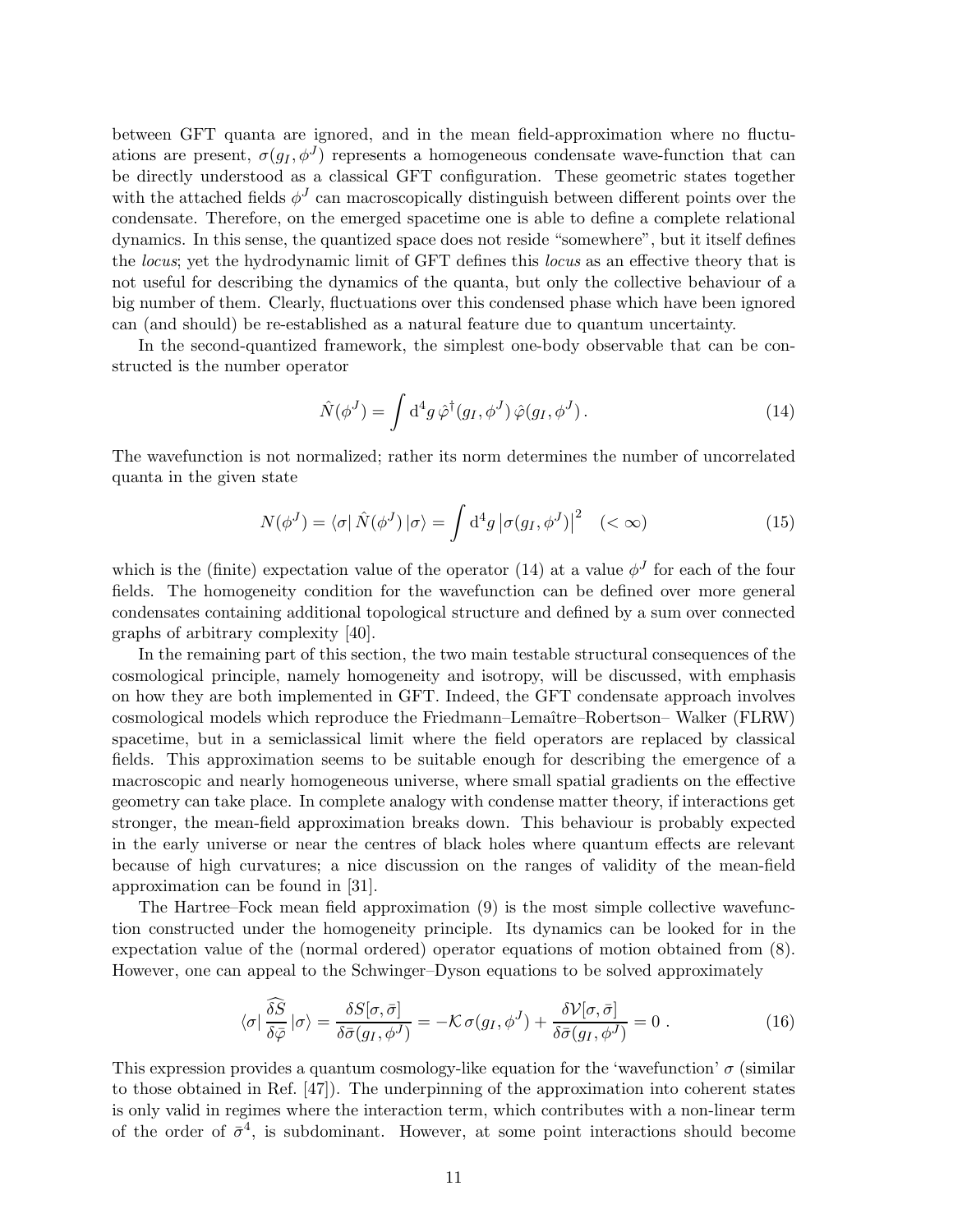dominant since the particle number scales as  $|\sigma(g_I, \phi^J)|^2$  and the potential V contains higher powers of  $\sigma$  and  $\bar{\sigma}$ . These aspects will become relevant for our discussion in Section [5.](#page-18-0) In this context, the microscopic dynamics of the GFT quanta can be hydrodynamically described in terms of the collective variable  $\sigma(g_I, \phi^J)$ , which is the condensate wavefunction.

This hydrodynamic limit is understood as an effective collapse of the Schwinger–Dyson tower of equations into the simplest one. The simplicity of the state  $|\sigma\rangle$  makes this equation to coincide with the condensate wavefunction, which is the one-particle correlation function. The continuum nature of the picture arises from the fact that, given the equivalence with the path integral formulation, the coherent state is given by an infinite sum over numbers of disconnected spin networks nodes (implicitly a sum over "not yet connected" graphs). Therefore  $|\sigma\rangle$  is a non-perturbative state with respect to the Fock vacuum, but now playing the role of a new non-perturbative vacuum of an effective theory obtained after the hydrodynamical limit.

Analogously to the Gross–Pitaevskii equation, the dynamics of the condensate described by [\(16\)](#page-10-1) is nonlinear, as is expected in the hydrodynamic context, while all dynamical equations on the Hilbert space and on the GFT Fock space remain linear. This equation is of course a weaker condition than [\(8\)](#page-7-1); in terms of the truncated Schwinger–Dyson equation, the theoretical error in the resulting effective theory can be estimated by the magnitude of the neglected terms. These terms can be reconstructed in terms of the non-Fock representations for describing interacting fields. With this inequivalent representation of the canonical commutation relations (with respect to the free theory) the interacting theory naturally provides fluctuations over the homogeneous background associated with inhomogeneities of the condensate.

To get an initial insight on the effective dynamics of GFT condensates, two approximations are usually imposed. The first one involves all symmetries of the employed free massless scalar fields  $\phi^J$  used as matter to introduce relational cosmological observables [\[31\]](#page-29-5). As mentioned, these matter reference frames allow us to define an effective dynamics formulated exclusively in relational terms, where spacetime points in the emergent spacetime description can be distinguished<sup>[7](#page-11-0)</sup>. Concerning the symmetries of the material clocks and rods, the GFT dynamics should be invariant under

- 1. constant (arbitrary) shifts  $\phi^J \mapsto \phi^J + \phi_0^J$ ,
- 2. the time-reversal or parity transformation  $\phi^J \to -\phi^J$ ,
- 3. rotations  $\phi^i \to O^i{}_j \phi^j$ , with  $O^i{}_j \in O(3)$  and  $i, j = 1, 2, 3$ .

the first symmetry forbids any explicit dependence on  $\phi^J$ .

As stated before, GFT condensate cosmology has been applied to a general class of GFT models without specifying the forms of  $K$  and  $V$ . However, when regarding cosmological applications, these class of models are usually employed in an effective field theory (or hydrodynamic) approximation; see for instance Refs. [\[31,](#page-29-5) [32,](#page-29-6) [48](#page-30-7)[–50\]](#page-30-8). Assuming that the GFT action is invariant under the three symmetries  $1 - 3$  of the free and massless scalar fields given above, the expansion for  $\mathcal K$  in derivatives with respect to  $\phi^J$  is forced to be

<span id="page-11-1"></span>
$$
\mathcal{K} = \mathcal{K}^0 + \widetilde{\mathcal{K}}^1 \frac{\partial^2}{\partial (\phi^0)^2} + \mathcal{K}^1 \sum_{i=1}^3 \frac{\partial^2}{\partial (\phi^i)^2} + \dots \tag{17}
$$

<span id="page-11-0"></span><sup>7</sup> See Section [4.2](#page-16-0) for clocks and Section [5](#page-18-0) for rods.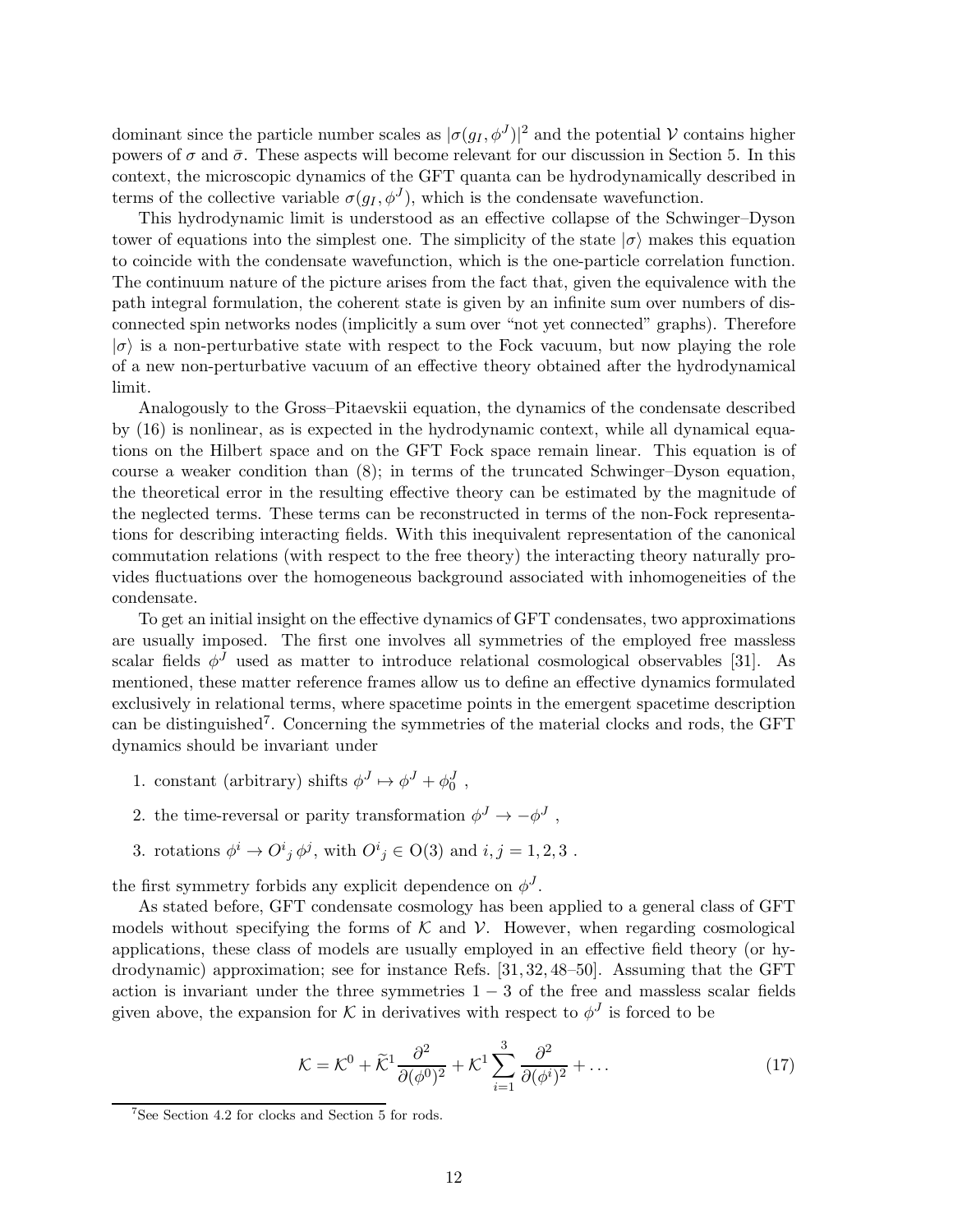The dots stand for higher derivatives which are suppressed. Let us note that the coefficients  $\mathcal{K}^i$  are still differential operators with respect to the SU(2) variables  $q_I$ , but with no explicit dependence on  $\phi^J$ . In this way, a truncation up to second order derivatives provides a lowenergy GFT dynamics that would agree with cosmology on large scales, and the truncation up to second order derivatives [\(17\)](#page-11-1) is a good approximation to the full kinetic term. Under this approximation, one assumes that the fluid density  $\varphi(\phi^J)$  varies slowly with respect to its arguments, particularly with respect to the relational time. This is what allows the suppression of higher order derivatives with respect to the scalar field variable in the Taylor expansion. Nonetheless, at it will be shown in Section [4,](#page-15-0) this condition may not be satisfied by the condensate wavefunction representing the cosmological spacetime. As explicitly shown in [\[31\]](#page-29-5), for satisfying the Friedmann equation at late clock times  $\phi^0$ , it is required an exponential behaviour for the volume operator, and thus for the wavefunction as well. Progress in this issue have been recently discussed in [\[51\]](#page-30-9).

The second approximation usually made for extracting physical states of the theory is to consider for the building blocks of geometry to be all in the same microscopic configuration and all in a weakly interacting regime in which the effect of  $V$  on the dynamics can be neglected. This implies for the GFT quanta to be uncorrelated; necessary condition for defining the coherent state  $|\sigma\rangle$  in a mean-field treatment given by Eq. [\(9\)](#page-9-0). This drastic approximation is not strictly necessary. In fact, it is not suitable for strong coupling regimes and it breaks down with the grown of the particle number intervening in the picture. The free approximation is valid only in a mesoscopic regime where the particle number for a given volume of the state is not so large. Some studies include the potential  $\mathcal V$  of the effective dynamics for some particular models of GFT condensates [\[52\]](#page-30-10). In some cases, interaction terms become important at late times, after a prolonged phase of acceleration, and they can even lead to a recollapse of the universe, while preserving the bounce that replaced the initial singularity [\[11\]](#page-27-5).

Under both approximations, replacing the general expansion for the kinetic kernel [\(17\)](#page-11-1) in the r.h.s. of Eq. [\(16\)](#page-10-1), one gets the following equation of motion

<span id="page-12-1"></span>
$$
\left(\mathcal{K}^0 + \widetilde{\mathcal{K}}^1 \frac{\partial^2}{\partial (\phi^0)^2} + \mathcal{K}^1 \sum_{i=1}^3 \frac{\partial^2}{\partial (\phi^i)^2} + \dots \right) \sigma(g_I, \phi^J) = 0. \tag{18}
$$

where the dependence on quantum geometric data is encoded in the terms  $K^0$  and  $K^1$  which are functions of the group elements (and/or their derivatives). At a quantum level, one approaches this equation using Peter–Weyl theorem [\[53\]](#page-30-11) to decompose the wavefunction into SU(2) representations. The left "gauge symmetry" in [\(4\)](#page-4-1) implies for the GFT condensate to obey the identity  $\sigma(g_I, \phi^J) = \sigma(hg_I, \phi^J)$  for all  $h \in SU(2)$ . It is desirable to give a precise geometric interpretation to the condensate as a continuous and homogeneous spatial geometry. In this picture, the condensate wavefunction is interpreted as a probability distribution on the space of such homogeneous geometries. However this interpretation requires a right invariance under the diagonal group action for the condensate; i.e.  $\sigma(g_I, \phi^J) = \sigma(g_I k, \phi^J)$  for all  $k \in SU(2)$ . This yields for the state to only contain the gauge-invariant degrees of freedom of a tetrahedron. Consequently  $\sigma$  becomes a function on  $SU(2)\SU(2)^4/SU(2)$ , which is isomorphic to the space of connection degrees of freedom of a homogeneous universe in LQC [\[54\]](#page-30-12). However, this symmetry is not one of the GFT field, as it is the left invariance<sup>[8](#page-12-0)</sup>, but an

<span id="page-12-0"></span><sup>&</sup>lt;sup>8</sup>This choice is a convention and can be exchanged; on the other way around, one can start with a right "gauge symmetry" on the  $\varphi$  field and then impose the left invariance over  $\sigma$  obtaining equivalent results.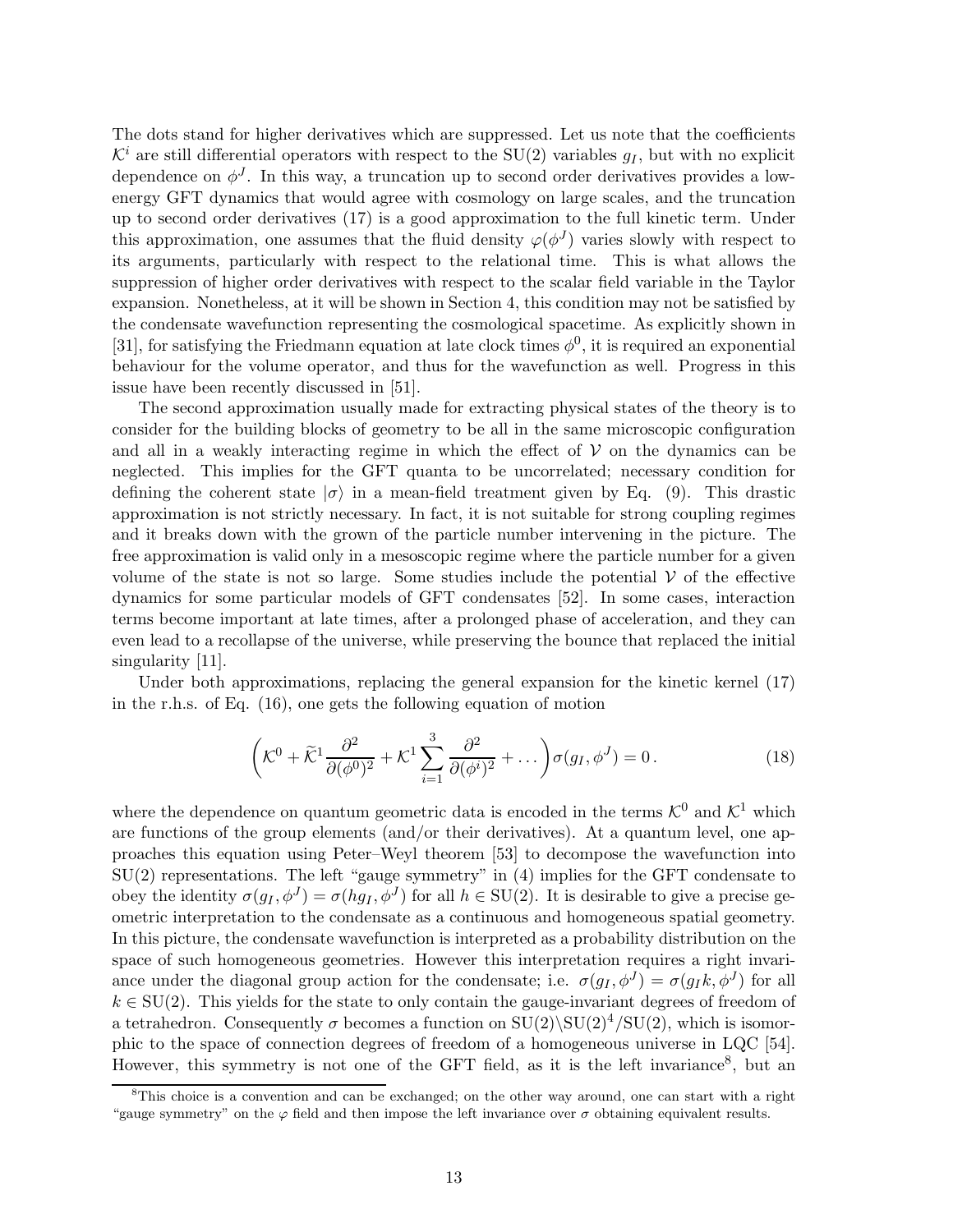imposed property on certain states aiming at reducing the number of dynamical degrees of freedom.

In the mean-field approximation, self-consistency implies the existence of a regime where the field equation [\(18\)](#page-12-1) is approximately solved only considering the first kinetic term. The uncorrelated state solving this equation has interesting cosmological applications to be reviewed in what follows. Being a many-particle state with an analogous hydrodynamical treatment, it can contain information about the connection and the metric at many different points in space. To distinguish them, the introduced massless scalar fields represent relational clocks  $\phi^0$  and relational rods  $\phi^i$  defined over the condensate. Apart from the symmetries 1–3, no assumptions have been made over these fields.

#### 3.2 Isotropic condensed states

At this point we have obtained a condensate-like structure characterized by a nearly spatial homogeneity; however, one more feature is needed for making contact with usual cosmology; namely, isotropy. In what follows, a further restriction on the structure of the wavefunction of the condensate will be imposed. As it will be shown in the following and in Section [4,](#page-15-0) the restriction to isotropic modes for the microscopic states leads to further simplifications that allow us to reconstruct isotropic quantities like the spatial volume, the cosmological scale factor and thus the Hubble rate from  $\sigma(g_I, \phi^J)$ . In the GFT context, it is argued that the natural way to require isotropy is to impose the most 'isotropic' condensate configuration. In classical geometry one would think of equilateral tetrahedra whose four faces are equal and the resulting volume is maximized. This ideas have been translated to the quantum picture in [\[31,](#page-29-5) [48\]](#page-30-7).

Regarding the analogy with equilateral tetrahedra, one can postulate that each of the four links/faces  $g_I$  are coloured with spin–j irreducible representation of SU(2). The correspondence between the equal areas of the faces of the tetrahedron and the restriction to an expansion over isotropic modes only is understood as expanding over the same four  $j_I$ , i.e.  $j_1 = j_2 = j_3 = j_4$ , one for each (of the same) coloured link associated to each node of the spin network. In this approximation, the spin network vertices are said to be monochromatic and, together with the homogeneous restriction, all of them are exactly equal. Secondly, with respect to the volume maximization of the classical tetrahedron, the SU(2)−invariant subspace reduces the wavefunction to a simple form if written in terms of linear combinations of a pair of suitable intertwiners:  $\bar{\mathcal{I}}_{mn}^{j,i_r}$  and  $\mathcal{I}_{mn}^{j,i_r}$ , one associated to the left gauge invariance and one to the right closure condition. These intertwiners define invariant mappings between  $SU(2)$ representations and they are elements of the Hilbert space of states of a single tetrahedron. The intertwiners should be chosen so that they are eigenstate of the LQG volume operator with an associated eigenvalue being the largest possible for the given j.

By decomposing the wavefunction  $\sigma(g_I, \phi^J)$ , solution of the equation of motion [\(18\)](#page-12-1), into a basis of orthonormal functions given by the Wigner  $D_{mn}^j(g_I)$  –matrices, we group all dependence on  $g_I$  in fixed functions  $\mathbf{D}^j(g_I)$ , which are an appropriate convolution of four Wigner D−matrices with intertwiners<sup>[9](#page-13-0)</sup>, such that quantum geometric properties of the field are stored in the scalar wavefunctions  $\sigma_{j_I, i_l i_r} \equiv \sigma_j(\phi^J)$  that now only depend on the volume of the tetrahedron (or equivalently, on the surface area of one of its faces), as well as on the scalar

<span id="page-13-0"></span><sup>&</sup>lt;sup>9</sup>In the convolution of Wigner D−matrices with SU(2) intertwiners, the usual range of values for the magnetic indices is taken:  $-j \leq m, n \leq j$ . The indices *i* labels the possible intertwiners elements in a basis of the Hilbert space;  $\iota_l$  and  $\iota_r$  points to the imposition of the left and right invariance to the field. To a detailed construction of the wavefunction see for instance [\[31\]](#page-29-5); here we just sum up the main steps for deriving a cosmological sector from the full theory.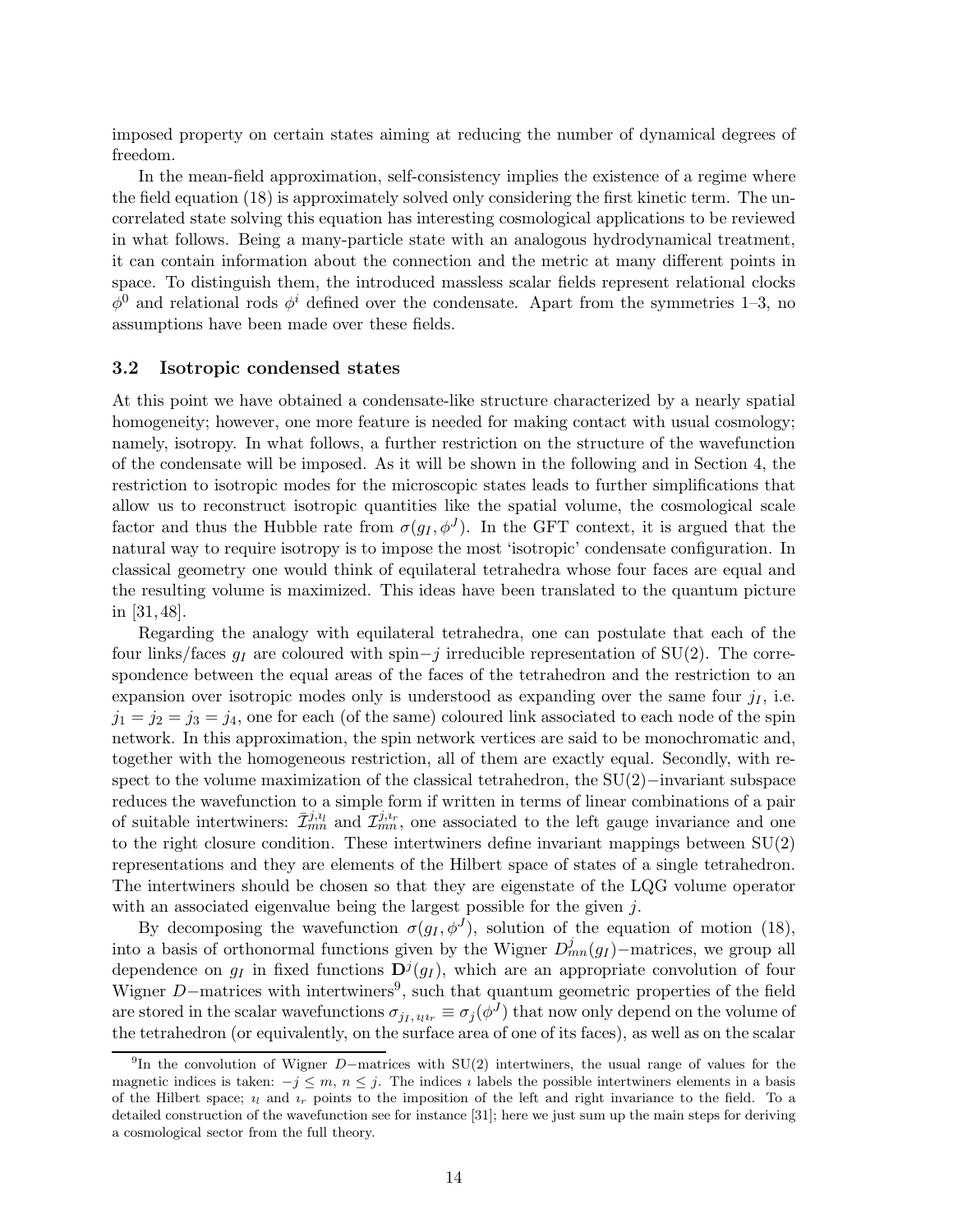field  $\phi^J$ . Therefore, the restricted mean field expanded in irreducible SU(2) representations is written as

<span id="page-14-2"></span>
$$
\sigma(g_I, \phi^J) = \sum_{j \in \frac{\mathbb{N}_0}{2}} \sigma_j(\phi^J) \mathbf{D}^j(g_I)
$$
\n(19)

where the coarse-grained degrees of freedom are now captured by each of the wavefunctions  $\sigma_j(\phi^J)$ . Refs. [\[55,](#page-30-13)56] discuss whether the restriction to expansions in only a single spin j labelling the irreducible representations of SU(2) can be relaxed, together with their consequent effective dynamics in the large-scale limit. Recall that lifting the isotropic restriction allows to investigate anisotropic GFT condensate configurations. According to [\[56\]](#page-31-0), anisotropies play an important role only at small values of the relational clock  $\phi^0$  (i.e. at small volumes), whereas at late times the isotropic mode become dominant.

For the usual GFT actions, the kinetic operator  $K$  only contains derivatives, but no explicit dependence on  $g_I$ . In the common situation where all terms in the expansion of K in Eq.  $(18)$  are general functions of the Laplace–Beltrami operators with respect to the  $SU(2)$ variables  $g_I$ , we can define the following coefficients

$$
\mathcal{K}^0 \mathbf{D}^j(g_I) := -B_j \mathbf{D}^j(g_I) , \qquad \widetilde{\mathcal{K}}^1 \mathbf{D}^j(g_I) := A_j \mathbf{D}^j(g_I) , \qquad \mathcal{K}^1 \mathbf{D}^j(g_I) := C_j \mathbf{D}^j(g_i) ; \tag{20}
$$

 $A_j$ ,  $B_j$  and  $C_j$  are j−dependent couplings depending on the original GFT kinetic terms and with no further derivatives. Each Laplacian acting on each  $g_I$  contributes with an eigenvalue  $-j(j+1)$ . Recall that  $\mathbf{D}^j(g_I)$  encode the monochromatic (equilateral) character of the spin network nodes (tetrahedra). The Wigner matrices are eigenfunctions of the SU(2) Laplacian, then the Peter–Weyl decomposition leads to a decoupling of [\(18\)](#page-12-1) into independent equations for each  $j$ , written as

<span id="page-14-0"></span>
$$
\left(-B_j + A_j \partial_{\phi^0}^2 + C_j \sum_{i=1}^3 \partial_{\phi^i}^2\right) \sigma_j(\phi^J) = 0.
$$
 (21)

In homogeneous configurations, the handling of "rods"  $\phi^i$  loses meaning. Therefore, when deriving the global aspects of a FLRW cosmology only the first two terms matter. In the next section, it will be shown that the two corresponding coefficients,  $A_j$  and  $B_j$ , can be constrained when requiring the theory to be compatible with Friedmann equations. However, condensate fluctuations are expected to break the homogeneity; analogously as when in the cosmological model one considers deviations from the cosmological principle. In such a case, "rods" must be reintroduced to locate these deviations, whose power spectrum is probably expected to be associated to classical inhomogeneities observed in the cosmic microwave background (CMB) spectrum. At this point, the third term becomes meaningful. We will return to discuss this topic in Section [5.](#page-18-0)

Interestingly, if one expands  $\sigma_i$  in Fourier modes with respect to the spatial coordinates pictured as the scalar fields  $\phi^i$ , a complete set of solutions to [\(21\)](#page-14-0) can be obtained; this is

<span id="page-14-1"></span>
$$
\sigma_j^{K_i}(\phi^J) = e^{iK_i\phi^i} \left[ \alpha_j^+ \exp\left(\sqrt{\frac{B_j + C_j K^2}{A_j}} \phi^0\right) + \alpha_j^- \exp\left(-\sqrt{\frac{B_j + C_j K^2}{A_j}} \phi^0\right) \right],\tag{22}
$$

with  $\alpha_j^+$  and  $\alpha_j^-$  as arbitrary constants. The coupled scalar fields act as 'tools' to define local coordinates; hence any coordinate system constituted by physical degrees of freedom must be relational. In the limit in which they are turned off, we obtain a homogeneous solution. Being the condensate wavefunction at a given time  $\phi^0$  entirely determined by just one geometric quantity, the spin  $j$ , the only geometric quantities that can be extracted from this condensate wavefunction are isotropic quantities like the total spatial volume, the Hubble rate, etc.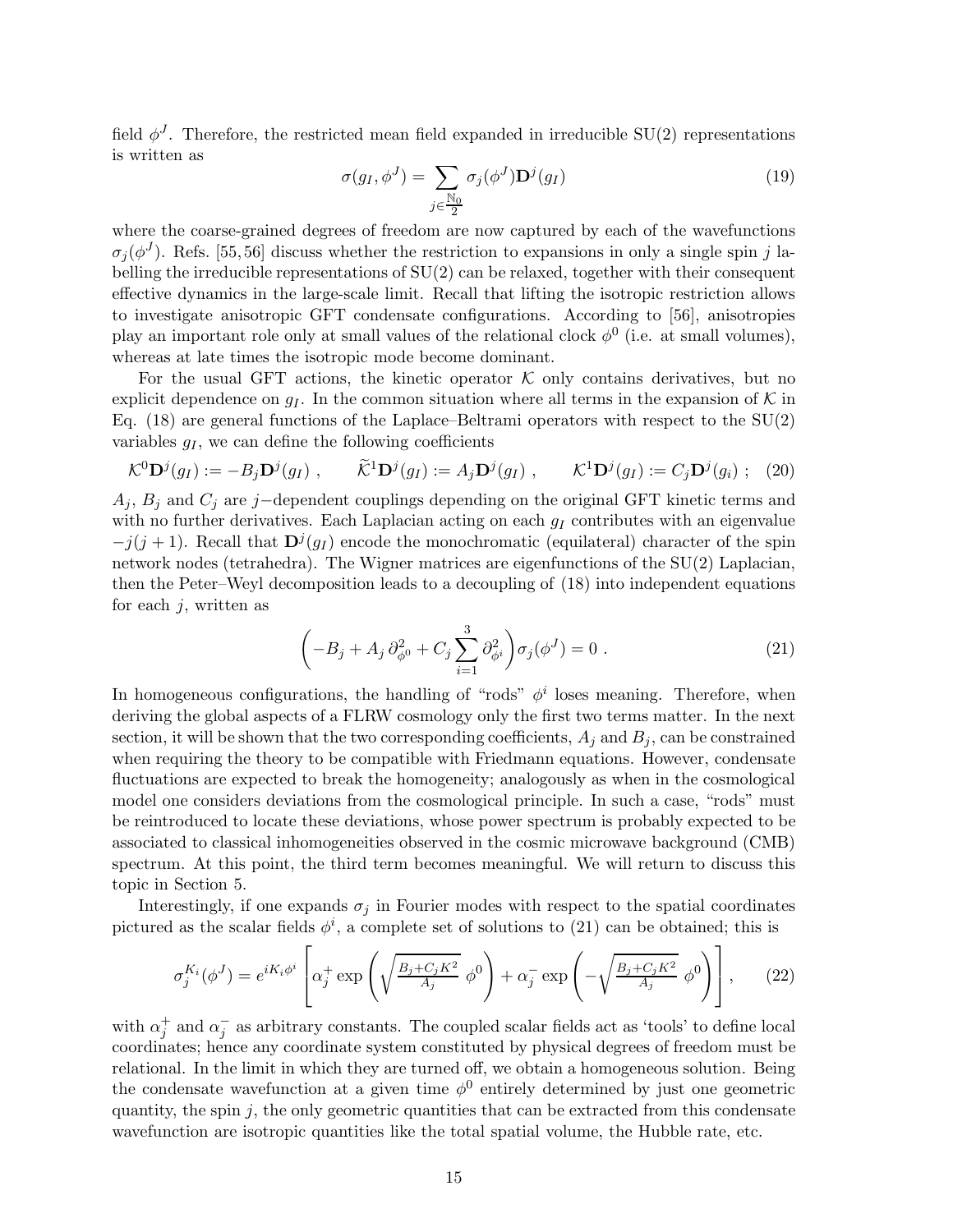## <span id="page-15-0"></span>4 The Friedmann universe

Let us now consider proper GFT cosmological models. In this section it will be shown how to obtain a FLRW universe from the condensate wavefunction [\(22\)](#page-14-1). However, we first give the main ingredients of cosmological implications derived from General Relativity to show explicitly how the previous approximations to GFT quantum gravity formalism lead us to a quantum picture consistent with classical results in the continuum and semiclassical limit.

### <span id="page-15-2"></span>4.1 Classical general relativity

It is well known how to introduce physical reference frames and how to define relational dynamics in general relativity. Let us consider a massless free scalar field that plays the role of a relational clock in a flat FLRW metric of the form

$$
ds^{2} = -N^{2}(t) dt^{2} + a^{2}(t) dx_{3}^{2}.
$$
 (23)

The structure of the metric entails a foliation for the universe on isotropic and homogeneous hypersurfaces  $dx_3^2$  with flat intrinsic geometry in  $\mathbb{R}^3$  parametrized, relative to one another, by a scale factor  $a(t)$ .

The action for the scalar field, considering limiting cases in which the backreaction of reference matter on the geometry can be neglected, is

$$
S_{\phi} = -\frac{1}{2} \int d^4x \sqrt{-g} \ g^{\mu\nu} \partial_{\mu}\phi \, \partial_{\nu}\phi \; ; \tag{24}
$$

hence the matter clock obeys the Klein–Gordon equation, which reduces to

$$
\nabla^{\mu}\nabla_{\mu}\phi = 0 \qquad \Rightarrow \qquad \frac{\mathrm{d}}{\mathrm{d}t} \left( \frac{a^3}{N} \frac{\mathrm{d}\phi}{\mathrm{d}t} \right) = 0 \qquad \Rightarrow \qquad \frac{a^3}{N} \frac{\mathrm{d}\phi}{\mathrm{d}t} = \text{constant} \,. \tag{25}
$$

The assumption of a nonnull constant provides a good characteristic for the clock  $\phi$ ; as its corresponding momentum  $\pi_{\phi}$  is conserved, it has a monotonic evolution and thus, it can be written as  $\phi = \phi_0 T$ . If for instance  $\phi_0$  has dimensions of mass, the 'temporal' scalar field T becomes dimensionless.

The other equation to solve is

$$
\left(\frac{\mathrm{d}a}{\mathrm{d}T}\right)^2 = \frac{4\pi G}{3} \phi_0^2 a^2, \qquad (26)
$$

which is a Friedmann equation giving two independent solutions:

<span id="page-15-1"></span>
$$
a(T) = a_0 \exp\left(\pm \sqrt{\frac{4\pi G}{3}} \phi\right),\tag{27}
$$

each of them corresponds to an expanding or contracting universe, respectively. According to the classical solution, a singularity  $V \to 0$  appears in the far past where, due to our choice of time field  $\phi$ , corresponds to infinity. However, this singularity is reached in a finite proper time, if written in the propitious coordinates.

A quantum theory of gravity coupled to a massless scalar field should reproduce at some point the last equation but avoiding the singularity behaviour. This is the basic idea since the early days of quantum cosmology [\[57\]](#page-31-1) that later on also informed the foundations of LQC. The requirement for the temporal coordinate to satisfy the harmonic condition avoids quantization ambiguities when choosing the lapse function [\[58\]](#page-31-2).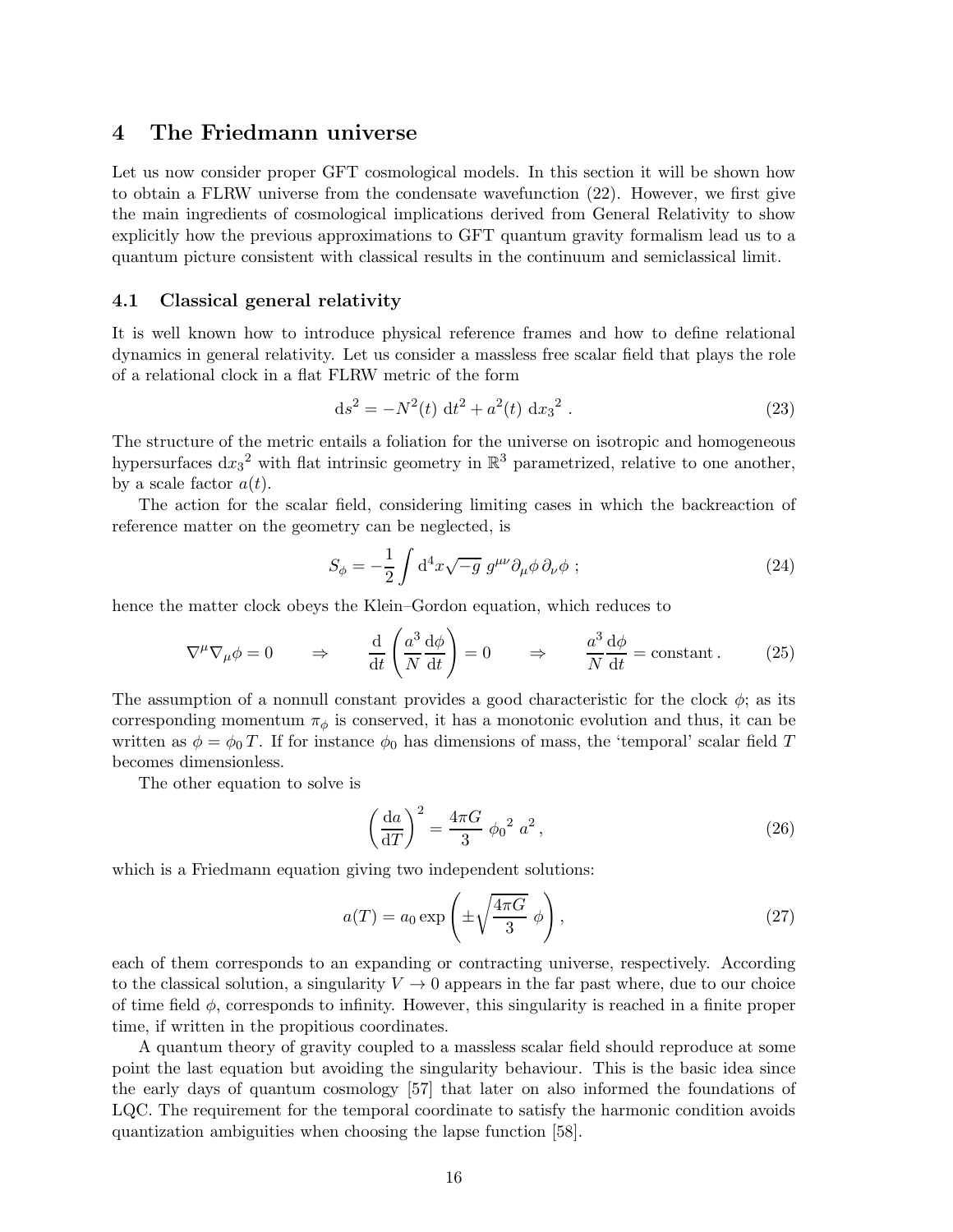#### <span id="page-16-0"></span>4.2 The homogeneous universe in GFT

At this point we have a condensate with an isotropic structure imposed from the quantum symmetries. If spatial homogeneity is also desired, this would correspond to demand the Fourier mode  $\vec{K} = 0$  for the mean field solution in the general solution [\(22\)](#page-14-1). This requirement makes the rods  $\phi^i$ , with  $i = 1, 2, 3$ , meaningless, as there is no need to refer to locations over an exactly homogeneous state. Then, the mean field would have the form

<span id="page-16-1"></span>
$$
\sigma_j(\phi^J) \equiv \sigma_j(\phi^0) \tag{28}
$$

being only a function of one scalar "time field"  $\phi^0$ , playing the role of a relational clock. This implies for the condensate wavefunction to become

<span id="page-16-3"></span>
$$
\sigma_j(\phi^0) = \alpha_j^+ \exp\left(\sqrt{\frac{B_j}{A_j}}\phi^0\right) + \alpha_j^- \exp\left(-\sqrt{\frac{B_j}{A_j}}\phi^0\right). \tag{29}
$$

If we assume that the condensate mean field takes its homogeneous form, the associated (background) universe of course would result homogeneous.

Once the mean field solution is found, it is of interest to define the relational 3−volume for this state. This can be done by means of the second-quantized vertex volume operator. This one-body operator generically would define for the mean field wavefunction [\(22\)](#page-14-1) a local volume element at the spacetime point specified by values of the reference fields, this is  $\hat{V}(\varphi^{J})$ . In the particular case of the homogeneous universe under consideration, the constrain [\(28\)](#page-16-1) would then define the element volume only at a given relational "time"  $\phi^0$ 

<span id="page-16-2"></span>
$$
\hat{V}(\phi^0) = \int_{\text{SU}(2)^4 \times \text{SU}(2)^4} \text{d}^4 g \, \text{d}^4 g' \, \hat{\varphi}^\dagger(g_I, \phi^0) V^{LQG}(g_I, g_I') \hat{\varphi}(g_I', \phi^0) \,. \tag{30}
$$

The matrix elements  $V^{LQG}(g, g') \equiv \langle g_I | V^{LQG} | g'_I \rangle$  are the matrix element of the volume operator between single-vertex spin networks states in LQG [\[59\]](#page-31-3). Although there are several different definitions of the volume operator in the theory [\[60\]](#page-31-4), all of them agree when 4−valent vertex are considered [\[61\]](#page-31-5). In fact, it is helpful to choose a basis of intertwiners  $\mathcal I$  that diagonalizes the action of the LQG volume operator on a spin-network node. Hence, the heuristic picture for spin networks implies for the underlying quantum theory that the quanta  $\varphi$  will carry a definite volume given by the corresponding eigenvalue of the LQG volume operator, therefore interpreted as "grains of space".

This is not the case for the collective wavefunction. Let us now go back to the homogeneous GFT state  $\sigma_j(\phi^0)$ , the expectation value for the volume operator [\(30\)](#page-16-2) can be evaluated immediately when coherent states of the form [\(9\)](#page-9-0) are considered

$$
\langle \hat{V}(\phi^0) \rangle = \int d^4g \, d^4g' \, \bar{\sigma}(g_I, \phi^0) \, V(g_I, g_I') \, \sigma(g_I', \phi^0) \; . \tag{31}
$$

This result corresponds to the total 3-volume at a relational time  $\phi^0$ , associated to such condensate state. This procedure is not a novelty of GFT; for instance, the total volume of the universe at a fixed value of the scalar field is one of the main relational observables of interest in LQC [\[58,](#page-31-2) [62\]](#page-31-6)

If we also impose the isotropic wavefunction constraint discussed in [\(19\)](#page-14-2), since the volume operator is diagonal when written in terms of  $SU(2)$  representations, the volume expectation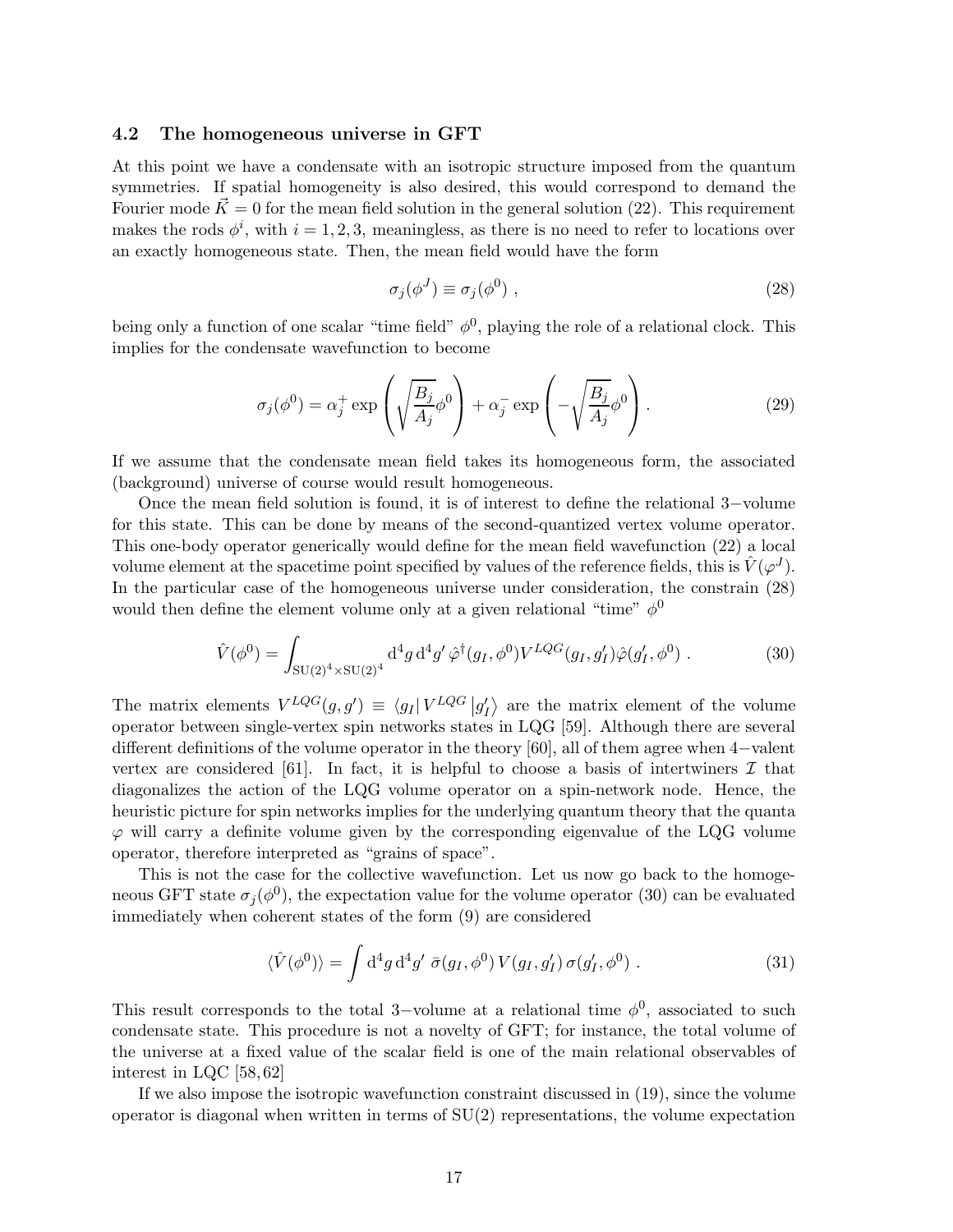value of the condensate in such a state reduces simply to

$$
\langle \hat{V}(\phi^0) \rangle = \sum_{j=0}^{\infty} V_j \left| \sigma_j(\phi^0) \right|^2.
$$
 (32)

The latter expression is written in terms of the local particle number density for each quanta of spin j. The approximate eigenvalue of the first quantized volume operator acting upon a node, although depending on the intertwiner used to define  $\mathbf{D}_j(g_I)$ , is very well approximated for each j by  $V_j \sim \ell_{Pl}^3 j^{3/2}$ .

The evolution of the local volume elements then provides the macroscopic behaviour of the state [\(29\)](#page-16-3), which will depend on the choice of the initial parameters  $\alpha_j^+$  and  $\alpha_j^-$ . Some general statements can be sketched out for some GFT models: if the ratio  $B_{j_0}/A_{j_0}$  is positive and develops a maximum for a given  $j = j_0$ , except for the fine-tuned cases with  $\alpha_j^+ = 0$  or  $\alpha_j^- = 0$ , the spin  $j_0$  will dominate over all others. Hence for almost any condensate homogeneous wavefunction of the form  $(28)$ , its associated volume will asymptotically behaves as

$$
\langle \hat{V}(\phi^0) \rangle \xrightarrow{\phi^0 \to -\infty} |\sigma_{j_0}^-|^2 \exp\left(-2\sqrt{\frac{B_{j_0}}{A_{j_0}}}\phi^0\right) ,
$$
\n
$$
\langle \hat{V}(\phi^0) \rangle \xrightarrow{\phi^0 \to +\infty} |\sigma_{j_0}^+|^2 \exp\left(+2\sqrt{\frac{B_{j_0}}{A_{j_0}}}\phi^0\right) ;
$$
\n(33)

<span id="page-17-0"></span>where the global constants are related to the volume eigenvalue assigned to the spin  $j_0$  by  $|\sigma_{j_0}^{\pm}|^2 = V_{j_0} |\alpha_{j_0}^{\pm}|^2$ . In such a situation an exponentially large number of quanta are characterised by a single spin  $j_0$  excitation, implying mainly a constant volume per quantum. This domination of a single and small spin component in the cosmological dynamics of the homogeneous and isotropic background can be shown to take place at later times [\[63\]](#page-31-7); however it is also achieved exponentially fast and hence it can be expected to be an acceptable approximation also at earlier times [\[55\]](#page-30-13). Thus, the evolution of the total volume only depends on the growth of the number of particles with spin  $j_0$  given by the exponential factor in Eq. [\(33\)](#page-17-0).

These GFT states closely match the heuristic relation between LQG and LQC, where this type of quantum states are usually assumed [\[64\]](#page-31-8). Despite the exact relation between both theories remains open, some proposals analyse a cosmological sector of LQG built up on states with large number of spin network nodes, all labelled by the same quantum numbers. The nodes are considered to be disconnected and all links are dressed with the same  $SU(2)$  representation label. Commonly, the spins are taken to be  $j = 1/2$ , and homogeneity considerations justify the same number of links per node, typically chosen as 4−valent nodes. Shortly, LQG also suggests to consider quantum geometry condensates where all its constituents are quanta in the same state [\[65\]](#page-31-9). All these features are naturally encoded in the cosmological results obtained from the GFT formalism; hence the latter can be considered as a field theory reformulation of LQG and spin foam models. However, it is worth mentioning that a derivation of LQC from Hamiltonian formulations of LQG is a largely outstanding challenge [\[66\]](#page-31-10).

Interestingly, for large (positive or negative)  $\phi^0$ , the coefficients  $A_j$  and  $B_j$  are identified with the low energy (emergent) Newton constant G as follows:  $B_{j_0}/A_{j_0} = 3\pi G$ , Eq. [\(33\)](#page-17-0) reproduces the general solution of the Friedmann equation in [\(27\)](#page-15-1). Therefore, the resulting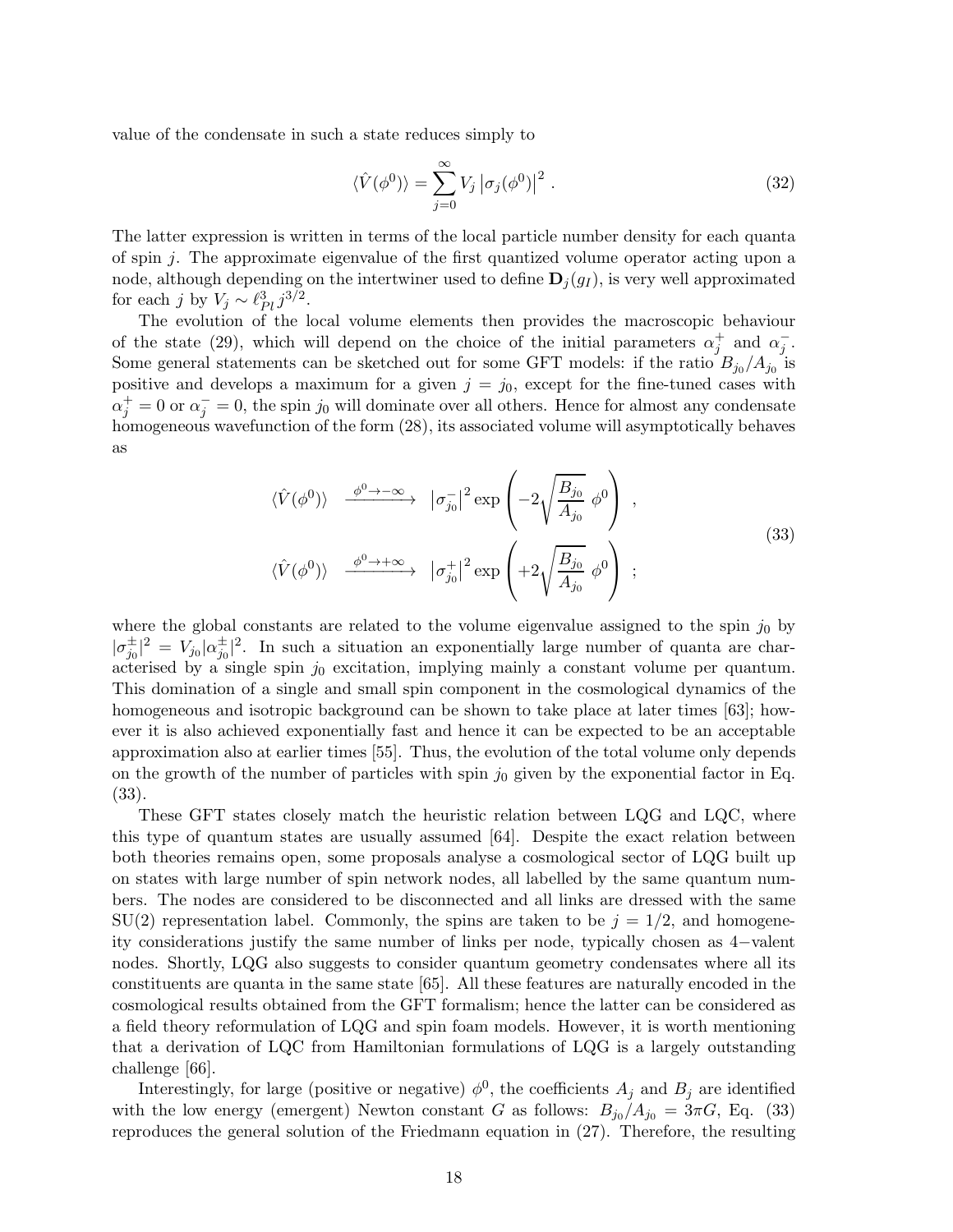expression point towards a regime where the universe expands to a macroscopic size (if  $\sigma_{j_0}^{\pm} \neq 0$ ). This compatibility was one of the main results of [\[31,](#page-29-5) [48\]](#page-30-7) and is obtained for a range of parameters of the microscopic dynamics in a suitable semiclassical regime and, as mentioned before, for generic initial conditions [\[63\]](#page-31-7).

It is also worth mentioning some properties characterizing this range of GFT models with the desired asymptotic behaviour. First, at small volumes, in the Planck regime, the theory interpolates between the classical expanding and contracting solutions [\(27\)](#page-15-1) of the classical Friedmann dynamics. This implies that the universe undergoes a bounce, i.e. the volume elements never go through zero avoiding or 'resolving' the classical big bang singularity. In fact, it is possible to show that a singularity where  $\langle \hat{V}(\phi^0) \rangle$  strictly vanishes for some value of the clock field  $\phi^0$  is only possible for special (hence fine-tuned) initial conditions. Therefore, instead of a singularity, there is just a very dense region where an effective quantum force appears like a repulsion that prevents the collapse. Secondly, the asymptotic behaviour in Eq. [\(33\)](#page-17-0) shows an exponentially growing phase in both temporal directions: to the far past and the future (contrary to the classical solution that, as mentioned in Section [4.1,](#page-15-2) presents a singularity in the far past). Third, properties of interest are the corrections to the classical Friedmann dynamics. Similar derivations to LQC dynamics can be found from GFT condensate cosmology; see for instance [\[67\]](#page-31-11). Indeed, when a single spin dominates, general mean field solutions provide corrections that match with the "improved dynamics" of LQC [\[68\]](#page-32-0).

More recently, a different analysis of GFT using Hamiltonian methods has been developed in Ref. [\[69\]](#page-32-1); this topic is further discussed in Section [6.](#page-24-0) There are many results that can serve as a starting point for GFT phenomenology: the generic quantum bounce can be followed by a subsequent acceleration replacing inflation [\[70\]](#page-32-2), the inclusion of interactions in the GFT [\[56,](#page-31-0) [71\]](#page-32-3) and their subsequent effects which become dominant away from the bounce.

## <span id="page-18-0"></span>5 Beyond homogeneity

One of the main points of any quantum gravity theory is how to derive relevant quantities to be compared to standard cosmology and observations. An important step towards a more realistic GFT condensate cosmology program is to construct more realistic and testable situations, which would certain require to extend all results from exactly homogeneous to inhomogeneous universes and to go beyond the considered isotropic restriction. Recent advances regarding the later has already been mentioned along this text; exploration of anisotropies can be found in [\[56\]](#page-31-0). If quantum gravity is to offer the picture of the earliest moments of our universe, anisotropic perturbations must play a role. For instance, the systematic investigation of them over an isotropic background in the vicinity of the bounce can be found in [\[55\]](#page-30-13). Regarding the former, this section will briefly discuss how to address inhomogeneities and study more general configurations and their dynamics.

Modern cosmology taught us that inhomogeneities in the very early universe may be the seeds for structure formation [\[72\]](#page-32-4). Therefore, the extension of the GFT framework beyond the spatial homogeneity by the encompass of cosmological perturbations into the formalism, would allow to construct more realistic cosmological scenarios where inhomogeneities are present. The strategy is to compute the non-vanishing power spectrum of cosmological perturbations over the mean field state discussed in previous sections. Following the analogy with Bose–Einstein condensates, perturbations can be added to [\(29\)](#page-16-3) in an analogous manner as phonons appear as deviations from condensates with exact homogeneity. In fact, GFT phonons were firstly proposed in [\[39\]](#page-29-14), however their interpretation was not clear un-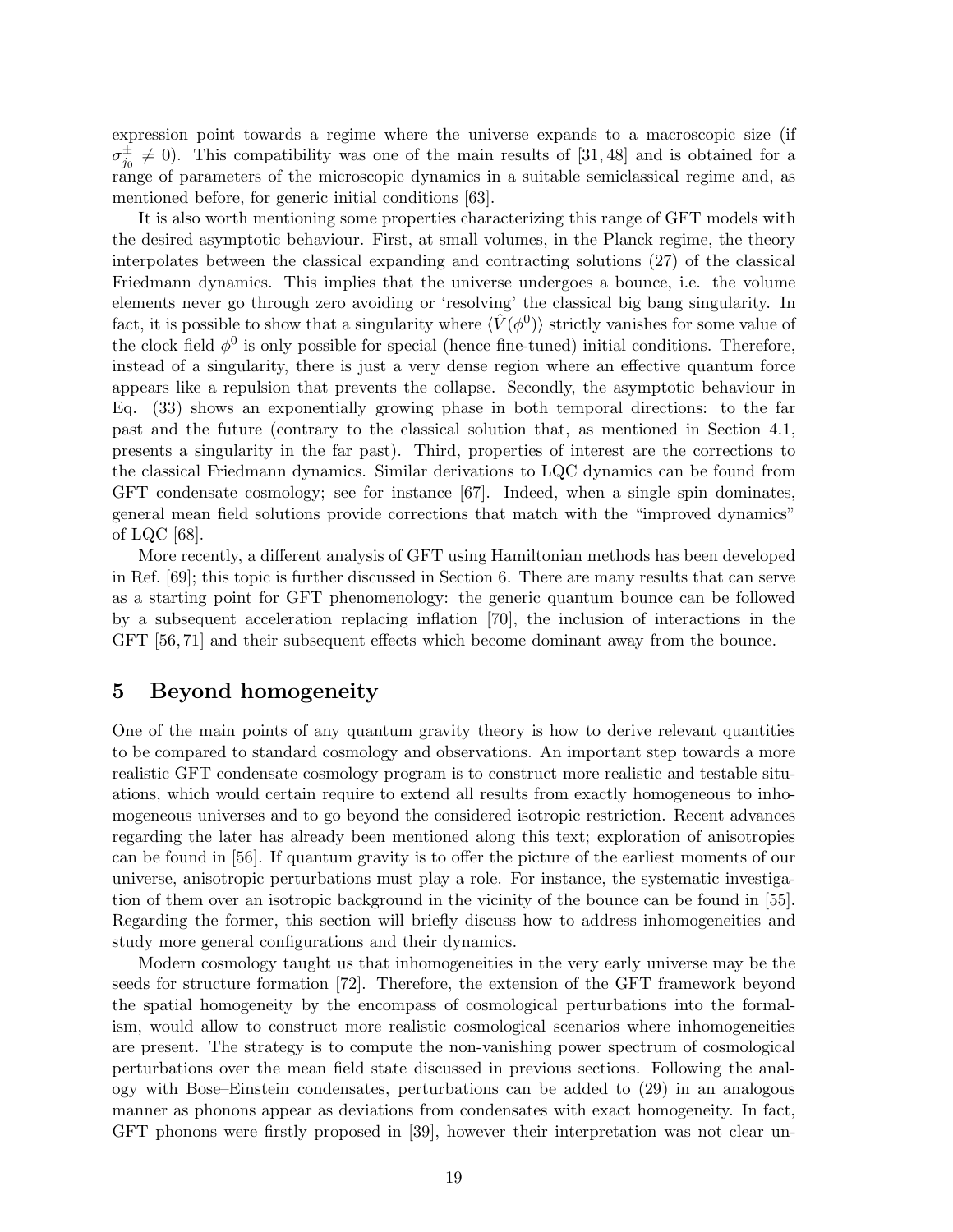til rod matter fields were included. With the inclusion of  $\phi^i$ , quantum fluctuations in the local volume could be naturally interpreted as seeds of cosmological inhomogeneities. Afterwards, these perturbations around the mean field solution are to be converted into classical inhomogeneities in a later stage of the universe [\[49\]](#page-30-14).

Different approaches have been considered to include perturbations. For instance, one can associate a constant mean field solution but only to 'local' patches, labelling them by making use of the four scalar fields coordinates. The inhomogeneity relies in the fact that different patches do not necessarily have the same constant mean field solution, thus the effective homogeneous geometry does not necessary coincide among different patches. This picture for incorporating inhomogeneities is based on the so-called 'separate universe approach' [\[73\]](#page-32-5), whose main characteristics are considered in the GFT condensate cosmology framework [\[74\]](#page-32-6).

In the remaining of this section, we will focus first on quantum fluctuations of the local 3−volume around the exactly homogeneous background condensate derived in Eq. [\(29\)](#page-16-3). With the aim of connecting GFT results to observations, since we do not have direct access to local volume densities, the cosmological perturbations of physical relevance are the matter density perturbations. However, the relation between the later and the volume density perturbations is in general gauge dependent. We will finish this review discussing how to extend the formalism to include perturbations in the matter density. The GFT models discussed above have enough degrees of freedom for describing inhomogeneous quantum geometries and their effective dynamics which is expected to be a more realistic picture for fundamental cosmology. Quantum fluctuations would then represent the quantum gravitational mechanism for explaining the origin of these inhomogeneities. This procedure is analogous to the usual treatment in inflation where the power spectrum of quantum fluctuations over a homogeneous quantum state is computed (instead of a quantum state on a classically perturbed geometry). These fluctuations are generically expected because of quantum uncertainty and they would freeze out producing the classical pattern on inhomogeneities currently observed in the CMB [\[75\]](#page-32-7). Besides, these homogeneities would provide a lower bound on deviations from exact homogeneity in GFT [\[76\]](#page-32-8).

#### 5.1 Volume density perturbations

Let us consider the cosmological scenario in which a GFT condensate phase modeled as a background state with perturbations on top of it, evolves to the expanding universe of classical cosmology. For introducing vacuum fluctuations, the notion of "wavenumber" is a must. If the starting point for localizing events in time was solved by the introduction of a scalar field  $\phi^0$  used as a clock to label the evolution of the geometry; the problem of localizing events in spacetime can be solved by re-establishing the four scalar fields (in four spacetime dimensions), using now these scalars as a physical coordinate system. The condition [\(28\)](#page-16-1) must be relaxed so as to assign a clock and 3 rods to each point of the condensate to characterize deviations from homogeneity. Consequently, one must replace also  $\phi^0 \to \phi^J$  into the volume operator [\(30\)](#page-16-2) from where the effective cosmological dynamics has been derived from. Now, the operator  $\hat{V}(\phi^J)$  refers to the differential local volume element at the spacetime location specified by the components of the  $\phi^J$  field. Scalar perturbations in cosmology are then obtained from perturbations in these local volume elements. Strictly speaking,  $\hat{V}(\phi^J)$  corresponds to a density. The infinitesimal local volume is then  $\hat{V}(\phi^J)\,\delta^4\phi^J$ and the total 3-volume is obtained by integrating over the rods  $\phi^i$  at a given moment of the relational time  $\phi^0$ 

<span id="page-19-0"></span>
$$
\hat{V}(\phi^0) \equiv \int d^3 \phi^i \ \hat{V}(\phi^0, \phi^i) \ . \tag{34}
$$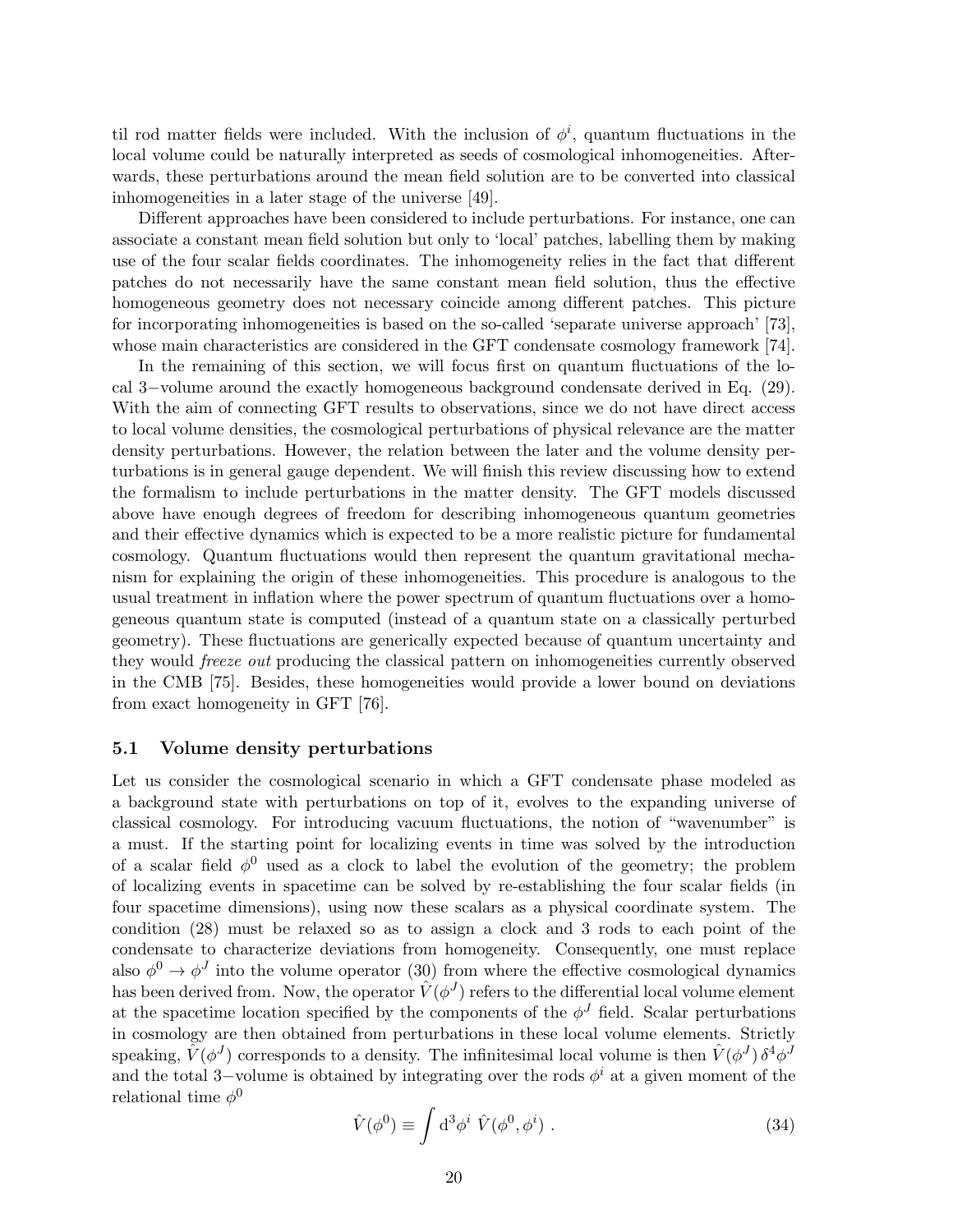This expression is still interpreted as the total volume of the universe modelled as a condensate state, in analogy to [\(30\)](#page-16-2).

The main idea is that cosmic structures are expected to be formed from early local volume fluctuations. In the GFT cosmology approach, this pattern is expected to be encoded in the correlation functions for the geometric observables. These correlation functions encode the 'true' fundamental quantum dynamics. For the ongoing discussion, let us compute correlations in local volume fluctuations over the state [\(9\)](#page-9-0). It is defined the local volume fluctuation operator as

$$
\delta\hat{V}(\phi^J) = \hat{V}(\phi^J) - \langle \hat{V}(\phi^J) \rangle \tag{35}
$$

with respect to the generalized volume operator  $\hat{V}(\phi^J)$ . Then, it is of interest to compute the following two-points function

<span id="page-20-0"></span>
$$
\langle \delta \hat{V}(\phi^J) \, \delta \hat{V}(\phi'^J) \rangle \; . \tag{36}
$$

The idea of characterizing perturbations employing matrix elements of the one-body squared volume operator  $V^2(g_I, g_I')$  is not new. This procedure has been first presented in [\[76\]](#page-32-8) but without referring to any notion of rods. Consequently, the results that can be derived from this formalism can only achieve global properties. Later on, in [\[50\]](#page-30-8) the formalism has been generalized to include rods. This modification enables us to extract local information regarding perturbations. As it will be discussed in the following, the transformation to momentum representation allows to write the power spectrum of inhomogeneities into the usual Fourier space form.

Let us now consider perturbations around exact homogeneity. These are written as

<span id="page-20-1"></span>
$$
\sigma_j(\phi^J) = \sigma_j(\phi^0) \left[ 1 + \epsilon \,\psi_j(\phi^J) \right] ; \tag{37}
$$

where the field  $\psi_j(\phi^J)$  represents condensate perturbations 'located' by means of the four scalar fields. Fourier transforming three of them, the three scalar fields corresponding to the spatial directions defined by the rods  $\phi^i$  to their momenta  $k_i$ , notions of wave length with respect to these reference frame fields are obtained. Following [\[50\]](#page-30-8), the power spectrum for the volume perturbations can be derived computing the quantum fluctuations of the volume expressed as the two point function [\(36\)](#page-20-0) for the state [\(37\)](#page-20-1), giving

<span id="page-20-2"></span>
$$
\langle \hat{V}(\phi^0, k_i) \hat{V}(\phi^{\prime 0}, k_i^{\prime}) \rangle - \langle \hat{V}(\phi^0, k_i) \rangle \langle \hat{V}(\phi^{\prime 0}, k_i^{\prime}) \rangle = \delta(\phi^0 - \phi^{\prime 0}) \sum_j V_j^2 |\sigma_j(\phi^0)|^2 \times
$$
\n
$$
\left\{ (2\pi)^3 \delta^3(k_i + k_i^{\prime}) + \epsilon \left[ \psi_j(\phi^0, k_i + k_i^{\prime}) + \overline{\psi_j(\phi^0, -k_i - k_i^{\prime})} \right] \right\}.
$$
\n(38)

In agreement with the results obtained when considering an exact homogeneous background, the first term is naturally scale invariant with respect to the rod wavenumbers  $k_i$ , and its scale depends only on the reference matter through the matter clock  $\phi^0$ . Besides, in this very same term, the delta function in the momentum implies a deep connection between scale invariance and translational invariance. The second term corresponds to first deviations from the scale invariant homogeneous mean-field, associated to inhomogeneous fluctuations, which naturally have small relative amplitude. In line with the usual cosmological perturbations, their shape must solve the condensate dynamics and they are fully determined in a two-fold manner by the coupling with the background on the one side, and by their own dynamics on the other one.

A magnitude of particular interest can be defined by the amplitude of the volume fluctuations relative to the background; this is the quotient between at least the two correlation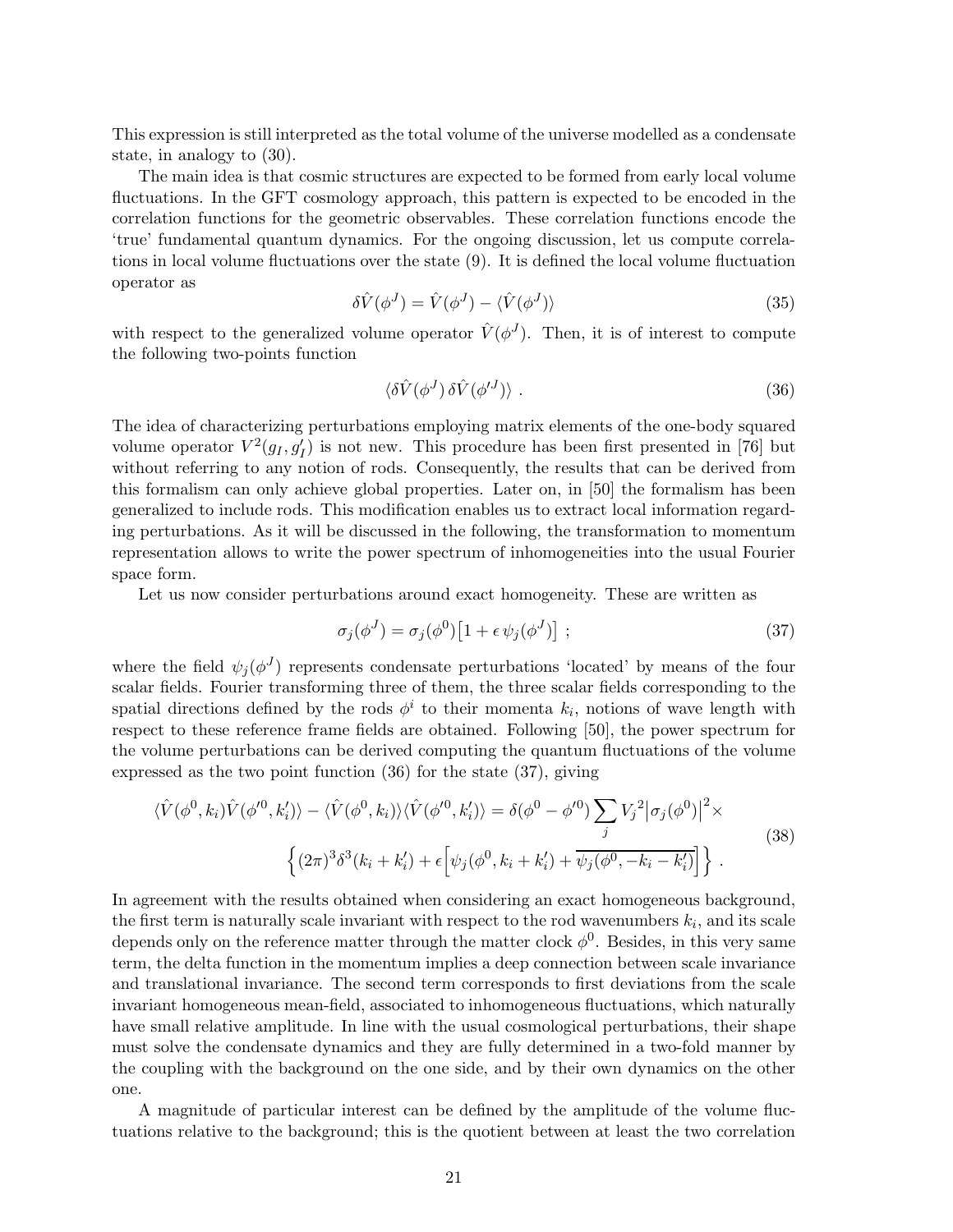functions [\(38\)](#page-20-2) and the squared background volume regularized by the integral over the added matter rods  $\phi^i$ . This background volume computed in [\(34\)](#page-19-0) can be rewritten as

$$
\langle V(\phi^0) \rangle = \int d^3 \phi^i \sum_j V_j |\sigma_j(\phi^0)|^2 , \qquad (39)
$$

so that it is explicitly associated with the number of quanta that makes up the condensate. Recalling the previous analysis regarding states with a dominance of a single spin  $j_0$  and keeping the dominant part of [\(38\)](#page-20-2), the leading term of the power spectrum of such perturbations becomes

$$
\mathcal{P}_{\delta V}(k) = \frac{V_{j_0}^2 |\sigma_{j_0}(\phi^0)|^2}{\left(\int d^3 \phi^i V_{j_0} |\sigma_{j_0}(\phi^0)|^2\right)^2} = \frac{1}{\left(\int d^3 \phi^i\right) N(\phi^0)}.
$$
\n(40)

In the last equality, the dependence with the number of quanta  $N(\phi^0) = \int d^3\phi^i |\sigma_{j_0}(\phi^0)|^2$ has been made explicit in the denominator. Therefore, the relative amplitude of these scalar perturbations decreases as  $\sim 1/N$ ; i.e. they decrease with the growth of the number of quanta N while  $\phi^0$  evolves and the universe expands. In the particular case in which  $C_j/B_j < 0$  in the equation of motion [\(21\)](#page-14-0), at large volumes, scale invariance is approached more closely. As reported in Ref. [\[50\]](#page-30-8), inhomogeneous terms decay relative to the homogeneous background thus, under these conditions, inhomogeneous perturbations are further suppressed. Besides, if interacting GFT are considered [\[11\]](#page-27-5), the obtained long-lasting accelerated expansion (after the bounce) is accompanied by a further suppression of the deviations from scale invariance, suggesting further investigations of GFT interactions. These scaling results are in agreement with the typical relative size of fluctuations in a condensate. Analogously, these fluctuations arise naturally in the GFT condensate approach, but within a quantum gravity theory for gravity and matter, which has a properly defined ultraviolet completion.

### 5.2 Matter density perturbations

We have seen that perturbations of local volume observables around a quantum state which solves the condensate dynamics and that thus depends on the approximation scheme summarized in the previous sections, exist as quantum fluctuations given by the two-point function [\(36\)](#page-20-0). These perturbations can be expressed through the expectation values and fluctuations of local volume elements given by the GFT Fock space operator  $\hat{V}(\phi^J)$  and in the hydrodynamic approximation, they have been generated with a small constant amplitude at all scales in the Fourier modes  $k_i$  and their amplitudes. When only a single spin  $j = j_0$  dominates, their amplitude scales as  $\sqrt{V(\phi^0)}$  as one would expect in general for extensive quantities such as the volume. Consequently, its corresponding power spectrum is nearly scale-invariant; when the mean field description is exactly homogeneous, an exact scale-invariant power spectrum for volume density perturbations is found.

Although volume density perturbations are simple to compute in the full GFT formalism staying within the full quantum gravity framework (but in a hydrodynamic approximation), their relation to matter density perturbations are in general not gauge-invariant and they can not be directly related to cosmological observables. The usual gauge freedom of cosmological perturbation theory is absent because of the use of the values of matter fields as relational coordinates. If the semiclassical low-curvature universe described within standard perturbation theory is preceded by a deep quantum-gravity phase in which perturbations originate as quantum fluctuations of the GFT field, this field theory must be a field theory for quantum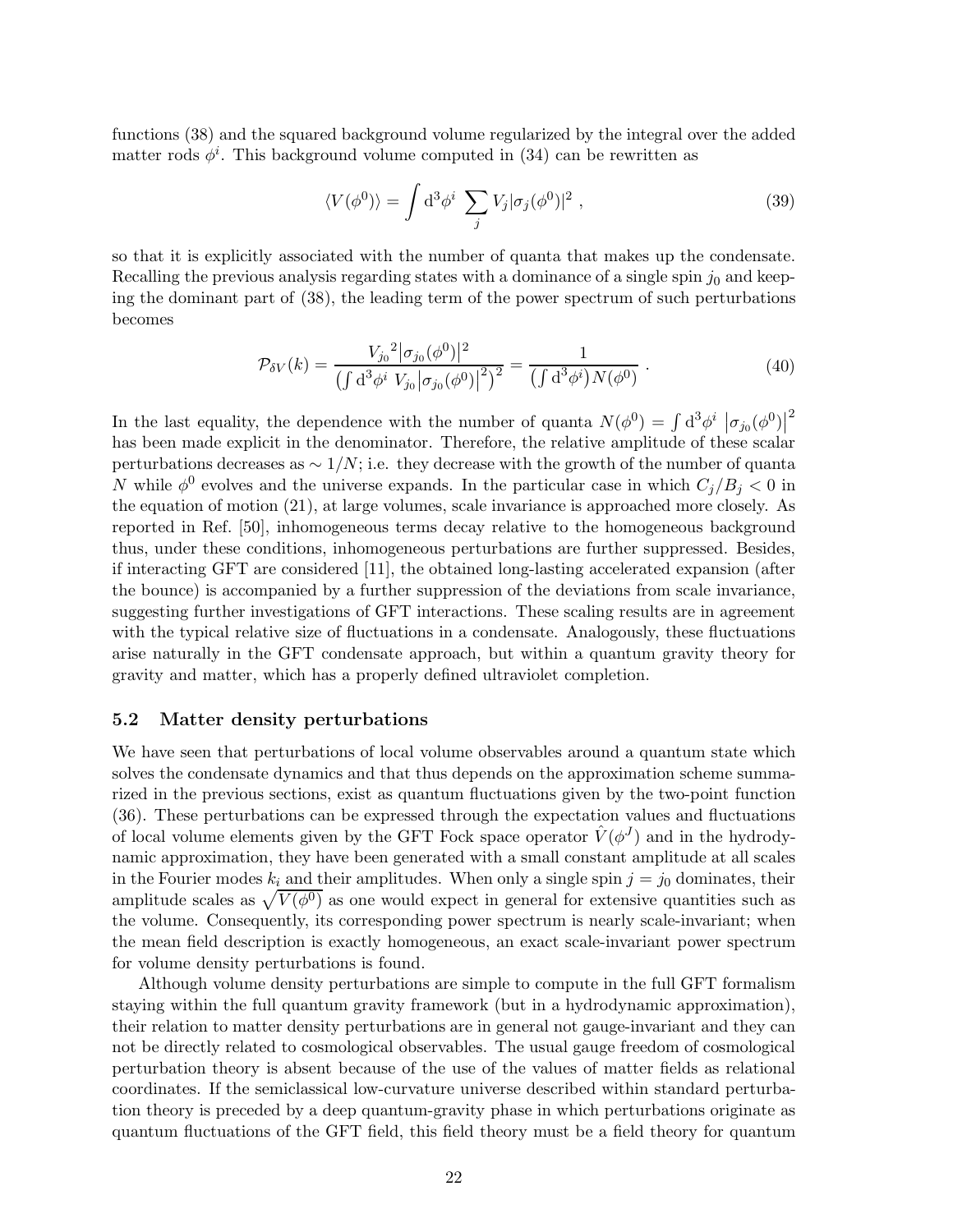gravity and matter. Therefore, the full calculation must involve quantum fluctuations both in the 3−volume element and in the matter energy density of the scalar matter. Furthermore, their relation, in general gauge dependent, must be connected to the usual gauge-invariant variables for observable scalar perturbations in cosmology.

In the following we will review how to extend the previous arguments to perturbations on the matter density. The starting point is the total kinetic energy for the whole matter content introduced in the theory so far. In analogy with the classical kinetic energy density of the scalar field,  $\rho_{\text{kin}} = \pi_{\phi}^{2}/(2V^{2})$ , one can define its corresponding analogue in the GFT context by replacing the classical expressions with the expectation values

<span id="page-22-0"></span>
$$
\rho_{\rm kin} = \sum_{I=0}^{3} \rho_{\rm kin}^{I} \qquad \text{whit} \qquad \rho_{\rm kin}^{I} = \frac{1}{2} \frac{\langle \hat{\pi}_{\phi}^{I} (\phi^{J}) \rangle^{2}}{\langle \hat{V} (\phi^{J}) \rangle^{2}}.
$$
\n(41)

The self-adjoint relational momentum operator of the scalar field  $\phi^I$  has been obtained in Ref. [\[31\]](#page-29-5) as the observable defined by setting  $\mathcal{O}_{\{j_I\}} = -(i/2)\partial/\partial \phi^I$ ; i.e.

<span id="page-22-1"></span>
$$
\hat{\pi}_{\phi}^{I}(\phi^{J}) = -\frac{i}{2} \int d^{4}g \left[ \hat{\varphi}^{\dagger}(g_{I}, \phi^{J}) \frac{\partial \hat{\varphi}(g_{I}, \phi^{J})}{\partial \phi^{I}} - \frac{\partial \hat{\varphi}^{\dagger}(g_{I}, \phi^{J})}{\partial \phi^{I}} \hat{\varphi}(g_{I}, \phi^{J}) \right] , \qquad (42)
$$

and  $\langle \hat{V}(\phi^J) \rangle^2$  is the expectation value of the local volume element [\(30\)](#page-16-2).

At leading order, perturbations in the total kinetic energy density [\(41\)](#page-22-0) are given by

<span id="page-22-2"></span>
$$
\delta \rho_{\rm kin}(\phi^J) = \sum_{I=0}^3 \frac{\pi_{\phi}^I(\phi^J) \, \delta \pi_{\phi}^I(\phi^J)}{V^2(\phi^J)} - 2 \, \rho_{\rm kin}(\phi^J) \, \frac{\delta V(\phi^J)}{V(\phi^J)} \,. \tag{43}
$$

As a consequence of the near-homogeneity assumption the dynamics is well approximated by ignoring spatial derivatives in favor of time derivatives. Therefore one expects for the dynamics of the free scalar fields to be completely dominated by their kinetic energy, neglecting any gradient energy. For a homogeneous, isotropic mean field of the form [\(28\)](#page-16-1), derivatives of  $\sigma_i$  with respect to the rod fields vanish. Then we have

$$
\pi_{\phi}^{i} \equiv \langle \hat{\pi}_{\phi}^{i}(\phi^{J}) \rangle = 0, \qquad (44)
$$

for the three spatial scalar fields,  $i = 1, 2, 3$ . Therefore, the only nonnull conjugate momentum from Eq. [\(42\)](#page-22-1) is  $\pi_{\phi}^{0}(\phi^{0}) = (-i/2) [\bar{\sigma}(\phi^{0})\sigma'(\phi^{0}) - \bar{\sigma}'(\phi^{0})\sigma(\phi^{0})]$ . Accordingly, Eq. [\(41\)](#page-22-0) simplifies to  $\rho_{\rm kin} = \rho_{\rm kin}^0$  and thus, only the clock field  $\phi^0$  contributes non-negligibly to [\(43\)](#page-22-2).  $\delta \pi_{\phi}^0(\phi^J)$ and  $\delta V(\phi^J)$  are the only corrections functions with nonnull contributions.

To have a good reference frame, a nonzero energy density is ultimately required. This energy density can be as small as desired, hence any infinitesimal perturbation around the homogeneity restriction in Eq. [\(28\)](#page-16-1) can lead to a good reference frame. Therefore, if we assume a perturbation around [\(28\)](#page-16-1) to be valid, one can consider null its leading order in which such perturbations vanish exactly.

Taking into account all these simplifications, the fluctuations in the kinetic energy reduces to the two-point function which can be ultimately simplified to

<span id="page-22-3"></span>
$$
\frac{\langle \delta \rho_{\rm kin}(\phi^0, k_i) \, \delta \rho_{\rm kin}(\phi^{\prime 0}, k_i^{\prime}) \rangle}{\rho_{\rm kin}^2(\phi^0)} = 4 \frac{\langle \delta V(\phi^0, k_i) \, \delta V(\phi^{\prime 0}, k_i^{\prime}) \rangle}{V^2(\phi^0)} + 4 \frac{\langle \delta \pi_{\phi}^0(\phi^0, k_i) \, \delta \pi_{\phi}^0(\phi^{\prime 0}, k_i^{\prime}) \rangle}{\pi_{\phi}^0(\phi^0)} - 8 \frac{\langle \delta \pi_{\phi}^0(\phi^0, k_i) \delta V(\phi^{\prime 0}, k_i^{\prime}) \rangle}{\pi_{\phi}^0(\phi^0) V(\phi^0)}.
$$
\n(45)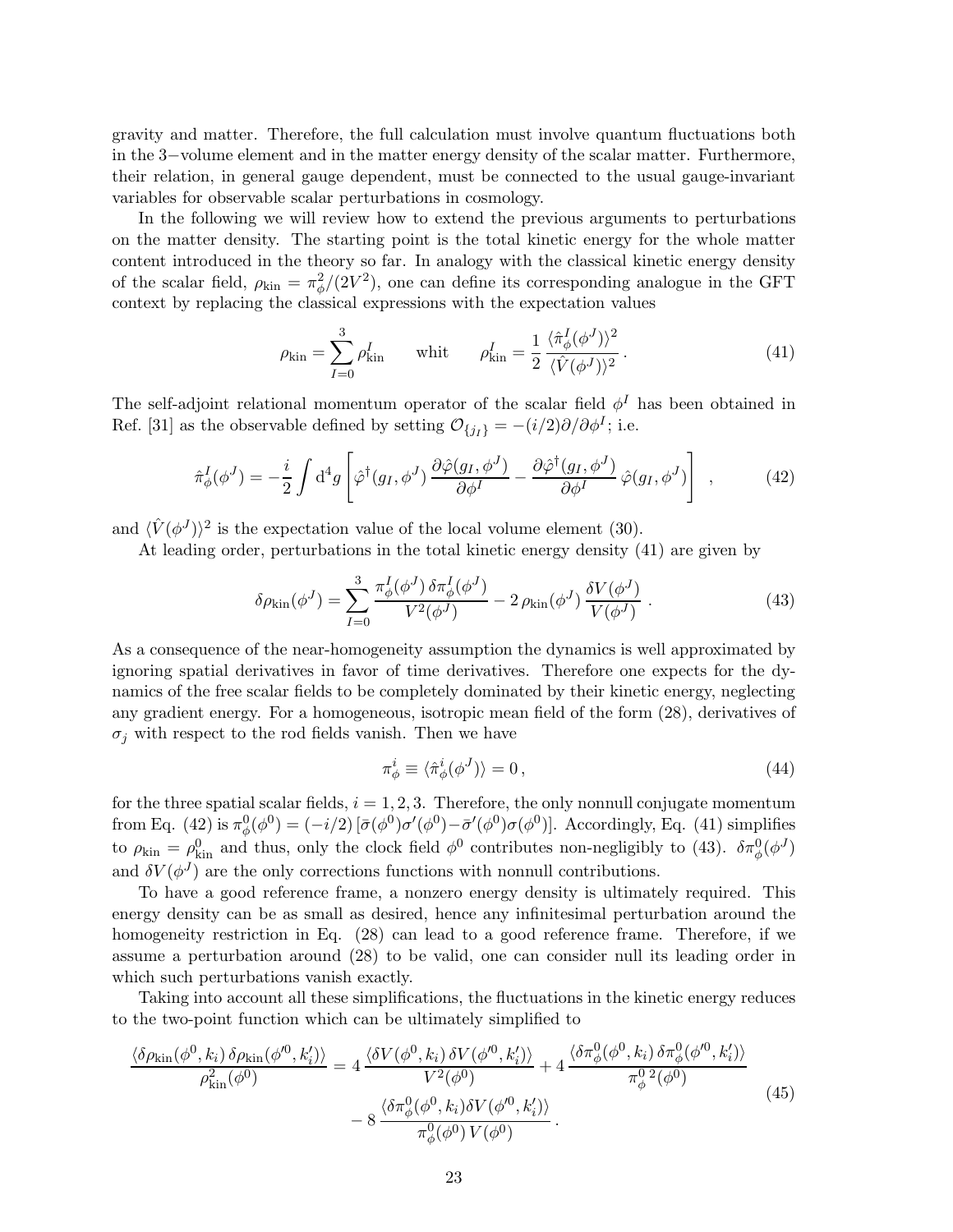All the terms in the later expression involve observables which are independent of any of the rod fields  $\phi^i$ ,  $i = 1, 2, 3$  (neither multiplicatively or in derivatives) and in the considered approximation, the mean field has no dependence on these fields either. For this choice of mean field, the first term has been already computed in the previous subsection, where it has been shown that a scale-invariant power spectrum with small amplitude is obtained. The other two terms written in this form behaves the same and consequently, Eq. [\(45\)](#page-22-3) give a scale-invariant power spectrum for both, matter density perturbations and volume density perturbations, with the small amplitude still scaling as  $1/N$ , as expected due to generic macroscopic observables defined for many-particles states. However, scale invariance can be broken when different types of corrections are taken in consideration. On first place, it has been discussed in the previous subsection that if deviations from exact homogeneity are considered for the mean field, then non-scale-invariant terms should be taken under consideration. With respect to matter density perturbations, since at some point one should consider that rod fields acquire a nonzero background energy density, then their contribution to the expressions for perturbations should be also considered. This computation of this contribution can be found in [\[50\]](#page-30-8). Besides, if the gradient energy that has been previously neglected is taken into account, scale invariance is not expected in general to be preserve, even for the homogeneous mean field restriction. Certainly, more work is needed to verify whether the assumptions discussed here are dynamically justified, even in presence of more realistic matter fields.

The results outline a concrete formalism for deriving a power spectrum of cosmological perturbations directly from a theory of quantum gravity, however to bring results closer to observational tests, more work is required. Being cosmological perturbations seeded by the quantum fluctuations produced as the natural behaviour of the quantum gravity condensate, one plausible situation is that perhaps, the observed initial power spectrum of quantum fluctuations is a kinematical property at a given time. However, this primordial quantum fluctuations must be converted into classical perturbations during the propagation, "freeze out" and amplification when de universe expands. Ref. [\[49\]](#page-30-14), for instance, provides a physical mechanism for the emergence of a slightly inhomogeneous spacetime, computing the transition from the initial quantum fluctuations present in the deep quantum gravity regime to the usual gauge-invariant variables for observable scalar perturbations in cosmology. This provides one more step towards a connection with the potentially observable spectrum of classical perturbations from full quantum gravity.

As mentioned before, the definition of volume perturbations depends in general on the chosen gauge, and its relation to the density perturbations and the curvature perturbation variable can be expressed through the gauge-invariant "curvature perturbation on uniformdensity hypersurfaces" (see for instance [\[77\]](#page-32-9))

<span id="page-23-0"></span>
$$
\zeta = \Phi + \frac{H}{\dot{\rho}} \delta \rho \tag{46}
$$

In the later formula,  $\Phi$  is the Bardeen variable parametrizing scalar perturbations, H is the Hubble parameter and  $\rho$  is the background matter density with  $\delta\rho$  their corresponding density perturbations. Although, different gauge choices permits different relations between the terms in the r.h.s. of Eq. [\(46\)](#page-23-0), this gauge freedom is lost due to the introduction of the relational coordinates. In the GFT context reference scalar matter fields define a harmonic gauge [\[78\]](#page-32-10). The full computation of the observationally relevant dimensionless power spectrum of the gauge-invariant curvature perturbation variable  $\zeta$  in the GFT condensate approach can be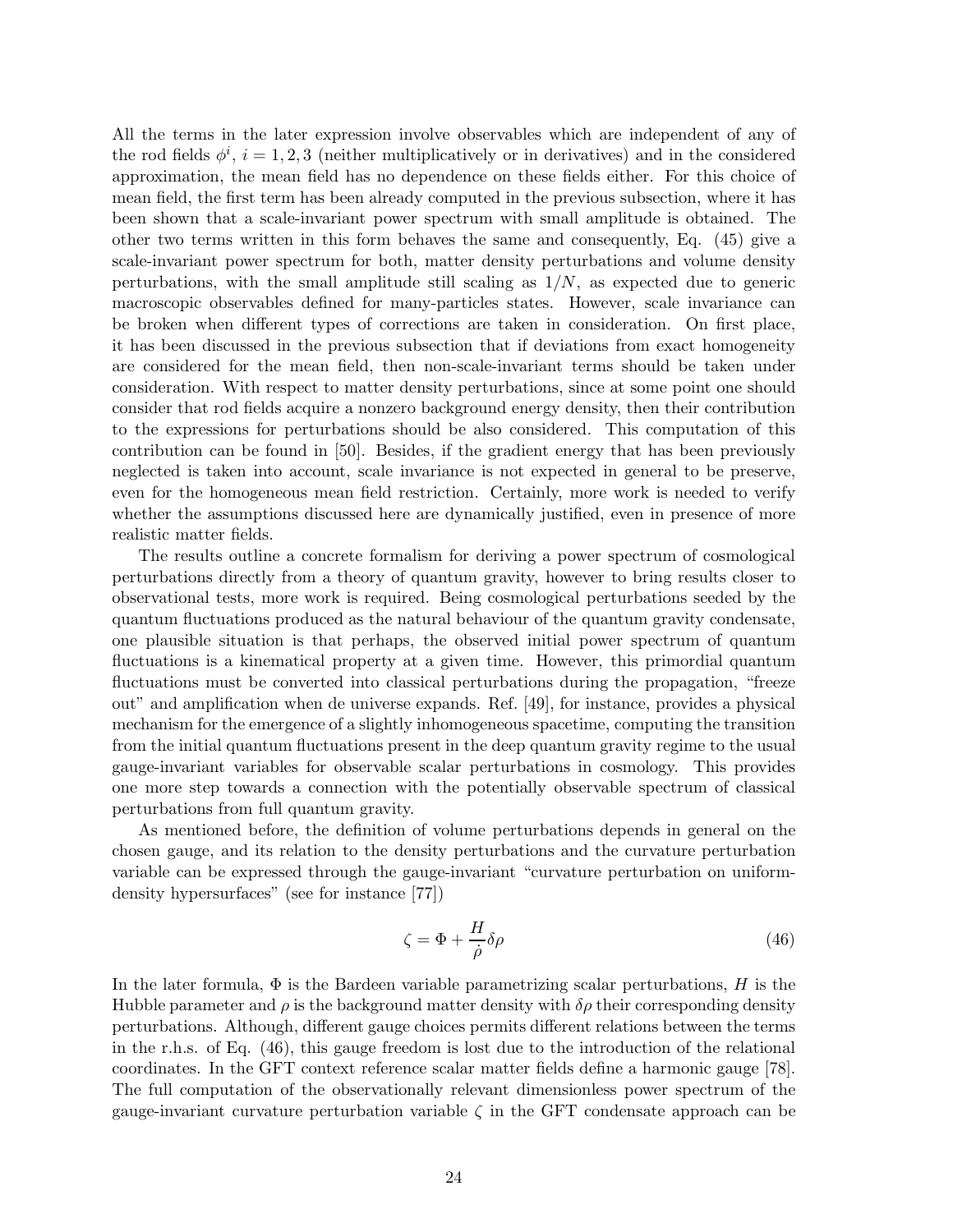found in [\[49\]](#page-30-14) and its expression at leading order is given by

$$
\Delta_{\zeta}^{2}(k) \sim \frac{m_{\rm Pl} V}{24\pi j_0^{3/2} M^4} k^3 \ . \tag{47}
$$

where magnitudes such as  $\sigma_j$  has been eliminated in favor of the variables normally used in cosmology:  $j_0$ , the dominant spin; the Plank mass  $m_{\text{Pl}}$ ;  $V \propto a^3$  is the total volume of the condensate which is related to the scale factor defined implicitly in the Hubble parameter in Eq.  $(46)$ ; and M, the mass scale set by the energy density in the scalar field. An interesting feature of this result is that the spectral index derived from this expression is  $n_s = 4$ , which is consistent with semiclassical cosmological calculations in the context of QFT in curved spacetime. Nonetheless, the original setup of this cosmological scenario is very simple and only uses massless scalar fields, hence one does not expect any matching with the actual CMB observations, but to illustrate what one would expect from the standard formalism within quantum field theory on curved spacetime. It is clear that a generalization to more realistic models with more complicated matter dynamics beyond free massless scalar fields is required to bridge the gap between observations of the early universe and the condensate formalism.

Before concluding this section, let us mention another possible approach to GFT condensate cosmology from which standard general relativity can be approximated by means of effective corrections of quantum gravitational origin. A class of thermal condensates can be constructed by making use of generalised equilibrium Gibbs states based on the maximum entropy principle, together with certain quantum many-body techniques [\[79,](#page-32-11)[80\]](#page-32-12). A tentative picture arising from this formalism models the universe as a finite temperature condensate phase representing the effective macroscopic spacetime, together with a static thermal cloud naturally encoding the corresponding quantum geometric statistical fluctuations over it. This model exhibits all the expected features, i.e. coherence, entanglement and statistical fluctuations in a given set of observables [\[81\]](#page-32-13). However, it displays two main differences with respect to the non-thermal GFT condensate cosmology discussed in this review. On the one hand, it is expected for the early time phase of the universe to be dominated by the thermal cloud; on the other hand, the model recovers the expected cosmological dynamics at late times when the thermal part is dominated by the condensate, but in this context the latter is generated dynamically [\[81,](#page-32-13) [82\]](#page-32-14). Let us remark that all results in GFT cosmology are reproduced when the fluctuations are completely turned off, namely the thermal states can be consistently reduced to the "zero temperature" coherent states that have been used to obtain the effective description for the flat FLRW spacetime in previous sections. However, these statistical coherent states may bring further progress to GFT condensate cosmology program by offering a tangible and controllable way of incorporating perturbations in relevant observables. Specifically, [\[82\]](#page-32-14) computes additional correction terms in the evolution equations finding a higher upper bound on the number of e-folds  $\mathcal N$  even without including interactions. However, the increase in  $\mathcal N$  is still not sufficient to match the physical observations estimated at  $\mathcal{N} \sim 60$ . It is expected that the condensate would be affected by the presence of the thermal cloud, hence the relaxation in the static approximation of the latter implies modifications during early phase in the previously studied GFT cosmological models [\[11,](#page-27-5) [31\]](#page-29-5), by altering the inflation rate.

## <span id="page-24-0"></span>6 Discussion and Closing Remarks

Relevant aspects of GFT cosmological implications have been discussed in this review for the purpose of enriching the debate on the possible scenarios that a suitable theory of gravity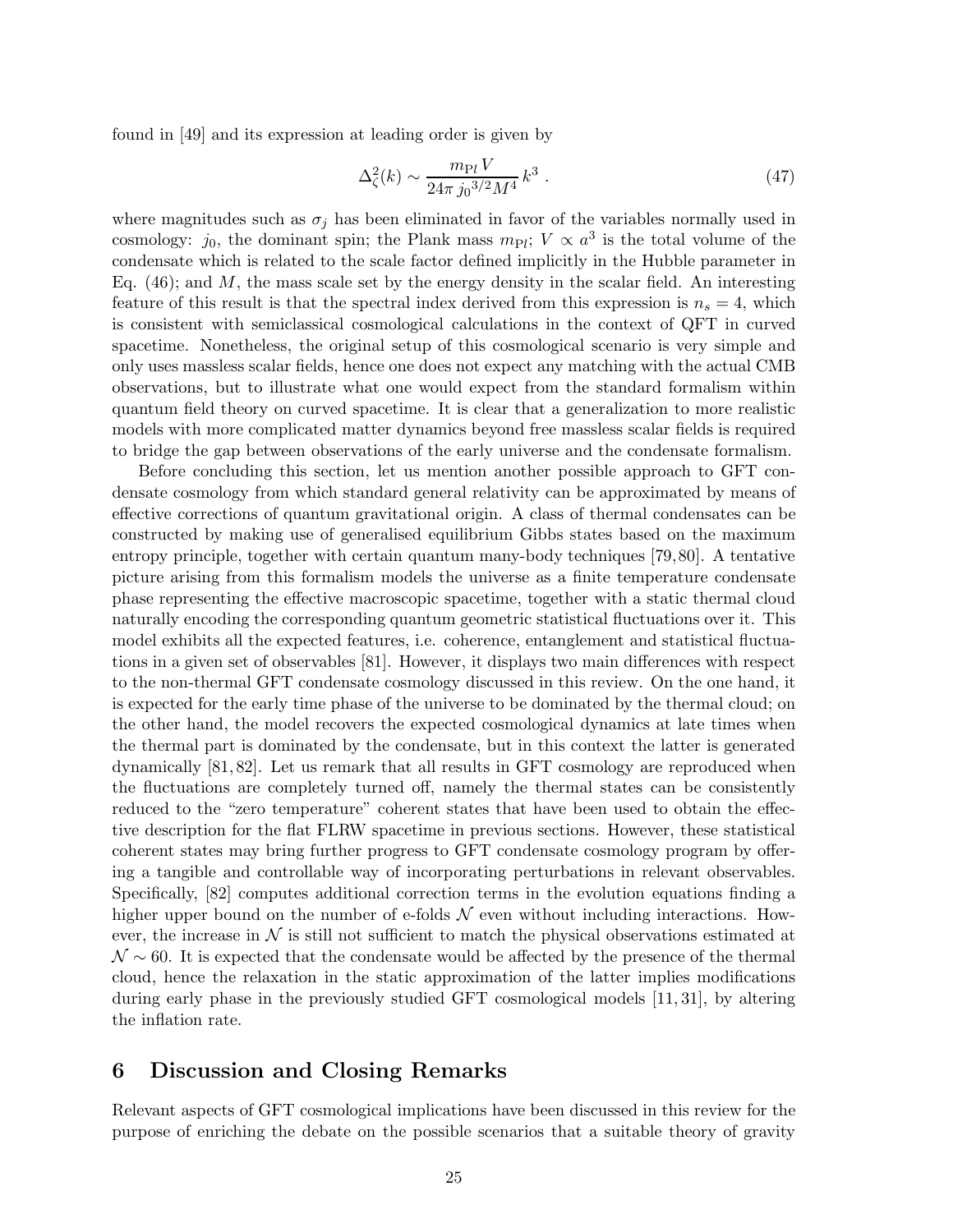could open in cosmology. The consistency of the GFT condensate cosmology has grown in the last couple of years because it could rely not only on the convergent results with models derived from LQG. Further developments of the GFT approach could provide more hints regarding the effective cosmological dynamics. Indeed, the latter is a central open research field in GFT and focuses on the attempt at providing some constraints to terms appearing in the GFT action [\(6\)](#page-6-0). In this respect, a relevant issue lies in determining which choices of  $K$ and  $\mathcal V$  (see Section [2\)](#page-2-0) are required to obtain a suitable quantum gravity theory that recovers general relativity in the classical limit. We want to focus on two different research lines in GFT approaches studying the effective macroscopic dynamics that builds up the cosmological model and that can be of interest for those working on others than GFT methods.

1) The first one according to which within the GFT condensate cosmology is possible to realize an early era of geometric inflation. This is a period of accelerated expansion in absence of an inflaton field and its associated ad hoc potential. A detailed study of the condition for inflation can be found in [\[12\]](#page-27-6); however, in [\[83\]](#page-32-15) it is argued that the number of e-folds computed for the free theory  $-\mathcal{V} = 0$  in the action [\(6\)](#page-6-0)– suggests that such a geometric inflation cannot last sufficiently long to accommodate observational data. This implies that GFT cosmology in absence of interactions between building blocks cannot replace the standard inflationary scenario. Studies explore the implications of including these interactions, which is indeed a more natural and consistent scenario, as the quanta of geometry should be somehow 'glued' among each others instead of being in a sort of diluted gas regime of tetrahedra. Therefore, the results obtained in [\[11\]](#page-27-5) may be able to give an alternative prescription on how to build a GFT model with specific type of interactions, such that in the semiclassical limit the desired properties of our homogeneous and isotropic universe are obtained as an emergent 3–geometry. Interestingly, in the interacting case, one can find a range of the parameter space for which the inflationary era last for sufficiently long. However, to obtain a successful scenario one needs to verify that there is no intermediate stage of deceleration between the bounce and the end of inflation. According to [\[56\]](#page-31-0) a real-valued condensate field has solutions avoiding the singularity and also growing exponentially after a bounce, if and only if the GFT energy is negative. A discussion on the possible values of the parameter space of the interacting potential can be found in [\[83\]](#page-32-15), together with the stability properties of the evolving isotropic system, giving rise to effective continuous and homogeneous 3–geometries built from many smallest and almost at building blocks of quantum geometry.

2) The second research line is based on the successful use of relational observables to extract an effective dynamics in the cosmological sector of GFT [10](#page-25-0). Particularly interesting consequences have been derived using condensate states of a GFT with a relational Hamiltonian  $\hat{\mathcal{H}}$  generating the evolution with respect to a massless scalar 'clock' field  $\phi^0$ . This approach, initially proposed for a toy model in [\[90\]](#page-33-0), postulates a canonical reformulation of the classical GFT action making use of classical "sametime" Poisson brackets and providing a new path to define a quantum theory for GFT. It is based in a deparametrized setting

<span id="page-25-0"></span> $10$ Anyway, in order to translate the theory into a set of equations for cosmological observables, the addition of a scalar field variable is crucial, since it allows us to define within the full theory a set of relational observables with a clear physical meaning. In GFT approaches we find models including a scalar field as matter content. The use of matter reference frames is not new; it dates back at least to DeWitt proposal [\[84\]](#page-33-1) where coordinates are proposed to be constructed with convenient matter scalar variables (in [\[85\]](#page-33-2) an extended discussion can be found). More contemporary advances have been obtained by using dust matter to account for this effect. First insights have been proposed by Brown and Kuchař [\[24\]](#page-28-9) and generalizations to LQG have been developed in Ref. [\[86\]](#page-33-3). Relevant advances have been done also by Gielen [\[50,](#page-30-8) [78\]](#page-32-10). With regard to models constructed from the theories discussed in this review, the employment of a massless scalar field as a relational clock defining relational dynamics also appears in canonical LQG [\[87\]](#page-33-4) and LQC [\[88,](#page-33-5) [89\]](#page-33-6).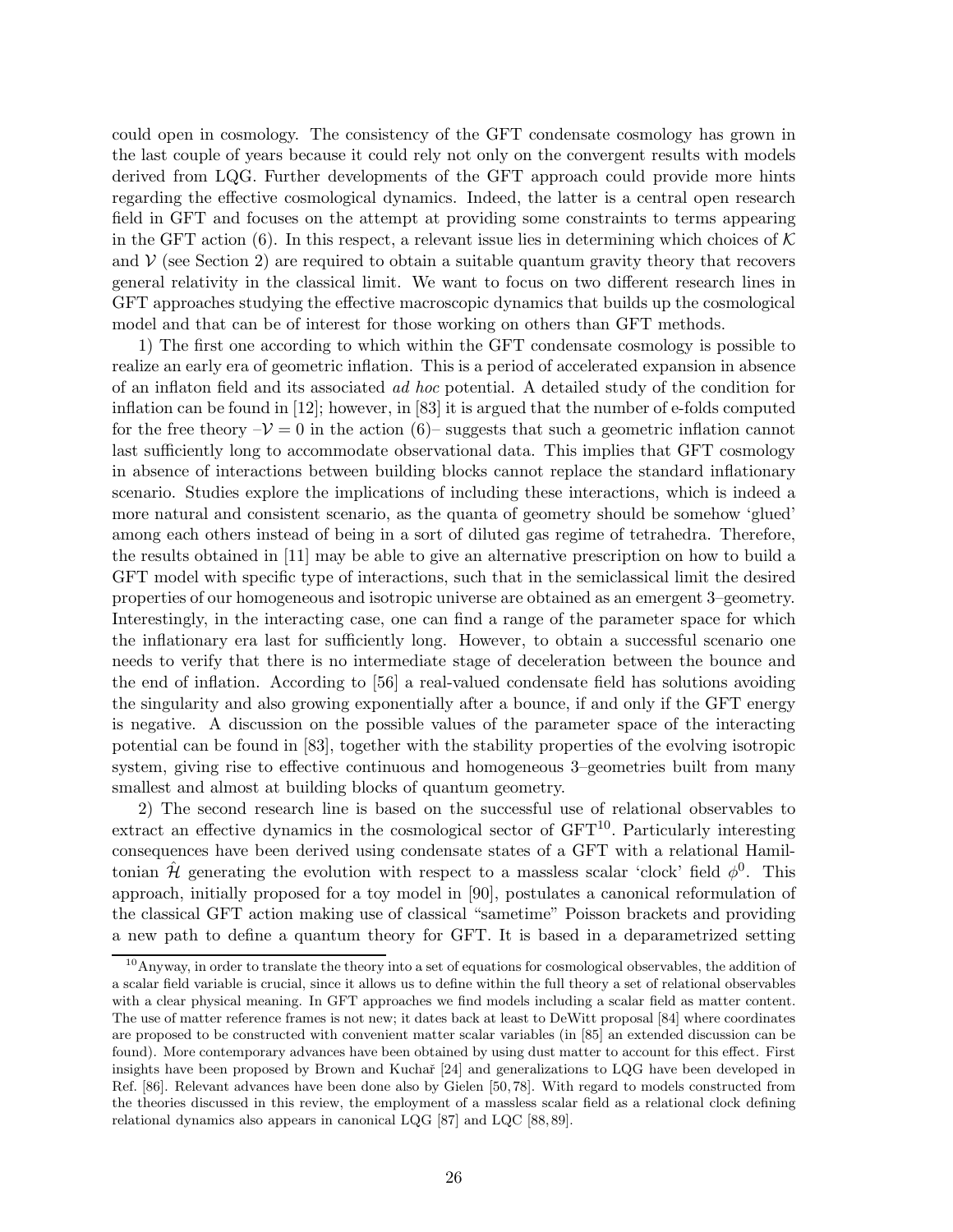in which some degrees of freedom (in the current discussion the singled out variable in the domain of the GFT field that corresponds to the scalar field degrees of freedom) serve as 'coordinates' parametrizing the remaining ones. Concretely, one defines 'equal relational time' commutation rules for the fundamental operators corresponding to the GFT field  $\varphi$  and its conjugate momentum. This procedure of choosing a suitable matter degree of freedom as a 'clock' before quantisation is performed at the level of the collective, coarse-grained description of the microscopic GFT degrees of freedom, hence providing a "proto-geometric" notion of relational dynamics [\[91\]](#page-33-7). Nonetheless, this approach shows the limit of postulating a "tempus ante quantum" structure, since it precludes access to the quantum properties of the sub-system chosen as a clock  $[51]^{11}$  $[51]^{11}$  $[51]^{11}$ .

In our view, the above-mentioned relational standpoint represents a fruitful field of investigation, suggesting important conceptual implications. Indeed, if physical systems evolve with respect to internal dynamical degrees of freedom of the theory, notions of physical clocks and rods should be searched in the well-behaved fundamental degrees of freedom. Recent insights in this direction deepen the relational strategy to solve the problem of time in emergent gravity. For instance, in [\[51\]](#page-30-9) it is addressed the contribution of the quantum properties of the relational clock to the effective dynamics and in particular, [\[94\]](#page-33-8) analyses how the clock's properties define the evolution and determine the resolution of the initial singularity.

Furthermore, an intriguing conceptual implication of this relational approach is that spacetime and, hence geometry, dissolves in pre-geometric "atoms" and the recovery of gravity is postulated as an emergent phenomenon deriving from their collective behaviour. Examples of these pre-geometric structures can also be the spin networks of LQG, the simplicial (piecewise-flat) geometries of lattice quantum gravity and, as it was extensively discussed, the quanta of GFT which can be understood as either spin networks and simplicial geometries of lattice quantum gravity, or as the causal sets in causal dynamical triangulation among other possibilities.

Nevertheless, to achieve the resulting collective structures one requires one more step, namely one needs a suitable averaging/coarse-graining procedure from where approximately continuous and regular structures emerge and allow to label the evolution of other degrees of freedom in the theory. Within the GFT approach, this is commonly known as the 'protogeometric' phase of the theory. Thus a suitable clock should be searched in the 'protogeometric' regime. According to our discussion, massless scalar fields are attached to each GFT entity, implying for each "single-quantum time" a pre-geometric interpretation. This means that the existence of a large number of quanta brings the complicated problem of reconstructing collective, coarse-grained synchronized states with an internal variable that could be used as a "relational clock" [\[51\]](#page-30-9). Contrary to the classical context where the troublesome diffeomorphism-invariant set up is circumvent by using specific solutions involving special isometries to which preferred temporal and/or spatial directions can be associated, in the quantum setting this solution is not allowed. Thus, one has to deal with the absence of preferred temporal and/or spatial directions. Future research in GFT will show whether this picture is consistent and will further explore its implications for Quantum Gravity theory and cosmology.

<span id="page-26-0"></span> $11$ It would be interesting to contrast the latter deparametrized framework for a single clock with a covariant setting in which one can choose different clocks, following the ideas of [\[92\]](#page-33-9). In this respect, recent work has been done by [\[93\]](#page-33-10).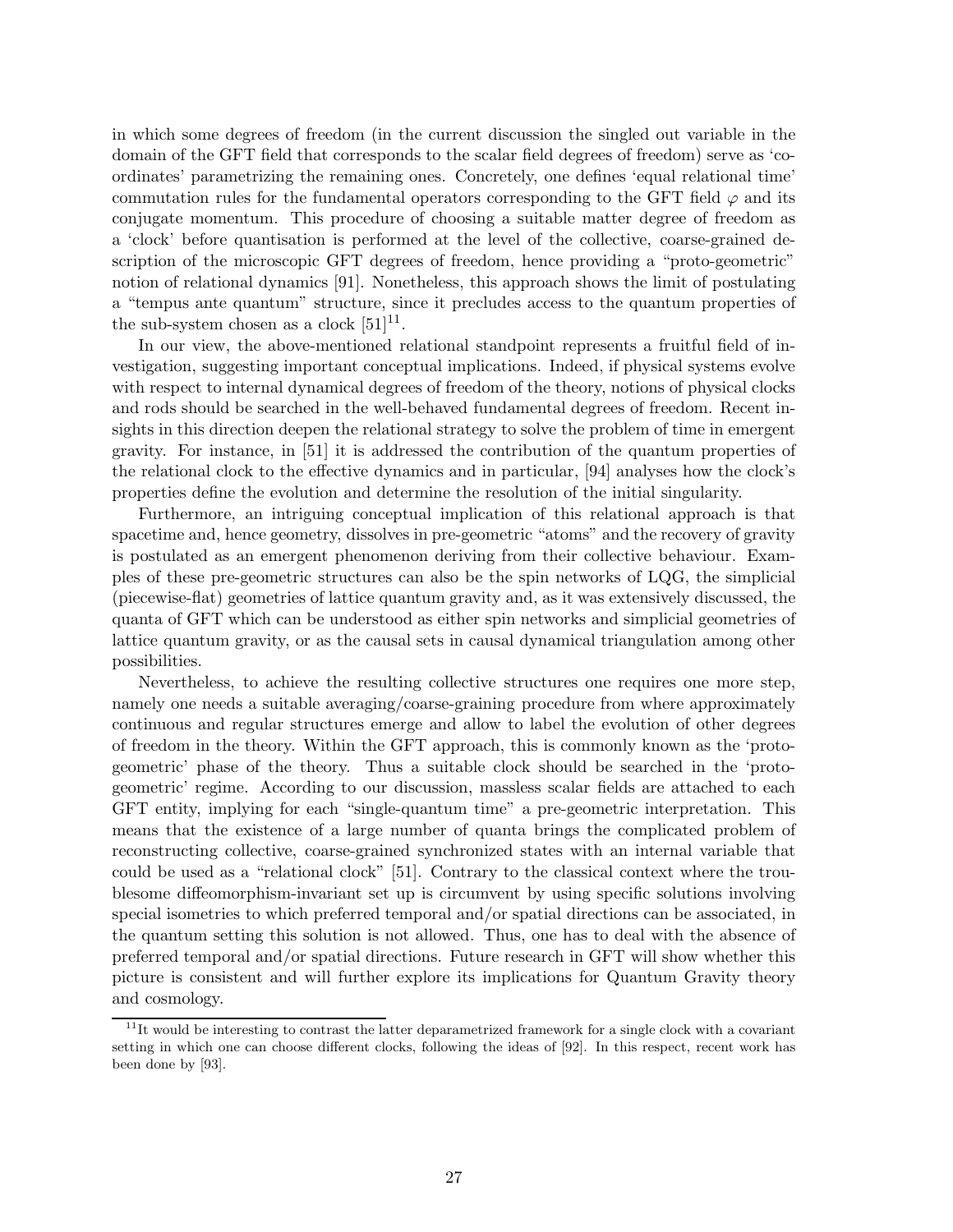## Acknowledgements

We would like to thank Marco De Cesare, Claus Kiefer, Isha Kotecha and Daniele Oriti for fruitful discussions and suggestions. We also thank the referee for their remarks which led to an improvement of the manuscript. The research leading to this paper has received funding from the European Union's Horizon 2020 research and innovation programme under grant agreement No 758145.

# <span id="page-27-0"></span>References

- <span id="page-27-1"></span>[1] S. Gielen and L. Sindoni, "Quantum Cosmology from Group Field Theory Condensates: a Review," SIGMA 12 (2016) 082, [\[arXiv:1602.08104\].](https://arxiv.org/abs/1602.08104)
- <span id="page-27-2"></span>[2] D. Oriti, "Disappearance and emergence of space and time in quantum gravity", Stud. Hist. Philos. Sci. B: Stud. Hist. Philos. Modern Phys. 46 (2014) 186, [\[arXiv:1302.2849\].](https://arxiv.org/abs/1302.2849)
- [3] M. Bojowald, "Absence of singularity in loop quantum cosmology", Phys. Rev. Lett. 86  $(2001)$  5227, [\[gr-qc/0102069\].](https://arxiv.org/abs/gr-qc/0102069)

A. Ashtekar, M. Bojowald, and J. Lewandowski, "Mathematical structure of loop quantum cosmology", Adv. Theor. Math. Phys. 7 (2003) 233, [\[gr-qc/0304074\].](https://arxiv.org/abs/gr-qc/0304074)

- <span id="page-27-9"></span><span id="page-27-8"></span>[4] J. G. Russo and P. K. Townsend, "Cosmology as relativistic particle mechanics: From big crunch to big bang", Class. Quant. Grav. 22 (2005) 737, [\[hep-th/0408220\].](https://arxiv.org/abs/hep-th/0408220)
- [5] M. Bouhmadi-Lopez, C. Kiefer, B. Sandhoefer and P. Vargas Moniz, "On the quantum fate of singularities in a dark-energy dominated universe", Phys. Rev. D 79 (2009) 124035, [\[arXiv:0905.2421\].](https://arxiv.org/abs/0905.2421)
- <span id="page-27-10"></span>[6] C. Kiefer, N. Kwidzinski and D. Piontek, "Singularity avoidance in Bianchi I quantum cosmology", Eur. Phys. J. C 79 (2019) 686, [\[arXiv:1903.04391\].](https://arxiv.org/abs/1903.04391)
- <span id="page-27-11"></span>[7] M. Bojowald, C. Kiefer and P. Vargas Moniz, "Quantum cosmology for the 21st century: A debate", contribution to the Proceedings of the  $12^{th}$  Marcel Grossmann Conference, Paris, July 2009, [\[arXiv:1005.2471\].](https://arxiv.org/abs/1005.2471)
- <span id="page-27-12"></span><span id="page-27-3"></span>[8] J. Brunnemann and T. Thiemann, "On (cosmological) singularity avoidance in loop quantum gravity", Class. Quant. Grav. 23 (2006) 1395, [\[gr-qc/0505032\].](https://arxiv.org/abs/gr-qc/0505032)
- <span id="page-27-4"></span>[9] D. H. Coule, "Contrasting quantum cosmologies", [\[gr-qc/0312045\].](https://arxiv.org/abs/gr-qc/0312045)
- [10] M. Bojowald, "Inflation from quantum geometry", Phys. Rev. Lett. 89 (2002) 261301,  $\rm{[gr-qc/0206054]}$ .
- <span id="page-27-5"></span>[11] M. de Cesare, A.G.A. Pithis and M. Sakellariadou, "Cosmological implications of interacting group field theory models: Cyclic Universe and accelerated expansion", Phys. Rev. D 94 (2016) 064051, [\[arXiv:1606.00352\].](https://arxiv.org/abs/1606.00352)
- <span id="page-27-6"></span>[12] D. Oriti, "The universe as a quantum gravity condensate", Comptes Rendus Physique 18 (2017) 235, [\[arXiv:1612.09521\].](https://arxiv.org/abs/1612.09521)
- <span id="page-27-7"></span>[13] L. Marchetti and D. Oriti, "Quantum fluctuations in the effective relational GFT cosmology", (2020), [\[arXiv:2010.09700\]](https://arxiv.org/abs/2010.09700) .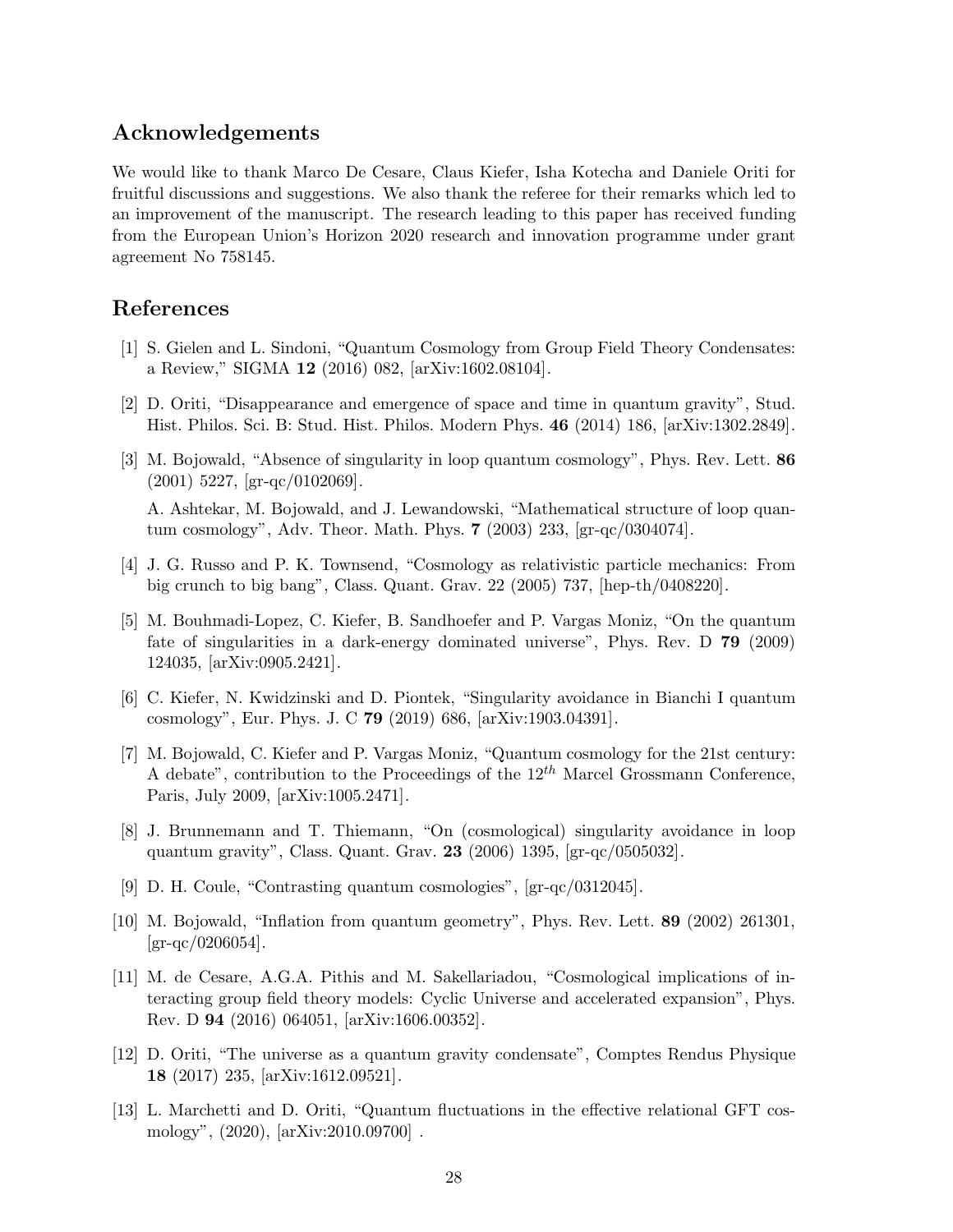- <span id="page-28-0"></span>[14] D. Oriti, "Group field theory as the microscopic description of the quantum spacetime fluid: a new perspective on the continuum in quantum gravity", PoS QG-PH (2007) 030, [\[arXiv:0710.3276\].](https://arxiv.org/abs/abs/0710.3276)
- <span id="page-28-2"></span><span id="page-28-1"></span>[15] D. Oriti, "Levels of spacetime emergence in quantum gravity", (2018), [\[arXiv:1807.04875\].](https://arxiv.org/abs/1807.04875)
- <span id="page-28-3"></span>[16] M. Finocchiaro and D. Oriti, "Renormalization of group field theories for quantum gravity: new computations and some suggestions", (2020), [\[arXiv:2004.07361\].](https://arxiv.org/abs/2004.07361)
- [17] D. Oriti, "The microscopic dynamics of quantum space as a group field theory". In Foundations of Space and Time: Reflections on Quantum Gravity; Ellis, G., Murugan, J., Weltman, A., Eds.; Cambridge University Press: Cambridge, UK, 2012, pp. 257-320; ISBN 978-0521743136, [\[arXiv:1110.5606\].](https://arxiv.org/abs/1110.5606)

A. Baratin and D. Oriti, "Ten questions on Group Field Theory (and their tentative answers)", J. Phys. Conf. Ser. 360 (2012) 012002, [\[arXiv:1112.3270\].](https://arxiv.org/abs/1112.3270)

T. Krajewski, "Group field theories", PoS QGQGS 2011 (2011) 005, [\[arXiv:1210.6257\].](https://arxiv.org/abs/1210.6257)

- <span id="page-28-4"></span>[18] M.P. Reisenberger and C. Rovelli, "Spacetime as a Feynman diagram: the connection formulation", Class. Quant. Grav. 18 (2001) 121, [\[gr-qc/0002095\].](https://arxiv.org/abs/gr-qc/0002095)
- <span id="page-28-6"></span><span id="page-28-5"></span>[19] A. Baratin and D. Oriti, "Group field theory and simplicial gravity path integrals: A model for Holst-Plebanski gravity," Phys. Rev. D 85 (2012) 044003, [\[arXiv:1111.5842\].](https://arxiv.org/abs/1111.5842)
- [20] A. Ashtekar and J. Lewandowski, "Background independent quantum gravity: a status report", Class. Quant. Grav. 21 (2004) R53, [\[gr-qc/0404018\].](https://arxiv.org/abs/gr-qc/0404018)

C. Rovelli, Quantum Gravity. Cambridge University Press, Cambridge University Press University Printing House Shaftesbury Road Cambridge CB2 8BS United Kingdom, 2004.

T. Thiemann, Modern Canonical Quantum General Relativity. Cambridge University Press, Cambridge University Press University Printing House Shaftesbury Road Cambridge CB2 8BS United Kingdom, 2008.

M. Han, W. Huang and Y. Ma, "Fundamental structure of loop quantum gravity", Int. J. Mod. Phys. D 16 (2007) 1397, [\[gr-qc/0509064\].](https://arxiv.org/abs/gr-qc/0509064)

H. Nicolai, K. Peeters, M. Zamaklar, "Loop quantum gravity: an outside view", Class. Quant. Grav. 22 (2005) R193, [\[hep-th/0501114\].](https://arxiv.org/abs/hep-th/0501114)

- <span id="page-28-7"></span>[21] D. Oriti, "Group field theory as the  $2^{nd}$  quantization of Loop Quantum Gravity", Class. Quant. Grav. 33 (2016) 085005, [\[arXiv:1310.7786\].](https://arxiv.org/abs/1310.7786)
- <span id="page-28-8"></span>[22] C. Rovelli, "What Is Observable in Classical and Quantum Gravity?", Class. Quant. Grav. 8 (1991) 297.
- [23] B. Dittrich, "Partial and complete observables for canonical general relativity", Class. Quant. Grav. 23 (2006) 6155, [\[gr-qc/0507106\].](https://arxiv.org/abs/gr-qc/0507106)
- <span id="page-28-9"></span>[24] J.D. Brown and K. V. Kuchař, "Dust as a standard of space and time in canonical quantum gravity", Phys. Rev. D 51 (1995) 5600, [\[gr-qc/9409001\].](https://arxiv.org/abs/gr-qc/9409001)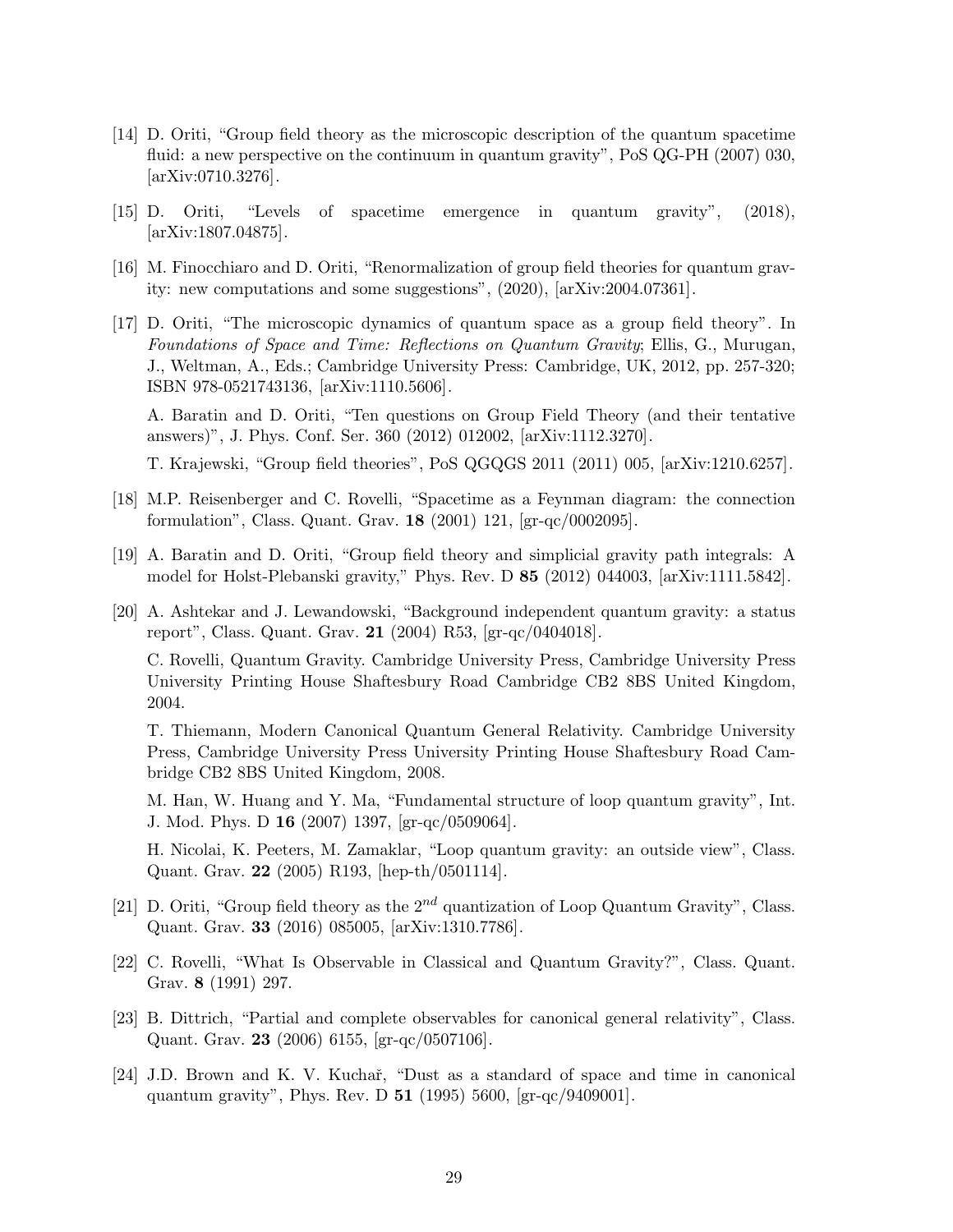- <span id="page-29-0"></span>[25] A. Ashtekar and J. Lewandowski, "Representation theory of analytic holonomy C <sup>∗</sup>−algebras, in Knots and Quantum Gravity (Riverside, CA, 1993), Oxford Lecture Ser. Math. Appl., Vol. 1, Oxford University Press, New York, 1994, 21–61, [\[gr-qc/9311010\].](https://arxiv.org/abs/gr-qc/9311010)
- <span id="page-29-2"></span><span id="page-29-1"></span>[26] A. Baratin, B. Dittrich, D. Oriti, and J. Tambornino, "Non-commutative flux representation for loop quantum gravity," Class. Quant. Grav. 28 (2011) 175011, [\[arXiv:1004.3450\].](https://arxiv.org/abs/1004.3450)
- [27] D. Oriti, "Group Field Theory and Loop Quantum Gravity". In Loop Quantum Gravity: The First 30 Years; A. Ashtekar, J. Pullin, Eds.; World Scientific: Singapore, 2017, pp. 125-152; ISBN 978-981-3209-92-3, [\[arXiv:1408.7112\].](https://arxiv.org/abs/1408.7112)
- <span id="page-29-3"></span>[28] S. Gielen and D. Oriti, "Quantum cosmology from quantum gravity condensates: cosmological variables and lattice-refined dynamics", New J. Phys. 16 (2014) 123004, [\[arXiv:1407.8167\].](https://arxiv.org/abs/1407.8167)
- <span id="page-29-7"></span><span id="page-29-4"></span>[29] P. Di Francesco, P. Ginsparg, J. Zinn-Justin, "2D gravity and random matrices", Phys. Rep. 254 (1995), [\[hep-th/9306153\].](https://arxiv.org/abs/hep-th/9306153)
- [30] J. Henson, "The causal set approach to quantum gravity". In Approaches to Quantum Gravity; D. Oriti Ed.; Cambridge University Press, Cambridge, 2009, pp. 393–413;  $\rm{[gr-qc/0601121]}$ .
- <span id="page-29-5"></span>[31] D. Oriti, L. Sindoni and E. Wilson-Ewing, "Emergent Friedmann dynamics with a quantum bounce from quantum gravity condensates", Class. Quant. Grav. 33 (2016) 224001, [\[arXiv:1602.05881\].](https://arxiv.org/abs/1602.05881)
- <span id="page-29-6"></span>[32] Y. Li, D. Oriti, and M. Zhang, "Group field theory for quantum gravity minimally coupled to a scalar field", Class. Quant. Grav. 34 (2017) 195001, [\[arXiv:1701.08719\].](https://arxiv.org/abs/1701.08719)
- <span id="page-29-8"></span>[33] A. Perez, "Spin foam models for quantum gravity", Class. Quant. Grav. 20 (2003) R43,  $\rm [gr\text{-}qc/0301113].$
- <span id="page-29-9"></span>[34] A. Perez, "The spin foam approach to quantum gravity", Living Rev. Relativ. **16** (2013), 3, 128 pages, [\[arXiv:1205.2019\].](https://arxiv.org/abs/1205.2019)
- <span id="page-29-10"></span>[35] R. De Pietri, L. Freidel, K. Krasnov and C. Rovelli, "Barrett-Crane model from a Boulatov-Ooguri field theory over a homogeneous space," Nucl. Phys. B 574 (2000) 785, [\[hep-th/9907154\].](https://arxiv.org/abs/hep-th/9907154)
- <span id="page-29-11"></span>[36] J.W. Barrett and L. Crane, "A Lorentzian signature model for quantum general relativity", Class. Quant. Grav. 17 (2000) 3101, [\[gr-qc/9904025\].](https://arxiv.org/abs/gr-qc/9904025)
- <span id="page-29-12"></span>[37] E.S. Swanson, "A Primer on Functional Methods and the Schwinger–Dyson Equations", AIP Conf. Proc. 1296 (2010) 75, [\[arXiv:1008.4337\].](https://arxiv.org/abs/1008.4337)
- <span id="page-29-13"></span>[38] H. Ooguri, Prog. Theor. Phys. 89 (1993) 1, [\[hep-th/9210028\].](https://arxiv.org/abs/hep-th/9210028) L. Freidel, Int. J. Phys. 44 (2005) 1769, [\[hep-th/0505016\].](https://arxiv.org/abs/hep-th/0505016)
- <span id="page-29-14"></span>[39] S. Gielen, D. Oriti and L. Sindoni, "Homogeneous cosmologies as group field theory condensates", JHEP 1406 (2014) 013, [\[arXiv:1311.1238\].](https://arxiv.org/abs/1311.1238)
- <span id="page-29-15"></span>[40] D. Oriti, D. Pranzetti, J. P. Ryan, and L. Sindoni, Class. Quant. Grav. 32 (2015) 235016, [\[arXiv:1501.00936\].](https://arxiv.org/abs/1501.00936)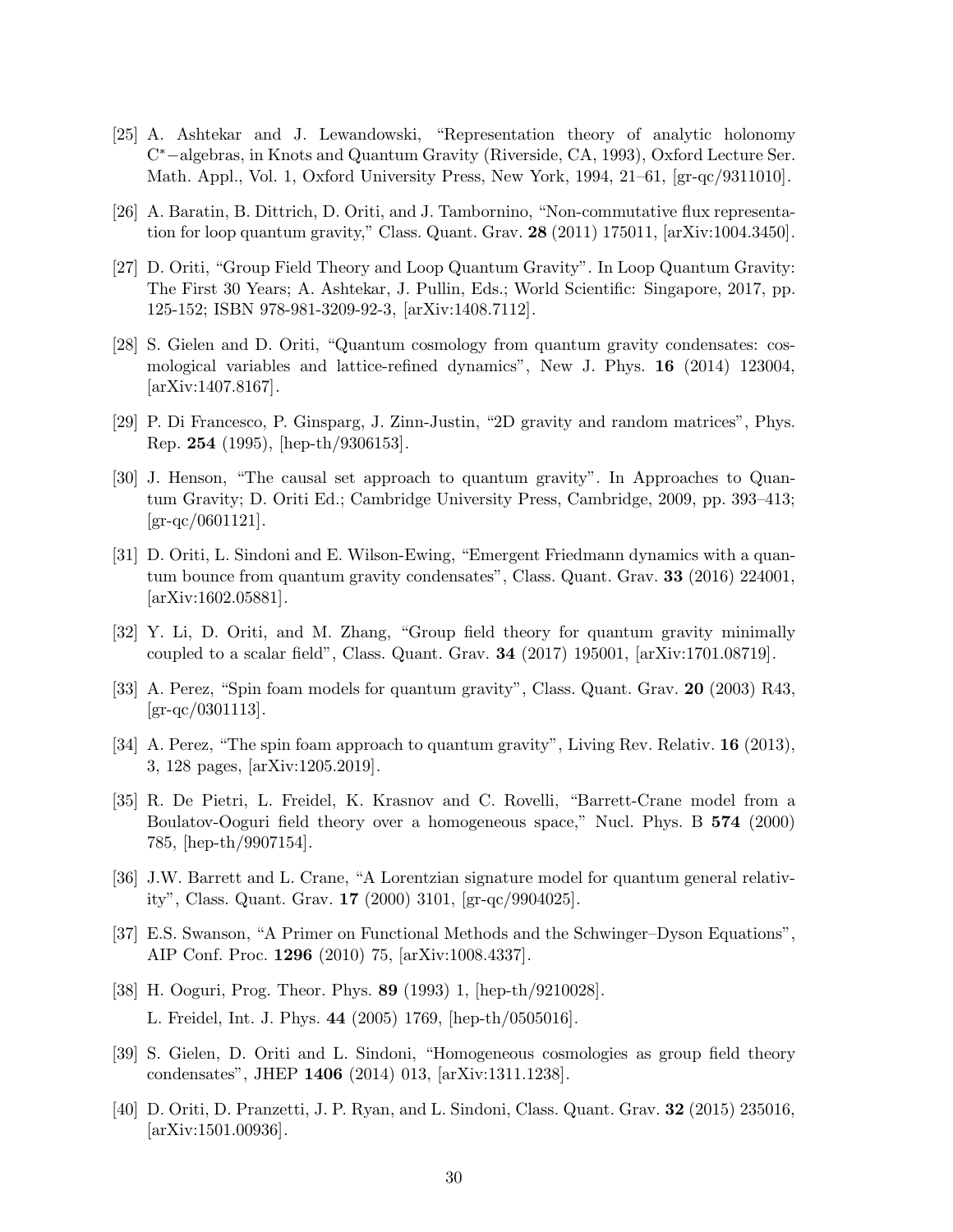- <span id="page-30-1"></span><span id="page-30-0"></span>[41] S. Gielen, D. Oriti and L. Sindoni, "Cosmology from Group Field Theory Formalism for Quantum Gravity," Phys. Rev. Lett. 111 (2013) 031301, [\[arXiv:1303.3576\].](https://arxiv.org/abs/1303.3576)
- <span id="page-30-2"></span>[42] A. G. A. Pithis and M. Sakellariadou, "Group field theory condensate cosmology: An appetizer", Universe 5 (2019) 6, [\[arXiv:1904.00598\].](https://arxiv.org/abs/1904.00598)
- [43] A. Atland and B. Simons, Condensed Matter Field Theory. Cambridge University Press, 2010. A. Leggett, Quantum Liquids: Bose condensation and Cooper pairing in condensed-

matter systems. Oxford University Press, 2006.

- <span id="page-30-3"></span>[44] J. Ben Geloun, R. Martini and D. Oriti, "Functional Renormalization Group analysis of a Tensorial Group Field Theory on  $\mathbb{R}^{3n}$ , EPL 112 (2015) 31001, [\[arXiv:1508.01855\].](https://arxiv.org/abs/1508.01855) J. Ben Geloun, R. Martini and D. Oriti, "Functional renormalization group analysis of tensorial group field theories on  $\mathbb{R}^{d}$ , Phys. Rev. D **94** (2016) 024017, [\[arXiv:1601.08211\].](https://arxiv.org/abs/1601.08211)
- <span id="page-30-5"></span><span id="page-30-4"></span>[45] A.G.A. Pithis and J. Thürigen, "Phase transitions in group field theory: The Landau perspective", Phys. Rev. D 98 (2018) 126006, [\[arXiv:1808.09765\].](https://arxiv.org/abs/1808.09765)
- <span id="page-30-6"></span>[46] L. Pitaevskii and S. Stringari, Bose–Einstein Condensation Oxford University Press, 2003.
- <span id="page-30-7"></span>[47] M. Bojowald, A.L. Chinchilli, D. Simpson, C.C. Dantas and M. Jaffe, "Nonlinear (loop) quantum cosmology", Phys. Rev. D 86 (2012) 124027, [\[arXiv:1210.8138\].](https://arxiv.org/abs/1210.8138)
- [48] D. Oriti, L. Sindoni and E. Wilson-Ewing, "Bouncing cosmologies from quantum gravity condensates", Class. Quant. Grav. 34 (2017) 04LT01, [\[arXiv:1602.08271\].](https://arxiv.org/abs/1602.08271)
- <span id="page-30-14"></span><span id="page-30-8"></span>[49] S. Gielen, "Inhomogeneous universe from group field theory condensate", JCAP 1902 (2019) 013, [\[arXiv:1811.10639\].](https://arxiv.org/abs/1811.10639)
- [50] S. Gielen, D. Oriti, "Cosmological perturbations from full quantum gravity", Phys. Rev. D 98 (2018) 106019, [\[arXiv:1709.01095\].](https://arxiv.org/abs/1709.01095)
- <span id="page-30-9"></span>[51] L. Marchetti and D. Oriti, "Effective relational cosmological dynamics from Quantum Gravity", (2020), [\[arXiv:2008.02774\].](https://arxiv.org/abs/2008.02774)
- <span id="page-30-10"></span>[52] A.G.A. Pithis, M. Sakellariadou and P. Tomov, "Impact of nonlinear effective interactions on group field theory quantum gravity condensates" Phys. Rev. D 94 (2016) 064056, [\[arXiv:1607.06662\].](https://arxiv.org/abs/1607.06662)

T. Koslowski and H. Sahlmann, "Loop Quantum Gravity Vacuum with Nondegenerate Geometry", SIGMA 8 (2012) 026, [\[arXiv:1109.4688\].](https://arxiv.org/abs/1109.4688)

- <span id="page-30-11"></span>[53] F. Peter and H. Weyl, "Die Vollständigkeit der primitiven Darstellungen einer geschlossenen kontinuierlichen Gruppe", Math. Ann. 97 (1927) 737.
- <span id="page-30-12"></span>[54] S. Gielen, "Quantum cosmology of (loop) quantum gravity condensates: An example", Class. Quant. Grav. 31 (2014) 155009, [\[arXiv:1404.2944\].](https://arxiv.org/abs/1404.2944)
- <span id="page-30-13"></span>[55] M. de Cesare, D. Oriti, A.G.A. Pithis, and M. Sakellariadou, "Dynamics of anisotropies close to a cosmological bounce in quantum gravity", Class. Quant. Grav. 35 (2018) 015014, [\[arXiv:1709.00994\].](https://arxiv.org/abs/1709.00994)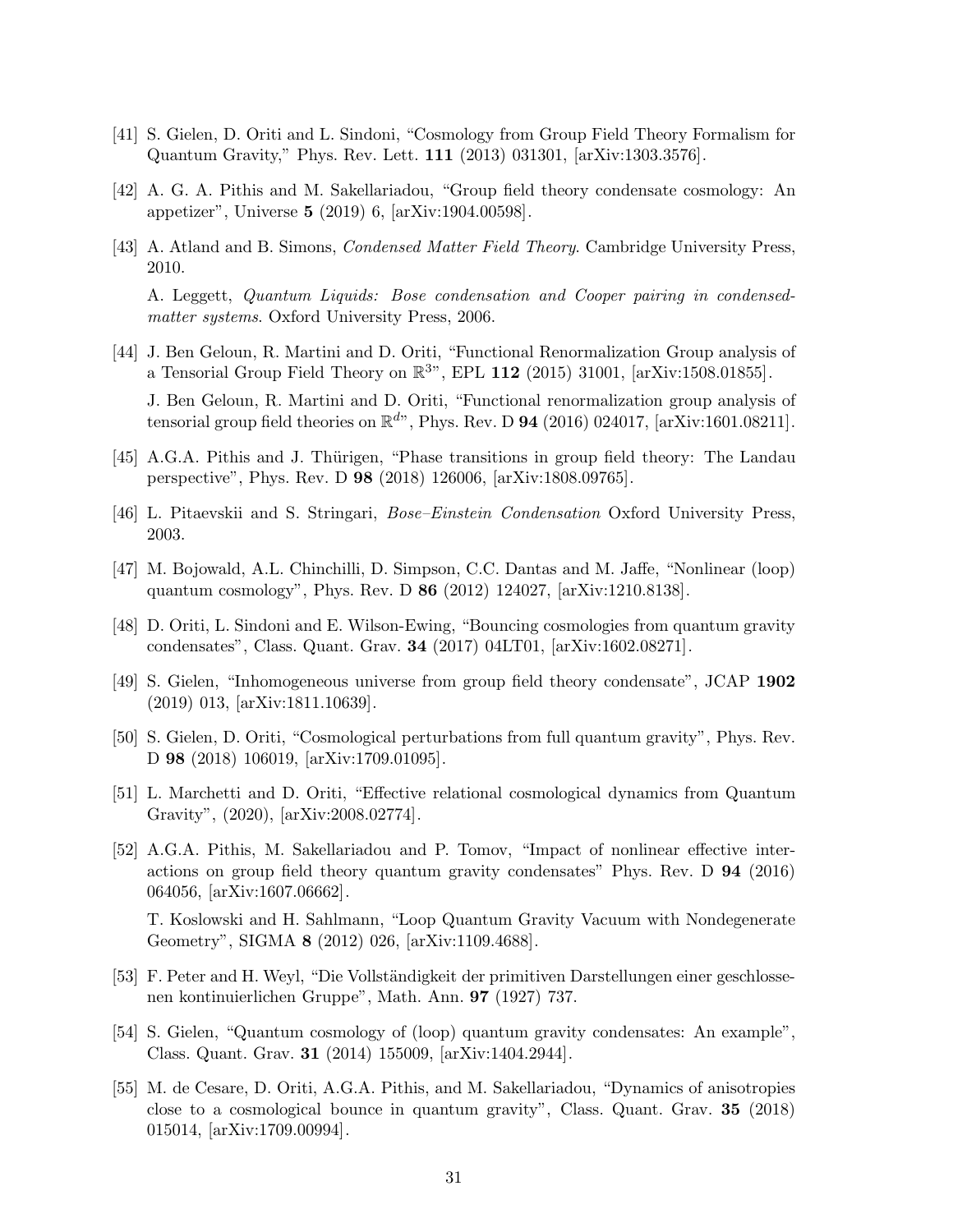- <span id="page-31-0"></span>[56] A.G.A. Pithis and M. Sakellariadou, "Relational evolution of effectively interacting group field theory quantum gravity condensates", Phys. Rev. D 95 (2017), 064004, [\[arXiv:1612.02456\].](https://arxiv.org/abs/1612.02456)
- <span id="page-31-2"></span><span id="page-31-1"></span>[57] W.F. Blyth and C.J. Isham, "Quantization of a Friedmann universe filled with a scalar field", Phys. Rev. D 11, 768 (1975).
- <span id="page-31-3"></span>[58] A. Ashtekar and P. Singh, "Loop quantum cosmology: a status report", Class. Quant. Grav. 28 (2011) 213001, [\[arXiv:1108.0893\].](https://arxiv.org/abs/1108.0893)
- <span id="page-31-4"></span>[59] R. De Pietri and C. Rovelli, "Geometry eigenvalues and scalar product from recoupling theory in loop quantum gravity", Phys. Rev. D 54 (1996) 2664.
- [60] A. Ashtekar and J. Lewandowski, "Quantum theory of geometry II: Volume operators", Adv. Theor. Math. Phys. 1 (1998) 388, [\[gr-qc/9711031\].](https://arxiv.org/abs/gr-qc/9711031) C. Rovelli and L. Smolin, "Discreteness of area and volume in quantum gravity", Nucl. Phys. B 442, 593 (1995), Erratum: Nucl. Phys. B 456 (1995) 753, [\[gr-qc/9411005\].](https://arxiv.org/abs/gr-qc/9411005) E. Bianchi, P. Dona and S. Speziale, "Polyhedra in loop quantum gravity", Phys. Rev. D 83 (2011) 044035, [\[arXiv:1009.3402\].](https://arxiv.org/abs/1009.3402)
- <span id="page-31-5"></span>[61] A. Barbieri, "Quantum tetrahedra and simplicial spin networks", Nucl. Phys. B 518 (1998) 714, [\[gr-qc/9707010\].](https://arxiv.org/abs/gr-qc/9707010)

J. Brunnemann and T. Thiemann, "Simplification of the spectral analysis of the volume operator in loop quantum gravity", Class. Quant. Grav. 23 (2006) 1289, [\[gr-qc/0405060\].](https://arxiv.org/abs/gr-qc/0405060)

- <span id="page-31-6"></span>[62] M. Bojowald, "Loop quantum cosmology", Living Rev. Relativity 11 (2008) 4,  $[\text{gr-qc}/0601085]$ .
- <span id="page-31-7"></span>[63] S. Gielen, "Emergence of a low spin phase in group field theory condensates", Class. Quant. Grav. 33 (2016) 224002, [\[arXiv:1604.06023\].](https://arxiv.org/abs/1604.06023)
- <span id="page-31-8"></span>[64] A. Ashtekar, T. Paw lowski and P. Singh, "Quantum Nature of the Big Bang: Improved dynamics", Phys. Rev. D 74 (2006) 084003, [\[gr-qc/0607039\].](https://arxiv.org/abs/gr-qc/0607039)

M. Bojowald, D. Cartin and G. Khanna, "Lattice refining loop quantum cosmology, anisotropic models and stability", Phys. Rev. D 76 (2007) 064018, [\[arXiv:0704.1137\].](https://arxiv.org/abs/0704.1137)

A. Ashtekar and E. Wilson-Ewing, "Loop quantum cosmology of Bianchi I models", Phys. Rev. D 79 (2009) 083535, [\[arXiv:0903.3397\].](https://arxiv.org/abs/0903.3397)

T. Paw lowski, "Observations on interfacing loop quantum gravity with cosmology", Phys. Rev. D 92 (2015) 124020, [\[arXiv:1411.0323\].](https://arxiv.org/abs/1411.0323)

- <span id="page-31-9"></span>[65] G. Calcagni, "Loop quantum cosmology from group field theory", Phys. Rev. D 90 (2014) 064047, [\[arXiv:1407.8166\].](https://arxiv.org/abs/1407.8166)
- <span id="page-31-10"></span>[66] A. Dapor, K. Liegener and T. Paw lowski, "Challenges in recovering a consistent cosmology from the effective dynamics of loop quantum gravity", Phys. Rev. D 100 (2019) 106016, [\[arXiv:1910.04710\].](https://arxiv.org/abs/1910.04710)
- <span id="page-31-11"></span>[67] E. Adjei, S. Gielen and W. Wieland, "Cosmological evolution as squeezing: a toy model for group field cosmology", Class. Quant. Grav. 35 (2018) 105016, [\[arXiv:1712.07266\].](https://arxiv.org/abs/1712.07266)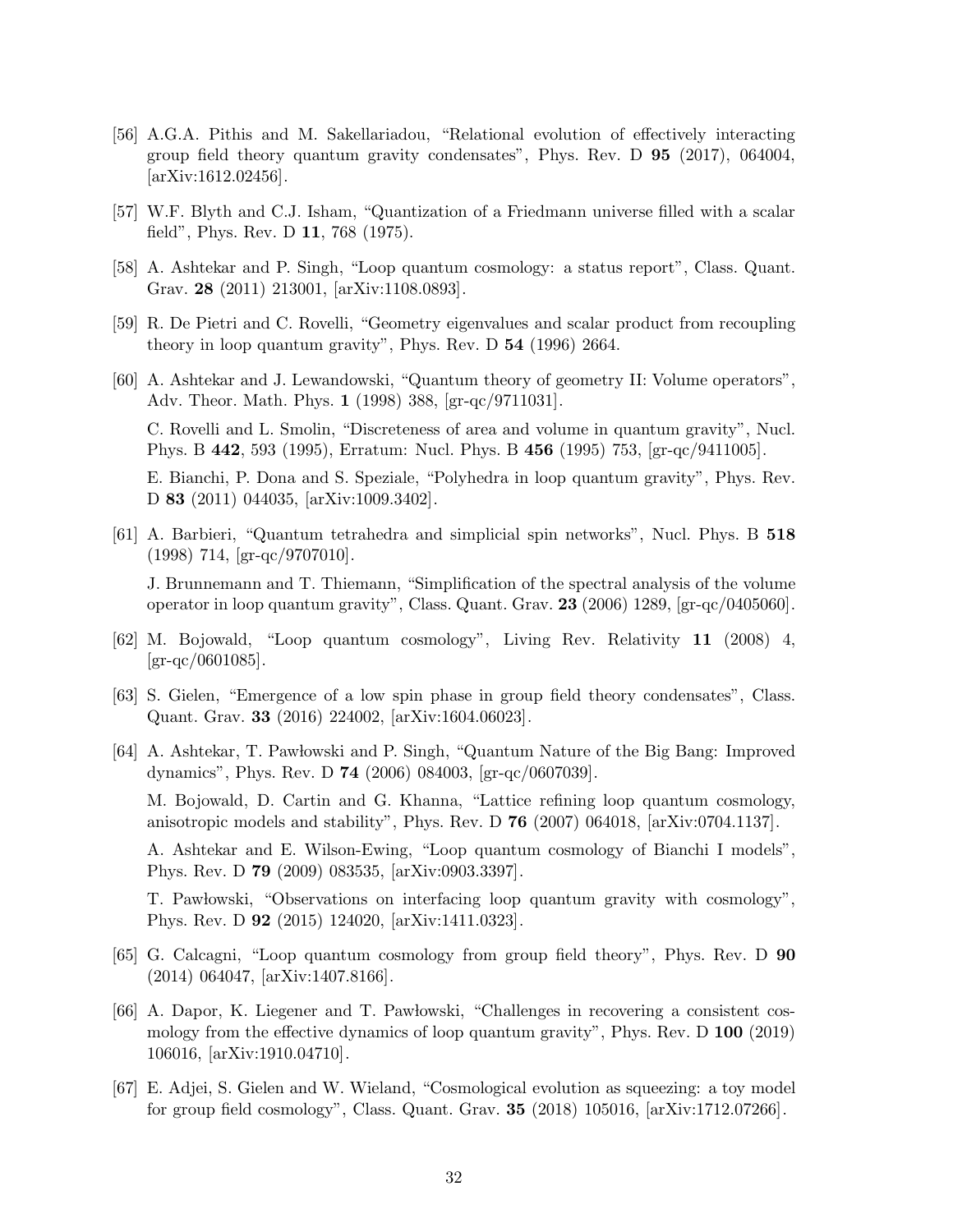- <span id="page-32-1"></span><span id="page-32-0"></span>[68] V. Taveras, "Corrections to the Friedmann equations from loop quantum gravity for a universe with a free scalar field", Phys. Rev. D 78 (2008) 064072, [\[arXiv:0807.3325\].](https://arxiv.org/abs/0807.3325)
- <span id="page-32-2"></span>[69] E. Wilson-Ewing, "A relational Hamiltonian for group field theory", Phys. Rev. D 99 (2019) 086017, [\[arXiv:1810.01259\].](https://arxiv.org/abs/1810.01259)
- [70] M. de Cesare and M. Sakellariadou, "Accelerated expansion of the Universe without an inflaton and resolution of the initial singularity from Group Field Theory condensates", Phys. Lett. B 764 (2017) 49, [\[arXiv:1603.01764\].](https://arxiv.org/abs/1603.01764)
- <span id="page-32-3"></span>[71] A.G.A. Pithis, M. Sakellariadou and P. Tomov, "Impact of nonlinear effective interactions on group field theory quantum gravity condensates", Phys. Rev. D 94 (2016) 064056, [\[arXiv:1607.06662\].](https://arxiv.org/abs/1607.06662)
- <span id="page-32-5"></span><span id="page-32-4"></span>[72] V. Mukhanov, H.A. Feldman, R. Brandenberger, "Theory of cosmological perturbations", Phys. Rep. 215 (1992), 203.
- [73] D.S. Salopek and J.R. Bond, "Nonlinear evolution of long wavelength metric fluctuations in inflationary models", Phys. Rev. D 42 (1990) 3936. D. Wands, K.A. Malik, D.H. Lyth and A.R. Liddle, "A New approach to the evolution of cosmological perturbations on large scales", Phys. Rev. D 62 (2000) 043527, [\[astro-ph/0003278\].](https://arxiv.org/abs/astro-ph/0003278)
- <span id="page-32-6"></span>[74] F. Gerhardt, D. Oriti and E. Wilson-Ewing, "The separate universe framework in group field theory condensate cosmology", Phys. Rev. D 98 (2018) 066011, [\[arXiv:1805.03099\].](https://arxiv.org/abs/1805.03099)
- <span id="page-32-8"></span><span id="page-32-7"></span>[75] V.F. Mukhanov and G. V. Chibisov, "Quantum Fluctuations and a Nonsingular Universe", JETP Lett. 33 (1981) 532 [Pisma Zh. Eksp. Teor. Fiz. 33 (1981) 549].
- <span id="page-32-9"></span>[76] S. Gielen, "Identifying cosmological perturbations in group field theory condensates", JHEP 1508 (2015) 010, [\[arXiv:1505.07479\].](https://arxiv.org/abs/1505.07479)
- [77] D. Baumann, "Inflation", in Physics of the Large and Small, TASI 2009, Proceedings of the Theoretical Advanced Study Institute in Elementary Particle Physics, eds. C. Csaki, S. Dodelson (World Scientific, 2011), pp. 523-686, [\[arXiv:0907.5424\].](https://arxiv.org/abs/0907.5424)
- <span id="page-32-10"></span>[78] S. Gielen, "Group field theory and its cosmology in a matter reference frame", Universe 4 (2018) 103, [\[arXiv:1808.10469\].](https://arxiv.org/abs/1808.10469)
- <span id="page-32-11"></span>[79] I. Kotecha and D. Oriti, "Statistical Equilibrium in Quantum Gravity: Gibbs states in Group Field Theory." New J. Phys., 20 (2018) 073009, [\[arXiv:1801.09964\].](https://arxiv.org/abs/1801.09964)
- <span id="page-32-12"></span>[80] G. Chirco, I. Kotecha and D. Oriti, "Statistical equilibrium of tetrahedra from maximum entropy principle", Phys. Rev. D 99 (2019), 086011, [\[arXiv:1811.00532\].](https://arxiv.org/abs/1811.00532)
- <span id="page-32-13"></span>[81] M. Assanioussi and I. Kotecha, "Thermal representations in group field theory: squeezed vacua and quantum gravity condensates", JHEP 2020 (2020) 173, [\[arXiv:1910.06889\].](https://arxiv.org/abs/1910.06889)
- <span id="page-32-14"></span>[82] M. Assanioussi and I. Kotecha, "Thermal quantum gravity condensates in group field theory cosmology", Phys. Rev. D 102 (2020) 044024, [\[arXiv:2003.01097\].](https://arxiv.org/abs/2003.01097)
- <span id="page-32-15"></span>[83] M. Sakellariadou, "Quantum Gravity and Cosmology: an intimate interplay", J. Phys. Conf. Ser. 880 (2017) 012003, [\[arXiv:1703.09498\].](https://arxiv.org/abs/1703.09498)